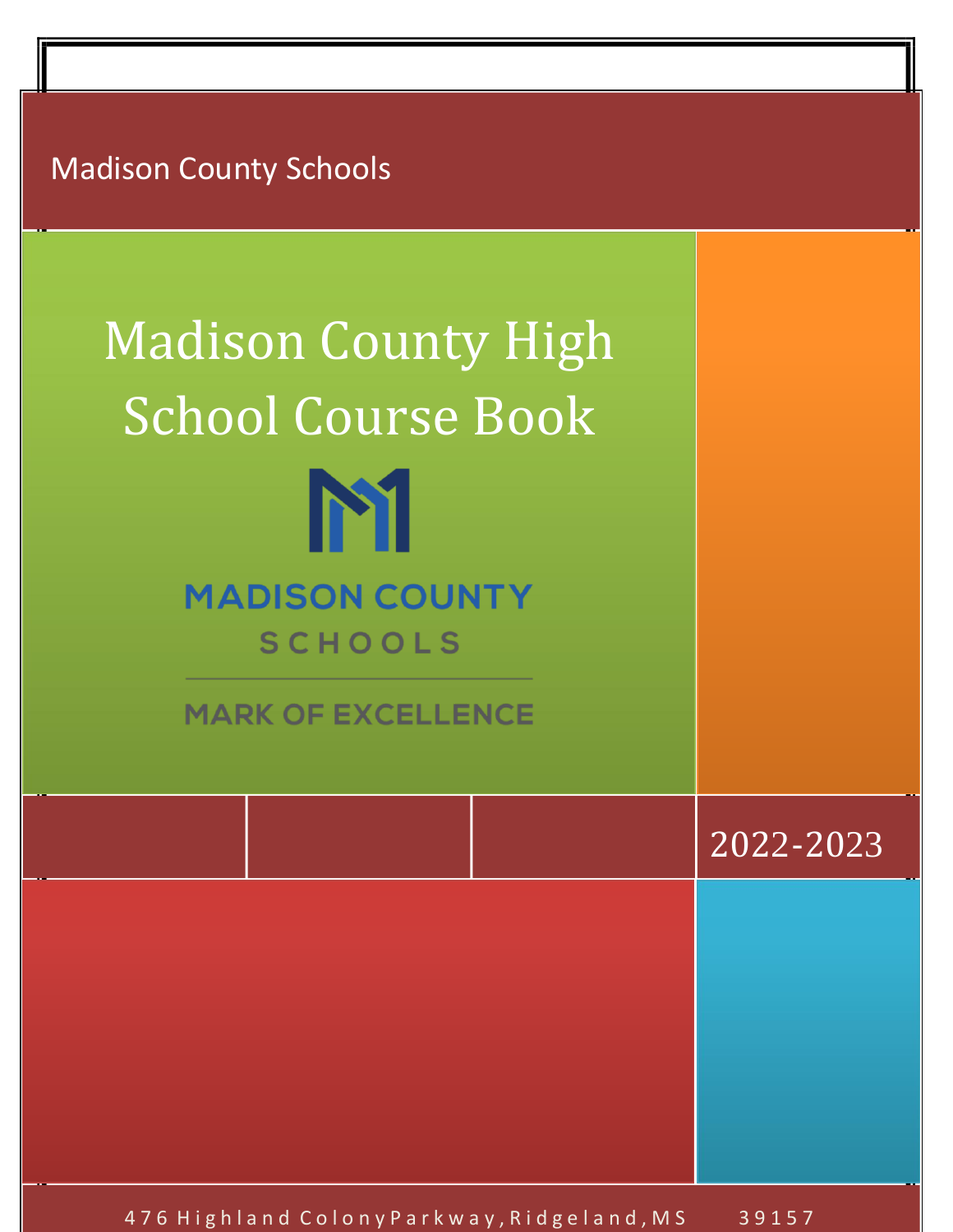# **ACADEMIC ENRICHMENT**

|                              |                                                                             | <b>ACT Test Preparation I</b>                                                                                                                                                                   |  |  |  |
|------------------------------|-----------------------------------------------------------------------------|-------------------------------------------------------------------------------------------------------------------------------------------------------------------------------------------------|--|--|--|
| <b>Course #110216</b>        | $1/2$ Credit<br>Prerequisite: None                                          |                                                                                                                                                                                                 |  |  |  |
|                              |                                                                             | Intense test preparation designed to increase ACT or SAT scores.                                                                                                                                |  |  |  |
|                              |                                                                             |                                                                                                                                                                                                 |  |  |  |
| <b>Course #110221</b>        | <b>ACT Test Preparation II</b><br>$1/2$ Credit<br><b>Prerequisite: None</b> |                                                                                                                                                                                                 |  |  |  |
|                              |                                                                             |                                                                                                                                                                                                 |  |  |  |
|                              |                                                                             | Intense test preparation designed to increase ACT or SAT scores. A continuation of ACT.                                                                                                         |  |  |  |
|                              |                                                                             | <b>PSAT Test Preparation I</b>                                                                                                                                                                  |  |  |  |
| <b>Course #110216P</b>       | 1/2 Credit                                                                  | <b>Prerequisite: Instructor Recommendation</b>                                                                                                                                                  |  |  |  |
|                              |                                                                             | Intense test preparation designed to increase PSAT scores.                                                                                                                                      |  |  |  |
|                              |                                                                             |                                                                                                                                                                                                 |  |  |  |
|                              |                                                                             | <b>PSAT Test Preparation II</b>                                                                                                                                                                 |  |  |  |
| <b>Course #110221P</b>       | 1/2 Credit                                                                  | <b>Prerequisite: Instructor Recommendation</b>                                                                                                                                                  |  |  |  |
|                              |                                                                             | Intense test preparation designed to increase PSAT scores. A continuation of PSAT I.                                                                                                            |  |  |  |
|                              |                                                                             |                                                                                                                                                                                                 |  |  |  |
|                              |                                                                             |                                                                                                                                                                                                 |  |  |  |
|                              |                                                                             | <b>Compensatory Mathematics</b>                                                                                                                                                                 |  |  |  |
| <b>Course #320133</b>        | 1 Credit                                                                    | Prerequisite: Must be taken with another Math course.                                                                                                                                           |  |  |  |
|                              |                                                                             | <b>Compensatory Mathematics</b> is designed to give specialized mathematics instruction adjusted                                                                                                |  |  |  |
|                              |                                                                             | to the needs of a student who does not perform satisfactorily with regular mathematics                                                                                                          |  |  |  |
|                              |                                                                             | instruction. The course must allow flexible adjustment of materials and methods for individual<br>differences. This course can be taken as an elective. Note: Compensatory Mathematics can only |  |  |  |
|                              |                                                                             | be counted as an elective Carnegie unit credit - NOT as a Mathematics Carnegie unit credit                                                                                                      |  |  |  |
|                              |                                                                             |                                                                                                                                                                                                 |  |  |  |
| <b>Course #320141</b>        | $\frac{1}{2}$ or 1 Credit                                                   | <b>Compensatory Reading I</b><br>Prerequisite: Must be taken with English I                                                                                                                     |  |  |  |
|                              |                                                                             | <b>Compensatory Reading I,</b> the companion to English I, is a tutorial program designed for the                                                                                               |  |  |  |
|                              |                                                                             | students who needs specialized reading instruction adjusted to the needs of the student that does                                                                                               |  |  |  |
|                              |                                                                             | not perform satisfactorily with regular reading instruction. The course allows flexible adjustment                                                                                              |  |  |  |
|                              |                                                                             | of materials and methods for individual differences. The class meets on the alternate day of the                                                                                                |  |  |  |
| corresponding English class. |                                                                             |                                                                                                                                                                                                 |  |  |  |
|                              |                                                                             | <b>Compensatory Reading II</b>                                                                                                                                                                  |  |  |  |
| <b>Course #320142</b>        | $\frac{1}{2}$ or 1 Credit                                                   | Prerequisite: None Must be taken with English II                                                                                                                                                |  |  |  |
|                              |                                                                             | Compensatory Reading II should be an extension of the competence and objectives addressed in<br>Compensatory Reading Course I, and should be designed to meet the needs of students who need    |  |  |  |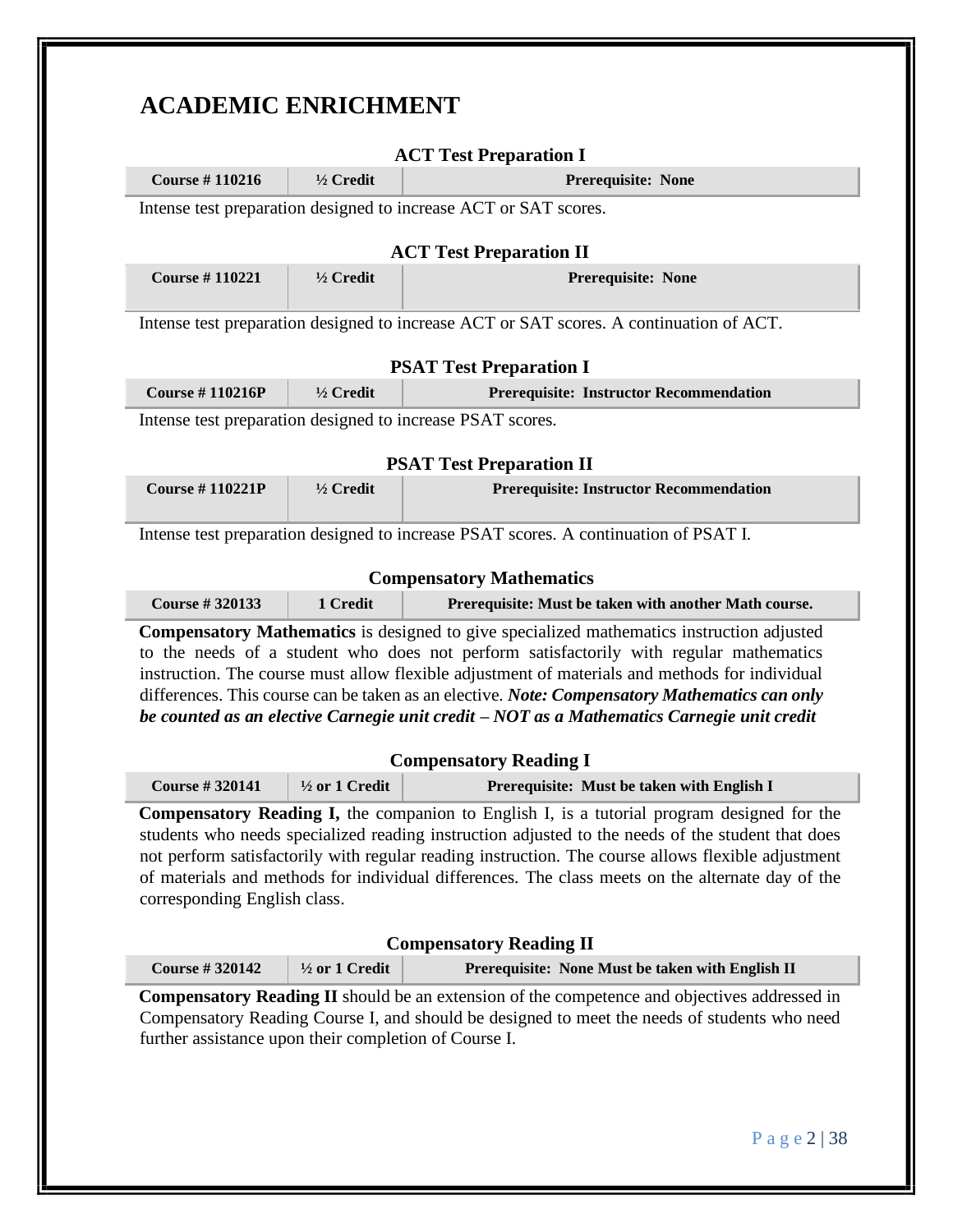## **Compensatory Writing I**

**Course # 320145 ½ or 1 Credit Prerequisite: Must be taken with English III**

**Compensatory Writing I** the companion to English II, is a tutorial program designed for the student who needs extra time to complete assignments or a lengthier explanation of the literature, grammar, and writing covered in the regular English II class. Class members work extra activities and complete repeated assignments until a skill is mastered. The class meets on the alternate day of a corresponding English class.

## **Compensatory Writing II**

| <b>Course #320146</b> | $\frac{1}{2}$ or 1 Credit | Prerequisite: Must be taken with English IV |
|-----------------------|---------------------------|---------------------------------------------|
|                       |                           |                                             |

**Compensatory Writing II** should be an extension of the competencies and objectives addressed in the Compensatory Writing, Course I and should be designed to meet the needs of students who need further assistance upon their completion of Course I.

## **Learning Strategies**

| Course $\# 230180$ | $1/2$ or 1 Credit | <b>Prerequisite: None</b> |
|--------------------|-------------------|---------------------------|
|--------------------|-------------------|---------------------------|

**Learning Strategies** helps students succeed in school by developing effective test-taking strategies, goal setting, and organizational skills and by improving reading comprehension, study habits, and note-taking skills.

# **ARTS**

## **Art History, Advanced Placement**

| Course $#500743$ | 1 Credit | <b>Prerequisite: None</b> |
|------------------|----------|---------------------------|
|------------------|----------|---------------------------|

**Art History, Advanced Placement** is intended to prepare students for the AP Art History Exam. The fall term covers art from Prehistoric man through the Early Medieval era. The spring term covers art from the Renaissance through the 21st century. There are several basic course objectives: (1) An emphasis is placed on visual literacy, that is, the ability to apply art historical methods to the students' visual environment, so that they can understand how images encode social ideologies. (2) The student will learn to suspend judgment when looking at works of art, developing critical thinking skills beyond cultural stereotypes. (3) Students will be encouraged not only to appreciate art from other cultures, but also to understand the aesthetic criteria of those cultures. (4) Students will learn how art mediates all types of human experiences. **Weighted 1.10** 

|                       |                           | Band                                       |
|-----------------------|---------------------------|--------------------------------------------|
| <b>Course #509901</b> | $\frac{1}{2}$ or 1 Credit | Prerequisite: Requires successful audition |

**Advanced Concert Band** provides students with a balanced comprehensive study of music through the concert band, which develops skills in the psychomotor, cognitive, and affective domains. Instruction is designed so that students are enabled to connect, examine, imagine, define, try, extend, refine, and integrate music study into other subject areas. Ensemble and solo activities are designed to develop elements of musicianship including, but not limited to: (1) tone production, (2) technical skills, (3) intonation, (4) music reading skills, (5) listening skills, (6) analyzing music, and (7) studying historically significant styles of literature.

P a g e 3 | 38 Experiences include, but are not limited to, improvising, conducting, playing by ear, and sightreading. Students develop the ability to understand and convey the composer's intent in order to connect the performer with the audience.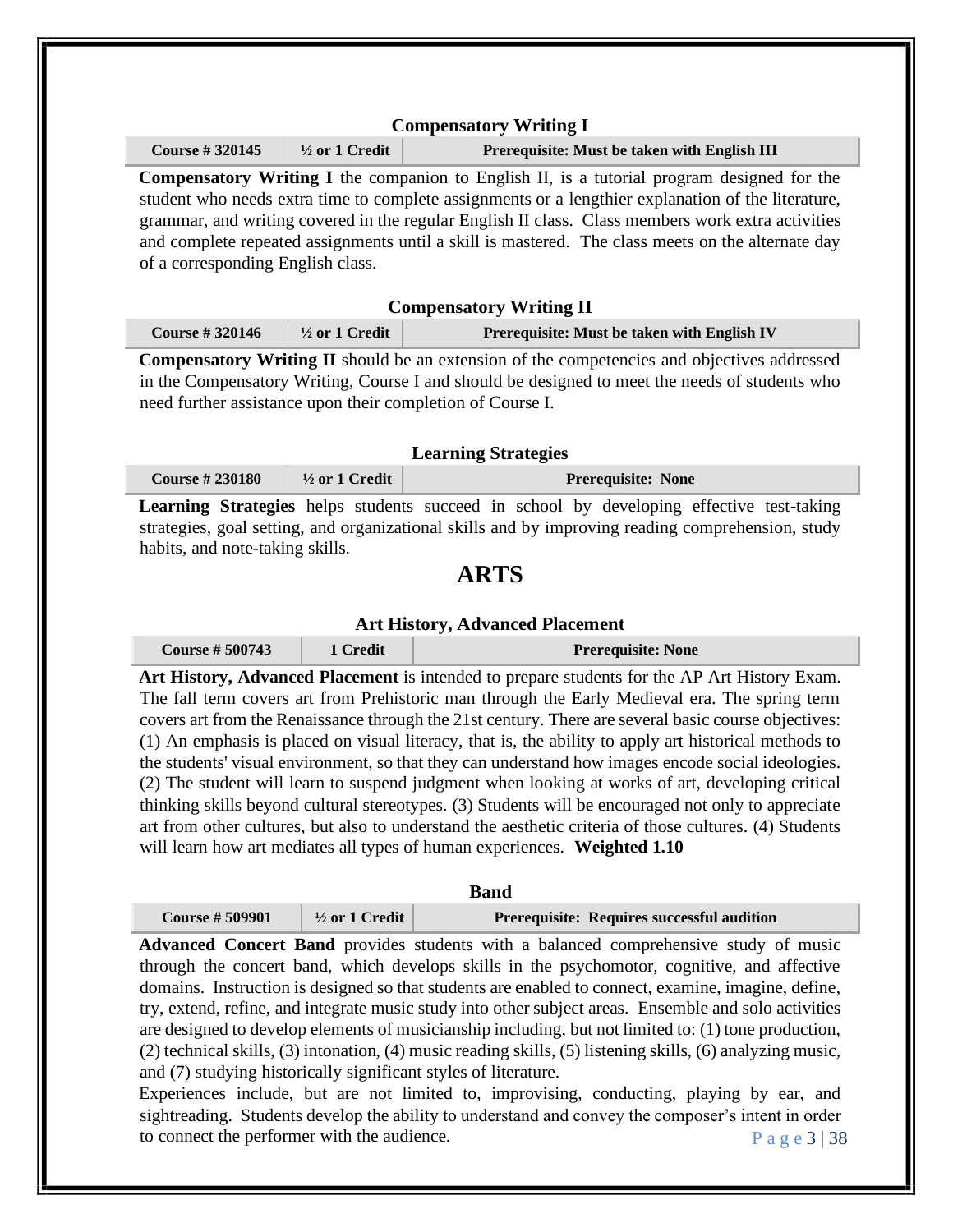Students also have opportunities to experience live performances by professionals during and outside of the school day. A limited number of public performances may serve as a culmination of daily rehearsal and musical goals. Students are required to participate in performance opportunities, outside of the school day, that support and extend learning in the classroom. Band repertoire must be of the highest caliber. Mastery of advance instrumental music technique must be evident. Areas of refinement consist of advanced techniques including, but not limited to: (1) intonation, (2) balance and blend, (3) breathing, (4) tone production, (5) tone quality, (6) technique, (7) rhythm, (8) sight-reading, and (9) critical listening skills. Evaluation of music and music performances is included. Students will be required to provide uniforms - tux and long dress  $@$  \$100.00

# **Ceramics I Course # 500540 ½ Credit Prerequisite: Visual Arts I**

**Ceramics I** focuses on knowledge and skills in three-dimensional design with clay and/or other plastic media. Work will be limited primarily to three-dimensional media, techniques, and processes.

## **Ceramics II**

| <b>Course #500541</b>                                                       |              | $\frac{1}{2}$ Credit |  | Prerequisite: Ceramics I                                                                           |     |        |               |
|-----------------------------------------------------------------------------|--------------|----------------------|--|----------------------------------------------------------------------------------------------------|-----|--------|---------------|
| <b>Ceramics</b>                                                             | $\mathbf{H}$ |                      |  | focuses on developing in-depth knowledge                                                           | and | skills | $\frac{1}{1}$ |
|                                                                             |              |                      |  | three-dimensional design with clay and/or other plastic media. Building on introductory level      |     |        |               |
|                                                                             |              |                      |  | concepts and skills acquired in the prerequisite course, Ceramics I, students continue to increase |     |        |               |
|                                                                             |              |                      |  | their knowledge of wheel thrown and hand-built production, critical analysis, history and culture, |     |        |               |
|                                                                             |              |                      |  | aesthetics, and connections among ceramic arts, other content areas, and everyday life. Work will  |     |        |               |
| be limited primarily to three-dimensional media, techniques, and processes. |              |                      |  |                                                                                                    |     |        |               |

## **Drawing I**

| <b>Course # 500330</b> | $\frac{1}{2}$ Credit | <b>Prerequisite: Visual Arts I</b> |
|------------------------|----------------------|------------------------------------|
|------------------------|----------------------|------------------------------------|

**Drawing I** involved a broad range of drawing media, techniques, and processes. Students will continue to develop prior knowledge and skills in the creation and study of works of art and design. Work will encompass two-dimensional art forms rendered in wet and dry drawing media with an emphasis on working in black and white and an introduction to color techniques.

## **Drawing II**

| <b>Course #500331</b> | $\frac{1}{2}$ Credit | <b>Prerequisite: Drawing I</b> |  |
|-----------------------|----------------------|--------------------------------|--|
| $- - -$               |                      |                                |  |

**Drawing II** involves a broad range of drawing media, techniques, and processes. In this course, students will continue to develop prior knowledge and skills in the creation and study of works of art and design. Building on concepts and skills acquired in Visual Arts Level I and Drawing I, students will increase their knowledge of production, critical analysis, history and culture, aesthetics, and connections among the visual arts, other content areas, and everyday life. Work will encompass two-dimensional art forms rendered and wet and dry drawing media with an emphasis on working in color with a continuation of skill development in black and white processes.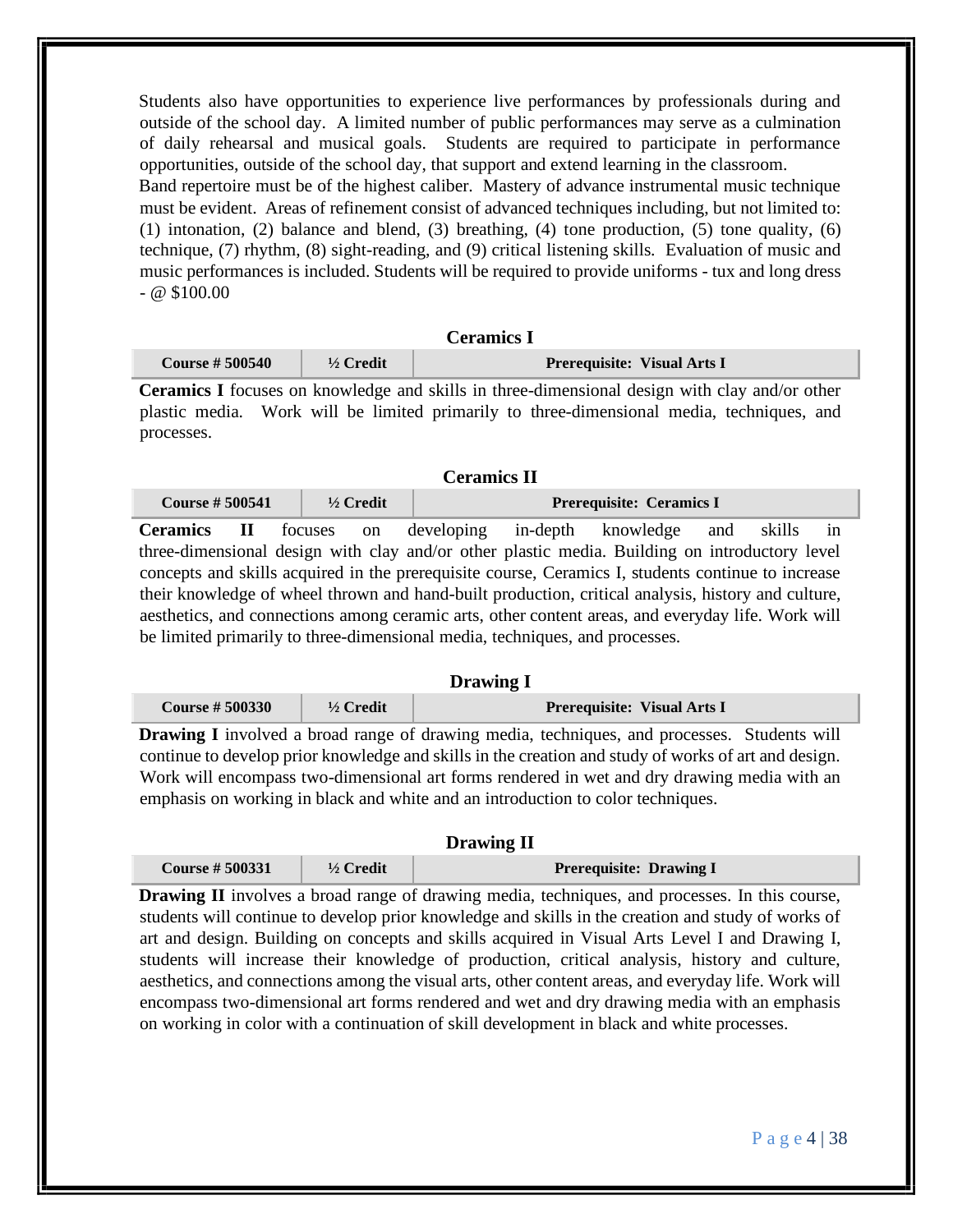| <b>Music, Choral</b>  |          |                                            |  |
|-----------------------|----------|--------------------------------------------|--|
| <b>Course #500939</b> | 1 Credit | Prerequisite: Requires successful audition |  |

**Choral Music** provides students experiences in listening to, analyzing, describing, creating, and evaluating music within the constraints of the choral rehearsal situation.

| <b>Music, Theory and Harmony/Literature</b> |                      |                                                        |  |
|---------------------------------------------|----------------------|--------------------------------------------------------|--|
| <b>Course # 500952</b>                      | $\frac{1}{2}$ Credit | Prerequisite: Must be enrolled in Choral Music or Band |  |

**Music Theory** is designed for the music student who is interested in pursuing a career in music. Beginning with a review of the fundamentals of musical notation, the course will include the study of chord structure, key signatures, complex rhythms and other music reading skills in preparation for college music theory.

## **Music Theory, Advanced Placement**

**Course # 500999 1 Credit Prerequisite: Music, Theory and Harmony/Literature**

**Music Theory. Advanced Placement** course corresponds to one-to-two semesters of typical, introductory college music theory and aural skills coursework. Students learn to recognize, understand, describe, and produce the basic elements and processes of performed and notated music. Course content extends from the fundamentals of pitch, rhythm, timbre, and expression to concepts of harmonic function, phrase relationships, and tonicization.

## **Music, General**

| <b>Course #500971</b> | l Credit | <b>Prerequisite: None</b> |
|-----------------------|----------|---------------------------|
|                       |          |                           |

General Music is a course that assists students to respond emotionally and intelligently to a wide range of music. Students acquire understanding of basic musical concepts and vocabulary, knowledge of music theory, and listening, performing, creating, and critiquing. Students gain an understanding of and respect for the important role of music in their lives.

| <b>Painting I</b>     |                      |                                          |  |
|-----------------------|----------------------|------------------------------------------|--|
| <b>Course #500760</b> | $\frac{1}{2}$ Credit | Prerequisite: Visual Arts I or Drawing I |  |

**Painting I** focuses on the creation and study of painting and continues the development of a body of work for inclusion in a portfolio. It involves a broad range of painting media, techniques, and processes. Students will work at a more advanced level applying their knowledge of production, critical analysis, history and culture, aesthetics, and connections among the visual arts, other content areas, and everyday life.

| <b>Painting II</b>    |                      |                                 |  |
|-----------------------|----------------------|---------------------------------|--|
| <b>Course #500761</b> | $\frac{1}{2}$ Credit | <b>Prerequisite: Painting I</b> |  |

P a g e 5 | 38 **Painting II** focuses on advanced creation and study of painting and continues the development of a body of work for inclusion in a portfolio. It involves a broad range of painting media, techniques, and processes. Building on concepts and skills acquired in prerequisite courses—Visual Arts II, and III, or Painting I and Drawing—students will work at a more advanced level applying their knowledge of production, critical analysis, history and culture, aesthetics, and connections among the visual arts, other content areas, and everyday life. Prerequisite requirement may be waived upon teacher recommendation based on a review of a body or work demonstrating accomplishment of Visual Arts I and II competencies.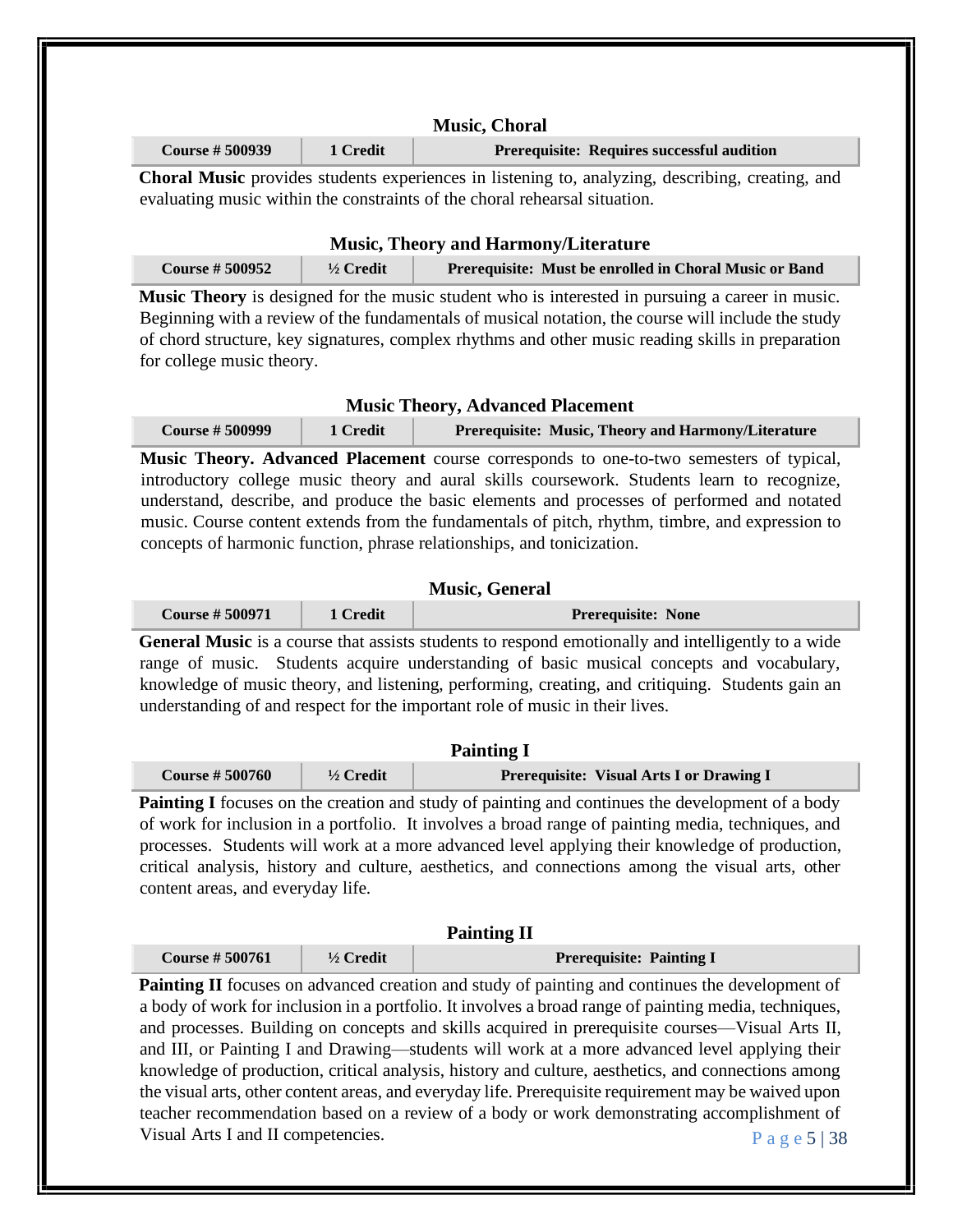| <b>Course #509906</b>                                                                 | $\frac{1}{2}$ or 1 Credit | Prerequisite: Requires successful audition                                                                                                                                                                                                                                                                                                                                                                                                                                                                                                                                                                                                                                                                                                                             |
|---------------------------------------------------------------------------------------|---------------------------|------------------------------------------------------------------------------------------------------------------------------------------------------------------------------------------------------------------------------------------------------------------------------------------------------------------------------------------------------------------------------------------------------------------------------------------------------------------------------------------------------------------------------------------------------------------------------------------------------------------------------------------------------------------------------------------------------------------------------------------------------------------------|
| theatre career track.                                                                 |                           | Performing Arts – Special Course is designed to provide students with a broad-based in-depth<br>learning experience through independent study and increasingly demanding levels of analysis and<br>practical application. Students will develop and produce original work and increase their level of<br>expertise with the possible goal of specialized study at the university level and/or entry into a                                                                                                                                                                                                                                                                                                                                                             |
|                                                                                       |                           | <b>Photography I</b>                                                                                                                                                                                                                                                                                                                                                                                                                                                                                                                                                                                                                                                                                                                                                   |
| <b>Course #500610</b>                                                                 | 1/2 Credit                | Prerequisite: Visual Arts I                                                                                                                                                                                                                                                                                                                                                                                                                                                                                                                                                                                                                                                                                                                                            |
| and white media, techniques, and processes.                                           |                           | photographic works, critical analysis, history and culture, aesthetics, and connections among the<br>photographic arts, other content areas, and everyday life. Work will be limited primarily to black<br><b>Studio Art, Advanced Placement</b>                                                                                                                                                                                                                                                                                                                                                                                                                                                                                                                       |
|                                                                                       |                           |                                                                                                                                                                                                                                                                                                                                                                                                                                                                                                                                                                                                                                                                                                                                                                        |
| <b>Course #500741</b><br>for a student's score on the AP Art Portfolio. Weighted 1.10 | 1 Credit                  | Prerequisite: Art II                                                                                                                                                                                                                                                                                                                                                                                                                                                                                                                                                                                                                                                                                                                                                   |
| <b>Course # 500739</b>                                                                | 1 Credit                  | <b>Studio Art 3-D, Advanced Placement</b><br><b>Prerequisite: Ceramics I and Ceramics II</b>                                                                                                                                                                                                                                                                                                                                                                                                                                                                                                                                                                                                                                                                           |
|                                                                                       |                           | relate to the integration of depth and space, volume, and surface.                                                                                                                                                                                                                                                                                                                                                                                                                                                                                                                                                                                                                                                                                                     |
|                                                                                       |                           | <b>Theatre I</b>                                                                                                                                                                                                                                                                                                                                                                                                                                                                                                                                                                                                                                                                                                                                                       |
| <b>Course #500512</b>                                                                 | 1/2 Credit                | Prerequisite: None                                                                                                                                                                                                                                                                                                                                                                                                                                                                                                                                                                                                                                                                                                                                                     |
|                                                                                       |                           | heightened sense of responsibility will be developed through individual and cooperative work.                                                                                                                                                                                                                                                                                                                                                                                                                                                                                                                                                                                                                                                                          |
| <b>Course #500513</b>                                                                 | $1/2$ Credit              | Studio Art Advanced Placement is an advanced art course designed primarily for the highly<br>motivated student. Students are instructed on a college level. Colleges may award college credit<br>In 3-D Design, students are asked to demonstrate their understanding of design principles as they<br>Theatre I emphasizes the student's recognition of theatre as an art form that encompasses all the<br>arts and that is representative of life at all levels. Students will examine the correlation and<br>development of theatre history, structure, literature, acting, production, and criticism. Students<br>will experience the stimulation of creative thinking, problem solving, and goal setting. A<br><b>Theatre II</b><br><b>Prerequisite: Theatre I</b> |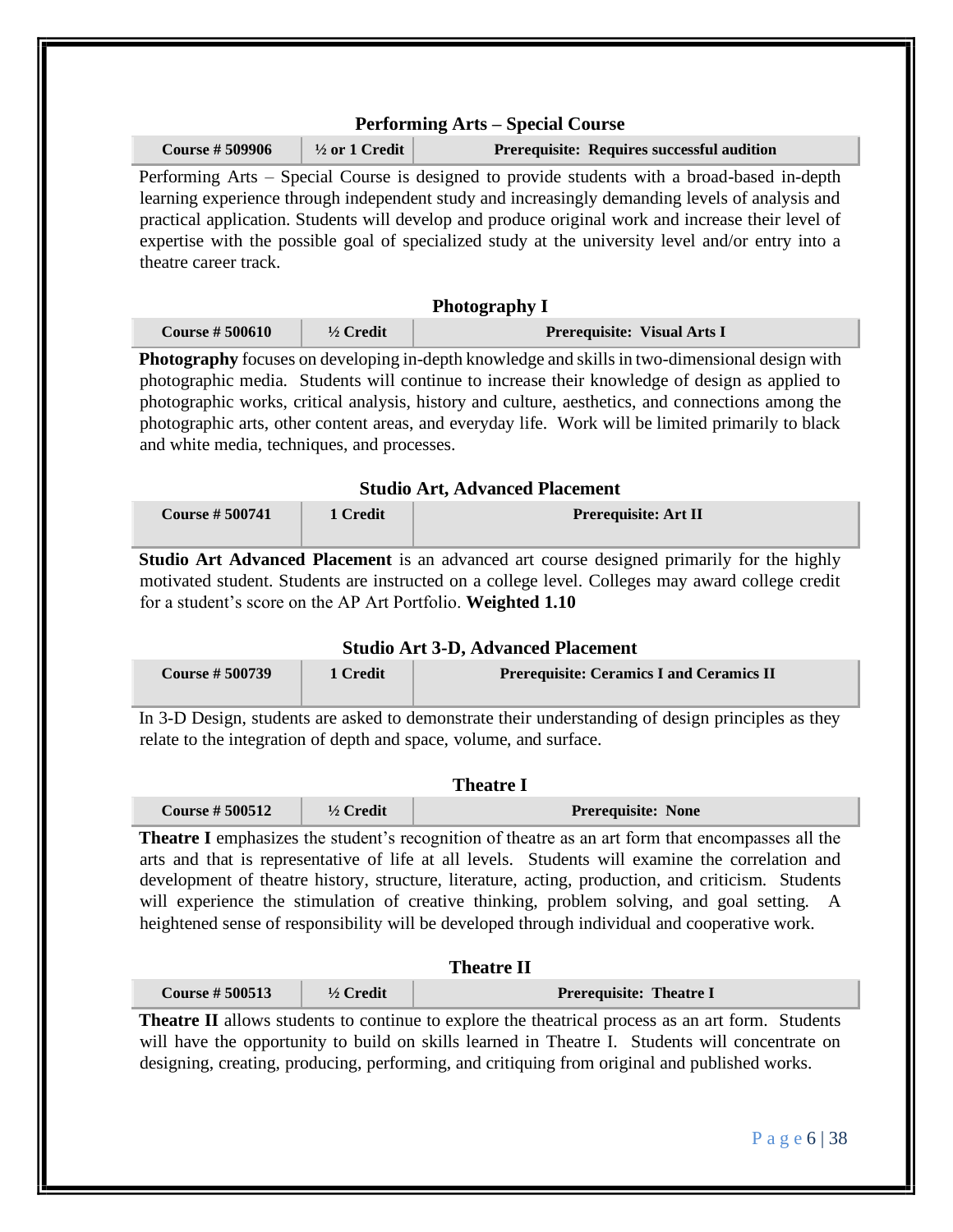| <b>Course #500515</b>                                     | 1 Credit     | <b>Prerequisite: Theater II</b>                                                                                                                                                                                                                                                                                                                                                                                            |
|-----------------------------------------------------------|--------------|----------------------------------------------------------------------------------------------------------------------------------------------------------------------------------------------------------------------------------------------------------------------------------------------------------------------------------------------------------------------------------------------------------------------------|
| collaboration as well as individual creativity.           |              | Theatre III is designed to enable students who are interested in theatre to continue exploring and<br>perfecting their abilities at a higher level of proficiency. An introduction to the importance of<br>ensemble and the notion of research to inform artistic decisions creates opportunities for exciting                                                                                                             |
|                                                           |              | <b>Theatre IV</b>                                                                                                                                                                                                                                                                                                                                                                                                          |
| <b>Course #500525</b>                                     | 1 Credit     | <b>Prerequisite: Theater III</b>                                                                                                                                                                                                                                                                                                                                                                                           |
|                                                           |              | Theatre IV is designed to provide students with a broad-based in-depth learning experience through<br>independent study and increasingly demanding levels of analysis and practical application.<br>Students will develop and produce original work and increase their level of expertise with the<br>possible goal of specialized study at the university level and/or entry into a theatre career track.                 |
|                                                           |              | <b>Theater Production</b>                                                                                                                                                                                                                                                                                                                                                                                                  |
| <b>Course #500521</b>                                     | 1 Credit     | <b>Prerequisite: Theatre III</b>                                                                                                                                                                                                                                                                                                                                                                                           |
|                                                           |              | theatre to meet the individual needs of advanced students, working at a sophisticated level, as they<br>pursue specialty areas in dramatic production. Students will apply their knowledge of production,<br>critical analysis, history and culture, aesthetics, connections among the arts, other content areas,<br>and everyday life in the production of a theatrical work. This course is designed for the students    |
| who have successfully completed Theatre I and Theatre II. |              | <b>Visual Arts I</b>                                                                                                                                                                                                                                                                                                                                                                                                       |
| <b>Course #500704</b>                                     | $1/2$ Credit | Prerequisite: None                                                                                                                                                                                                                                                                                                                                                                                                         |
| both two and three-dimensional art forms.                 |              | Visual Arts I involves a broad range of media, techniques, and processes. Students will continue<br>to develop prior knowledge and skills in the creation and study of works of art and design, building<br>on concepts and skills acquired in the elementary and middle level courses. Work will encompass<br><b>Visual Arts II</b>                                                                                       |
| <b>Course #500705</b>                                     | $1/2$ Credit | Prerequisite: Visual Arts I                                                                                                                                                                                                                                                                                                                                                                                                |
| dimensional media, techniques, and processes.             |              |                                                                                                                                                                                                                                                                                                                                                                                                                            |
|                                                           |              | Visual Arts II continues the development of knowledge and skills as well as the creation and study<br>of works of art and design. Students will continue to increase their knowledge of production,<br>critical analysis, history and culture, aesthetics, and connections among the visual arts, other<br>content areas, and everyday life. Work will encompass both two-dimensional and three-<br><b>Visual Arts III</b> |

**Visual Arts III** focuses on the creation and study of more advanced works of art and beginning of the development of a body of work for inclusion in a portfolio. Students will work at a more advanced level applying their knowledge of production, critical analysis, history and culture, aesthetics, and connections among the visual arts, other content areas, and everyday life. Work will encompass both two and three-dimensional media, techniques, and processes.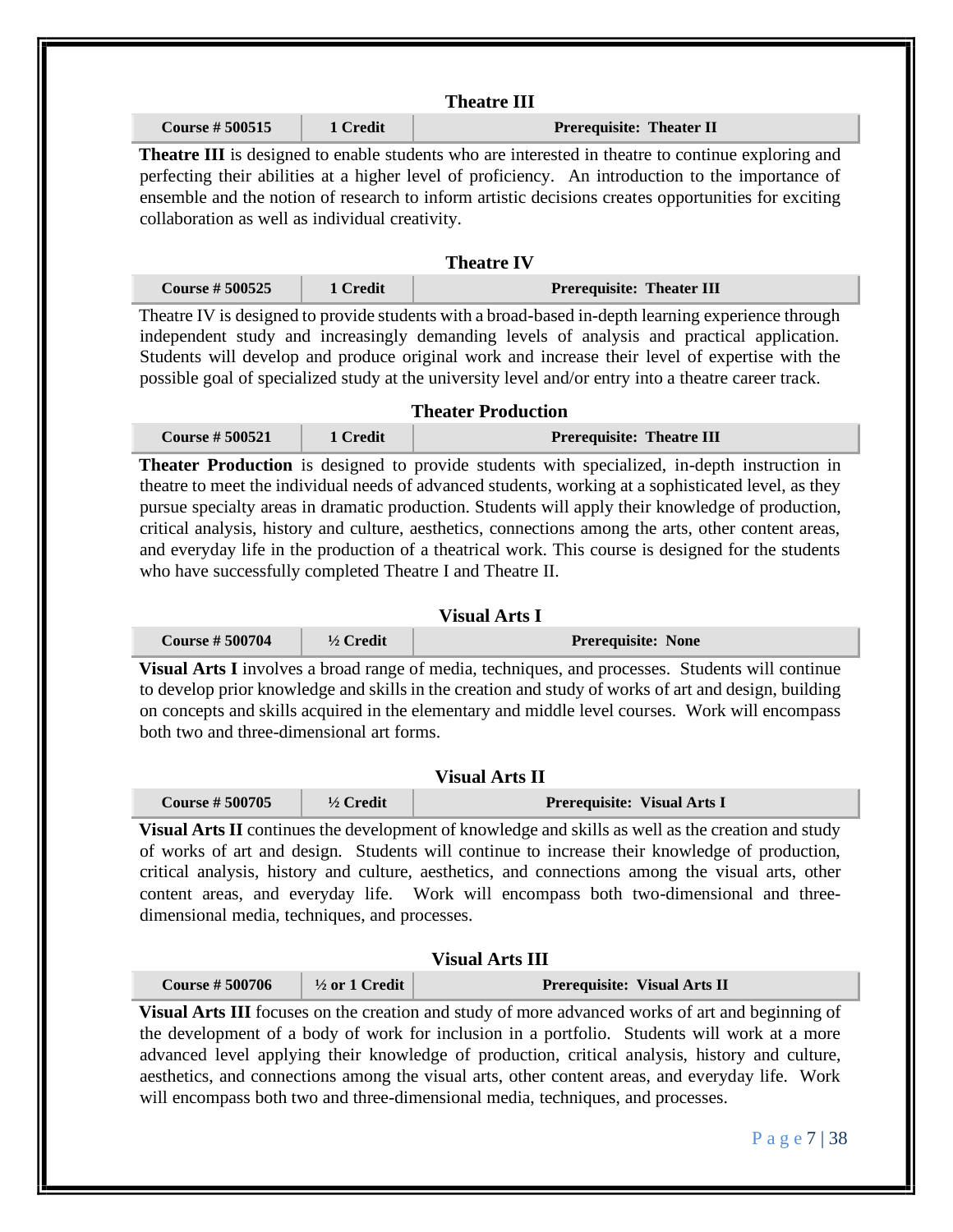|                                                                                                                                                                                                                                                                                                                                                                                                                                                                                                                            |                           | <b>Visual Arts IV</b>                                                                                                                                                                                                                                                                                                                                                                                          |  |
|----------------------------------------------------------------------------------------------------------------------------------------------------------------------------------------------------------------------------------------------------------------------------------------------------------------------------------------------------------------------------------------------------------------------------------------------------------------------------------------------------------------------------|---------------------------|----------------------------------------------------------------------------------------------------------------------------------------------------------------------------------------------------------------------------------------------------------------------------------------------------------------------------------------------------------------------------------------------------------------|--|
| <b>Course #500707</b>                                                                                                                                                                                                                                                                                                                                                                                                                                                                                                      | $\frac{1}{2}$ or 1 Credit | Prerequisite: Visual Arts III                                                                                                                                                                                                                                                                                                                                                                                  |  |
| techniques, and processes/                                                                                                                                                                                                                                                                                                                                                                                                                                                                                                 |                           | Visual Arts IV focuses on the creation of a portfolio for use in the pursuit of higher education or<br>career opportunities. Students will work at a sophisticated level applying their knowledge of<br>production, critical analysis, history and culture, aesthetics, and connections among the visual arts,<br>other content areas, and everyday life. Work will encompass two and three-dimensional media, |  |
|                                                                                                                                                                                                                                                                                                                                                                                                                                                                                                                            |                           | <b>Visual Arts Individual Study</b>                                                                                                                                                                                                                                                                                                                                                                            |  |
| <b>Course #500114</b>                                                                                                                                                                                                                                                                                                                                                                                                                                                                                                      | $\frac{1}{2}$ or 1 Credit | Prerequisite: Portfolio and Instructor Recommendation                                                                                                                                                                                                                                                                                                                                                          |  |
| Visual Arts Individual Study will be offered to students who have gained teacher approval based<br>upon review of a portfolio of work. Although students will work independently while being<br>mentored by the teacher, the student will attend a regularly scheduled visual arts class. Working<br>at a sophisticated level, students will apply their knowledge of production, critical analysis, history<br>and culture, aesthetics, and connections among the visual arts, other content areas, and everyday<br>life. |                           |                                                                                                                                                                                                                                                                                                                                                                                                                |  |
|                                                                                                                                                                                                                                                                                                                                                                                                                                                                                                                            |                           |                                                                                                                                                                                                                                                                                                                                                                                                                |  |
|                                                                                                                                                                                                                                                                                                                                                                                                                                                                                                                            |                           | <b>BUSINESS AND TECHNOLOGY PATHWAYS</b>                                                                                                                                                                                                                                                                                                                                                                        |  |
|                                                                                                                                                                                                                                                                                                                                                                                                                                                                                                                            |                           | <b>Accounting Fundamentals</b>                                                                                                                                                                                                                                                                                                                                                                                 |  |

**heartals** introduces students to the fundamental principles and procedures of accounting. Students will develop financial analysis and decision-making skills that will assist them in future studies and/or career opportunities in business. Students will acquire an understanding of how accounting is used in business operations, as well as how accounting and accounting reports are used by managers, investors and other business stakeholders in their decision-making processes. Spreadsheets and accounting software are utilized.

| <b>Business Finance</b> |          |                           |  |
|-------------------------|----------|---------------------------|--|
| <b>Course #110730</b>   | 1 Credit | <b>Prerequisite: None</b> |  |

**Business Finance** introduces the techniques of financial analysis with an emphasis on corporate finance. The concepts developed in this course form the foundation for subsequent business courses at the postsecondary level. The main topics covered include the time value of money and the net present value rule, capital budgeting decisions, uncertainty and the tradeoff between risk and return, and corporate financing and dividend policy decisions.

## **Business Fundamentals I**

| Course # | 1 Credit | <b>Prerequisite: None</b> |
|----------|----------|---------------------------|
| 110720   |          |                           |

**Business Fundamentals I** begins with an introduction to business and marketing fundaments, communication and interpersonal skills, and professional development for continued education, training, and careers in business management. Major topics of study in this course are business and economics. Participation in student organizations is ongoing. Students will develop skills toward meeting requirements for the Microsoft Project Skill Standards for Microsoft Office Specialist Certification.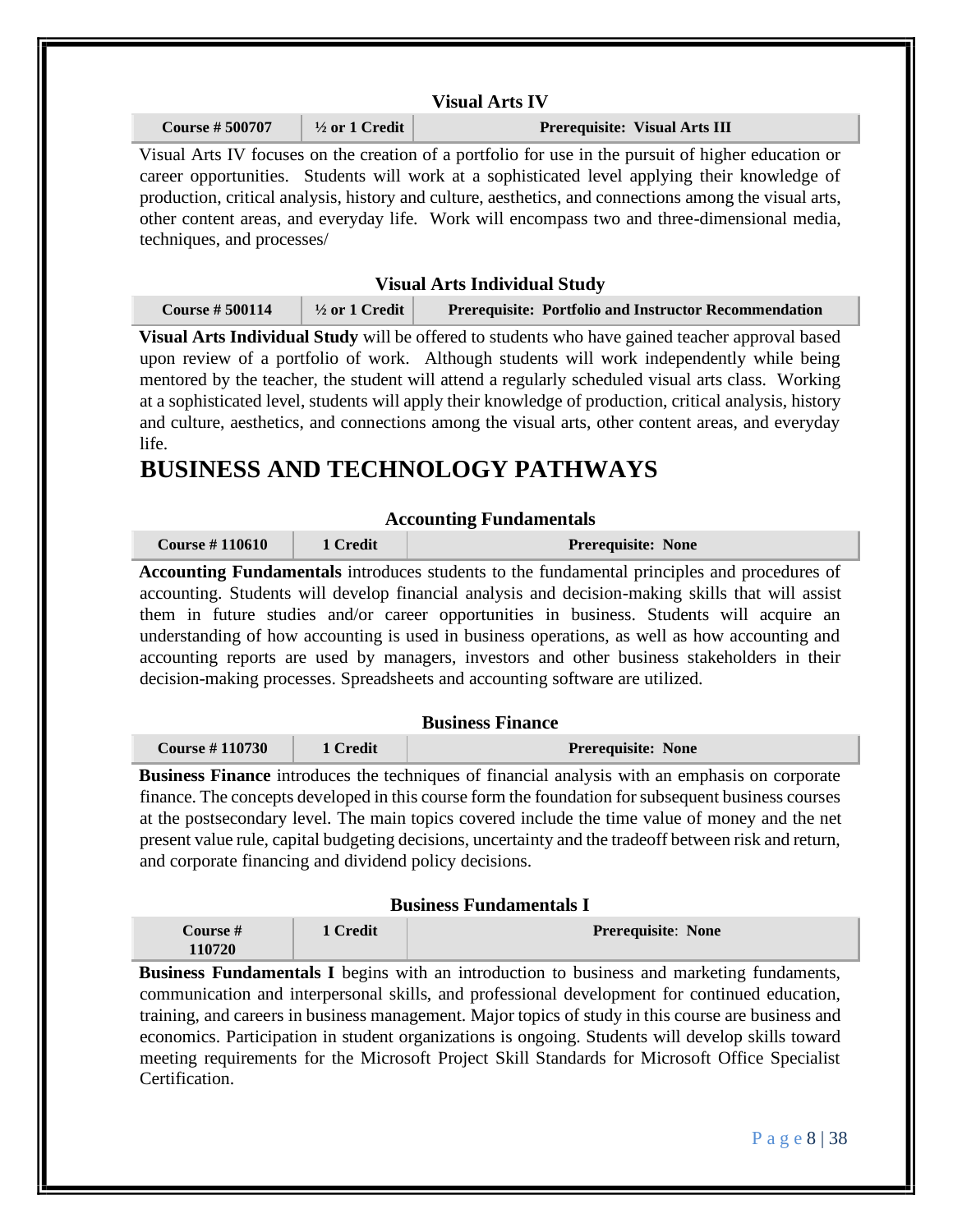| <b>Business Law</b>   |                      |                                                                                                                                                                                                                |  |
|-----------------------|----------------------|----------------------------------------------------------------------------------------------------------------------------------------------------------------------------------------------------------------|--|
| <b>Course #070340</b> | $\frac{1}{2}$ Credit | <b>Prerequisite: None</b>                                                                                                                                                                                      |  |
|                       |                      | <b>Business Law</b> provides the basic foundations of law as it relates to business. The origin of the law,<br>ethics, the structure of the court systems, procedural and employment law, and legislation that |  |

| <b>Course # 000287</b> | 1 Credit | <b>Prerequisite: None</b> |  |  |
|------------------------|----------|---------------------------|--|--|
|                        |          |                           |  |  |

Computer science and engineering is a project-based course designed to instruct students through activities that require modeling, physical design, and coding, leading them to discover how computing and engineering work together to solve problems. This course offers students exposure to the engineering design process which introduces them to problem solving and critical thinking as well as the basics of project management and teamwork. This knowledge will assist them in making informed and meaningful decisions about high school coursework and broaden their horizons for career opportunities.

## **Computer Science Principles, Advanced Placement**

| <b>Course #110145</b> | 1 Credit | <b>Prerequisite: Algebra I and must meet AP selection</b> |
|-----------------------|----------|-----------------------------------------------------------|
|                       |          | requirements                                              |

Computer science and engineering is a project-based course designed to instruct students through activities that require modeling, physical design, and coding, leading them to discover how computing and engineering work together to solve problems. This course offers students exposure to the engineering design process which introduces them to problem solving and critical thinking as well as the basics of project management and teamwork. This knowledge will assist them in making informed and meaningful decisions about high school coursework and broaden their horizons for career opportunities.

| <b>CCRA</b>         |                      |                                              |  |
|---------------------|----------------------|----------------------------------------------|--|
| Course $\#$ 110410A | $\frac{1}{2}$ Credit | <b>Prerequisite: Required for graduation</b> |  |

**CCR A** is an introduction to career pathways and career decision-making. The course was developed particularly to meet the needs of those schools participating in career academies. This introductory course includes content in self-development, career clusters, career pathways, college planning, financial planning, and presentation and research skills. At the conclusion of the course, students develop a six-year plan that will guide them in making decisions about high school courses, college courses, and future careers.

| ×<br>× |  |
|--------|--|
|--------|--|

| <b>Course # 110410B</b> | $\frac{1}{2}$ Credit | Prerequisite: Required for graduation. Must be taken Junior or |
|-------------------------|----------------------|----------------------------------------------------------------|
|                         |                      | <b>Senior year.</b>                                            |

**CCR B** The purpose of the College and Career Readiness Course is to provide planning and instruction for postsecondary transition.

| <b>Entrepreneurship</b>                                                                                |          |                           |
|--------------------------------------------------------------------------------------------------------|----------|---------------------------|
| <b>Course #110640</b>                                                                                  | 1 Credit | <b>Prerequisite: None</b> |
| <b>Entrepreneurship</b> introduces students to the rewards and risks of owning or operating a business |          |                           |
| enterprise. Emphasis is placed on the mastery of skills needed to plan, organize, manage, 9ang8        |          |                           |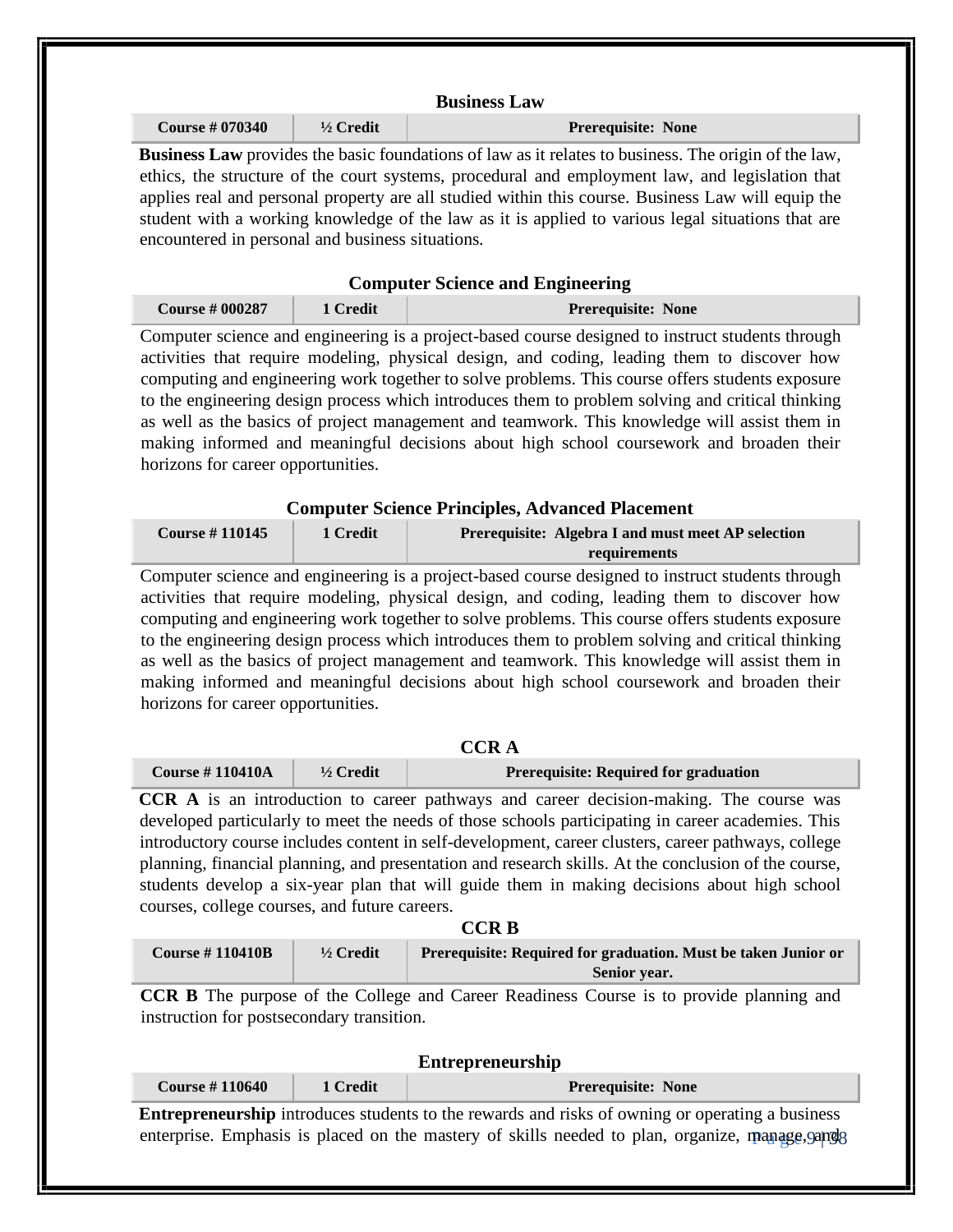finance a small business. Skills in communication, technical writing, mathematics, research, and problem-solving are reinforced as each student prepares his/her own business plan.

|  | <b>Exploring Computer Science</b> |  |
|--|-----------------------------------|--|
|--|-----------------------------------|--|

| <b>Course #110142</b> | 1 Credit | <b>Prerequisite: None</b>                                                                         |
|-----------------------|----------|---------------------------------------------------------------------------------------------------|
|                       |          | Exploring Computer Science is a high school course that provides students with an introduction to |
|                       |          | the world of computer science. Students design programming solutions to a variety of              |
|                       |          | computational problems including animated stories, video games and community-based                |
| projections           |          |                                                                                                   |

## **Graphic Design I**

| <b>Course #070333</b> | $\frac{1}{2}$ Credit | <b>Prerequisite: None</b> |
|-----------------------|----------------------|---------------------------|
|                       |                      |                           |

**Graphic Design I** is designed to provide the student an introduction to various page layout and graphic editing programs such as Adobe InDesign, Illustrator, and Photoshop. Students will learn to consider standard design guidelines while developing their projects.

### **Graphic Design II**

| <b>Course #070334</b> | $\frac{1}{2}$ Credit | <b>Prerequisite: Graphic Design I</b> |
|-----------------------|----------------------|---------------------------------------|
|-----------------------|----------------------|---------------------------------------|

**Graphic Design II** is a continuation of Graphic Design I. In this course, students will learn to use advanced features and techniques not covered in Graphic Design I. This course also incorporates more project assignments. Therefore, students are given a greater opportunity to produce original and creative work.

## **International Business**

| <b>Course #110670</b> | 1 Credit | <b>Prerequisite: None</b> |
|-----------------------|----------|---------------------------|
|-----------------------|----------|---------------------------|

**International Business** is designed to introduce students to basic business operations surrounding global trade. Competencies for this course focus on raising awareness of the interrelatedness of one country's political policies and economic practices on another; learning to improve international business relations through appropriate communication strategies; understanding the global business environment; exploring basic concepts underlying international finance, management, marketing, and trade relations; and identifying forms of business ownership and international business opportunities.

#### **Introduction to Information Technology**

| <b>Course #110600</b> | 1 Credit | <b>Prerequisite: None</b> |
|-----------------------|----------|---------------------------|
|-----------------------|----------|---------------------------|

**Introduction to Information** Technology includes the foundation skills required for building computer systems. Program competencies are designed to prepare students for A+ certification by integrating certification skills throughout the course.

### **Management Essentials**

|  | <b>Course # 110710</b> | 1 Credit | <b>Prerequisite: Management Fundamentals</b> |
|--|------------------------|----------|----------------------------------------------|
|--|------------------------|----------|----------------------------------------------|

**Management Essentials** focuses on business management and the development of an extensive business plan that encompass all areas of business, including operations and security, information, and applications, needed in order to operate a successful business. Students will continue to develop educational, career, and professional plans in the area of business management. Participation in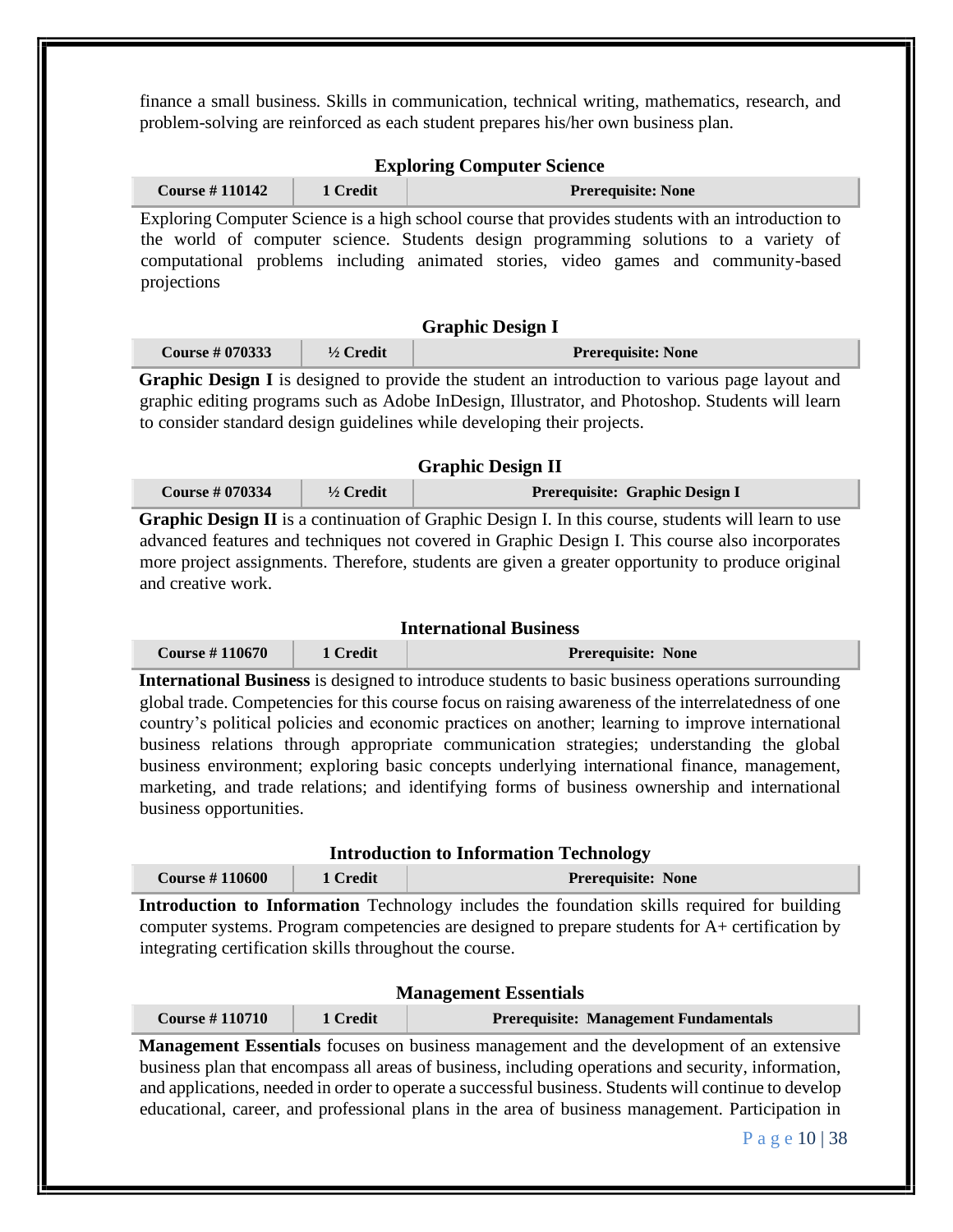student organizations is ongoing. Students will develop skills toward meeting requirements for the Microsoft Project Skill Standards for Microsoft Office Specialist Certification.

## **Management Fundamentals**

| <b>Course #110690</b><br>1 Credit | <b>Prerequisite: None</b> |
|-----------------------------------|---------------------------|
|-----------------------------------|---------------------------|

**Management Fundamentals** focuses on business management and the development of an extensive business plan that encompasses all areas of business, including communication and procedures, needed in order to operate a successful business. Students will continue to develop educational, career, and professional plans in the area of business management. Participation in student organizations is ongoing. Students will develop skills toward meeting requirements for the Microsoft Project Skill Standards for Microsoft Office Specialist Certification.

## **Marketing Essentials**

| <b>Course #110650</b> | 1 Credit | <b>Prerequisite: None</b> |
|-----------------------|----------|---------------------------|
|-----------------------|----------|---------------------------|

**Marketing Essentials** focuses on the function of marketing in an organization by examining the essential elements of a marketing strategy: product, promotion, distribution, price, the effect of the business environment on marketing decisions, consumer behavior, identification of markers, and current issues in marketing.

## **Personal Finance**

| <b>Course #070128</b> | $\frac{1}{2}$ Credit | <b>Prerequisite: None</b> |
|-----------------------|----------------------|---------------------------|
|-----------------------|----------------------|---------------------------|

**Personal Finance** allows the student to explore personal financial decision-making. It also helps each individual utilize skills in money management, record keeping, and banking. The course accomplishes this by the study of basic concepts involving economics, insurance, credit, and other related topics. Activities will include preparation of budgets, comparison-shopping, advertising research, and standard of living analysis.

#### **Sales and Distribution**

| <b>Course # 110660</b> | 1 Credit | <b>Prerequisite: Marketing Essentials</b> |
|------------------------|----------|-------------------------------------------|
|                        |          |                                           |

**Sales and Distribution** is designed as a follow-up course to Marketing Essentials. This course includes units that cover Product Service Management, Distribution, Marketing Planning, International Marketing, Fashion Marketing, and Sports, Special Event, and Entertainment Marketing.

#### **Web Design and Media Rich Content**

| <b>Course #110700</b> | 1 Credit | <b>Prerequisite: Graphic Design I and II</b> |
|-----------------------|----------|----------------------------------------------|
|-----------------------|----------|----------------------------------------------|

**Web Design and Media Rich Content** emphasizes real-world, hands-on practice. Content related to Web design, building a basic client web site, media rich content for Web design, and planning a digital narrative and creating a script will be offered to students.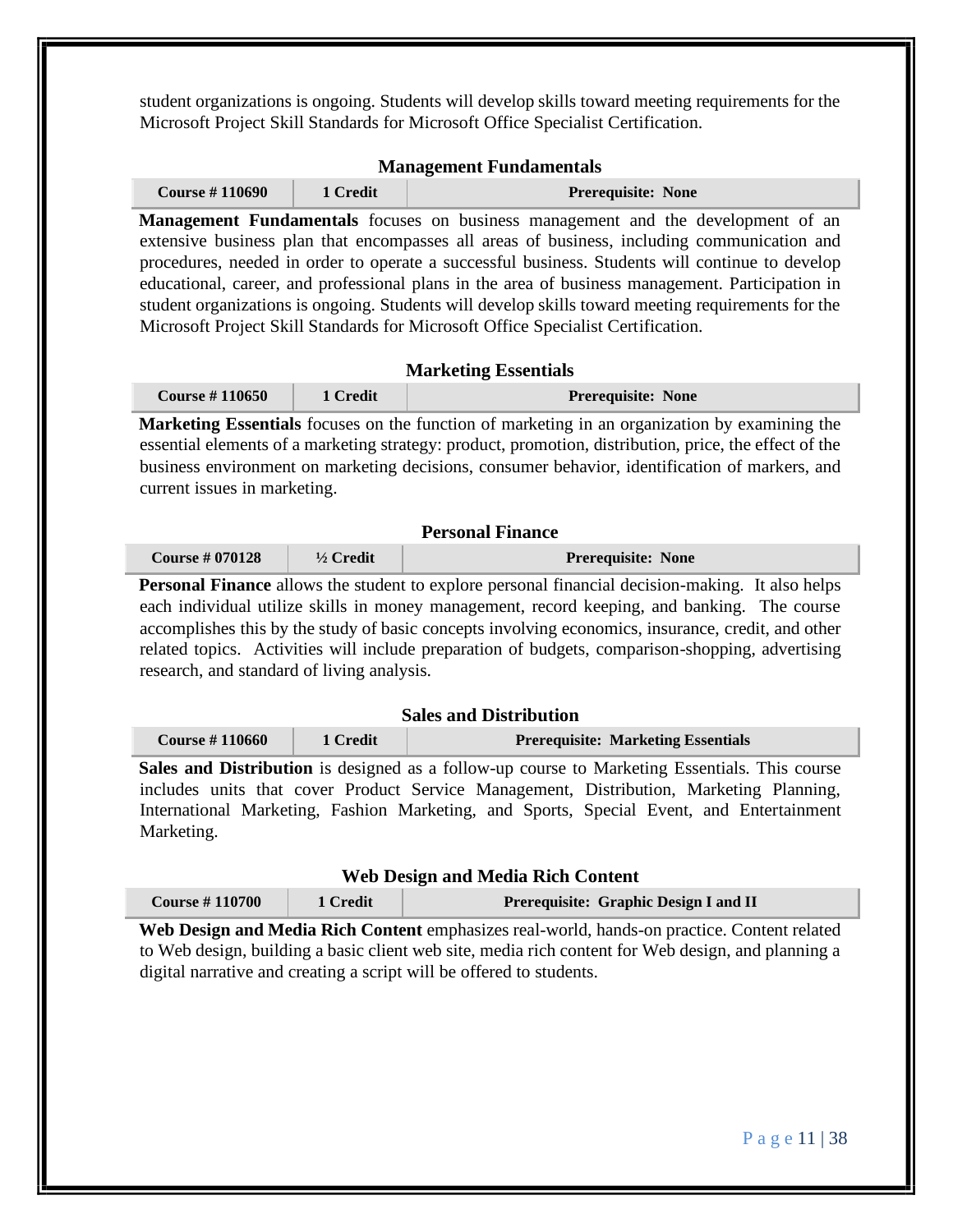# **CAREER AND TECHNICAL EDUCATION Courses taught at the Career and Technical Center**

#### **Automotive Service I**

**Course # 997000 2 Credits Prerequisite: 75 average or above in Algebra I and previous English course**

**Automotive Service Fundamentals I**, Brakes, and Introduction to Electrical/Electronic Systems course contains an introduction, safety, measurement, and tool/technical references content. It also contains an introduction to brake systems: disc brakes, drum brakes, and antilock brakes. This course also contains an introduction to electrical/electronic systems information and terminology. The Basic Electrical/Electronic Systems course contains electrical/electronic system theory, battery systems, starting systems, and charging systems.

## **Automotive Service II**

| <b>Course #997001</b> | 2 Credits | <b>Prerequisite: Automotive Service I</b>                                                         |
|-----------------------|-----------|---------------------------------------------------------------------------------------------------|
|                       |           | <b>Automotive Service Fundamentals II, The Advanced Electrical/Electronic Systems course</b>      |
|                       |           | contains information on lighting systems, concepts of gauges, warning devices, driver information |

systems, horn system, wiper/washer system, and accessories system diagnostic repair.

## **Career Academy: Internship**

| <b>Course #995010</b> | $\frac{1}{2}$ or 1 or | Prerequisite: Completion of a two-year career and technical         |
|-----------------------|-----------------------|---------------------------------------------------------------------|
|                       | 2 Credits             | $program - OR - clearly defined occupational objective as a junior$ |
|                       |                       | Must complete an application, and interview.                        |

**Career Pathway Experience: Internship** is an educational program developed through a cooperative arrangement between the school and community employers to provide students an opportunity to alternate in-school academic and vocational instruction with entry level employment in an occupational field. The student's total experience is planned, coordinated, and supervised by the school and the employer. Before a student is admitted to the program, he or she must have selected a specific job, related to his/her career goal, in which training is desired. The curriculum includes these units of instruction: directly related instruction; orientation; health, safety, and first aid; career planning, work ethics, personal assessment, business etiquette, taxation, mathematics for the workplace, communication in the workplace, job acquisition, and technology in the workplace. The student is required to work a minimum of 15 hours a week at the assigned training station.

#### **School-Based Internship**

| <b>Course #995010</b> | 2 Credits | <b>Prerequisite:</b> (Grades 11 $\&$ 12) Completion of a two-year |
|-----------------------|-----------|-------------------------------------------------------------------|
|                       |           | career and technical program                                      |
|                       |           | Must complete an application, and interview.                      |

**Career Pathway Experience: School**‐**Based Internship** is an educational program developed through a cooperative arrangement between the school and community employers to provide students an opportunity to alternate in‐school academic and vocational instruction with entry‐level employment in an occupational field. The student's total experience is planned, coordinated, and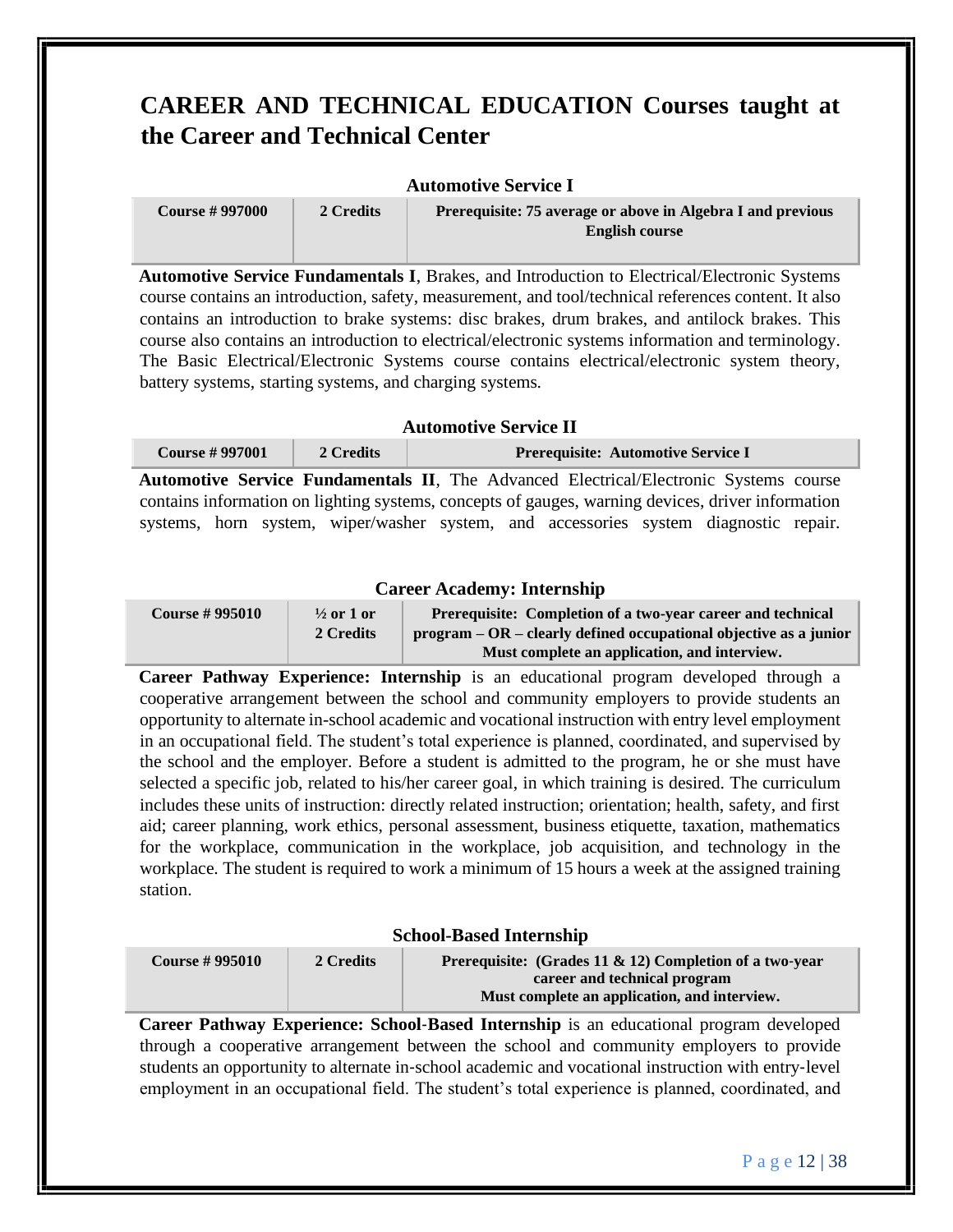supervised by the school and the employer. Before a student is admitted to the program, he or she must have selected a specific job, related to his/her career goal, in which training is desired. The curriculum includes these units of instruction: directly related instruction; orientation; health, safety, and first aid; career planning, work ethics, personal assessment, business etiquette, taxation, mathematics for the workplace, communication in the workplace, job acquisition, and technology in the workplace. The student is required to work a minimum of 15 hours a week at the assigned training station.

| Construction 1        |           |                                                 |
|-----------------------|-----------|-------------------------------------------------|
| <b>Course #993101</b> | 2 Credits | Prerequisite: "C" average or above in Algebra I |

**Construction I**

**Construction I** introduces students to fundamentals of construction safety, tools, math, and blueprint reading and basic carpentry, electrical, masonry, and plumbing skills. Upon the completion of this course, students will have knowledge to complete the Contren Core Certification.

## **Construction II: Carpentry**

| Course $\#$ 993110 | 2 Credits | <b>Prerequisite: Construction I</b> |
|--------------------|-----------|-------------------------------------|
|--------------------|-----------|-------------------------------------|

**Construction II: Carpentry** course consists of an in-depth study of foundations; wall and ceiling framing; room framing; windows and doors; and stair layout. Upon the completion of this course, students will have the knowledge to complete the Contren Level I Certification.

#### **Digital Media Technology I**

| <b>Course #994100</b> | 2 Credits | <b>Prerequisite: Cyber Foundations II</b> |
|-----------------------|-----------|-------------------------------------------|
|                       |           |                                           |

**Digital Media Technology I** encompasses the foundation skills necessary in the digital media industry. Content such as safety, ethical issues and production, photography, graphic design, and print production will be offered to students. The Web Design and Media Rich Content portion of the course emphasizes real-world, hands-on practice. Content related to Web design, building a basic client Web site, media rich content for Web design, and planning a digital narrative and creating a script will be offered to students. Students will receive two Carnegie units upon completion of the course.

#### **Digital Media Technology II**

| <b>Course #994101</b> | 2 Credits | Prerequisite: Digital Media Technology |
|-----------------------|-----------|----------------------------------------|
|                       |           |                                        |

**Digital Media Technology II** focuses on the process of video production and editing as well as career opportunities in audio and video technology. Another component of the course is the Directed Individual Project that is a culminating assignment that gives students the opportunity to produce a final video project that incorporates the skill and knowledge learned throughout the course, giving the students the chance to showcase what they have learned and accomplished. Also, upon completion of this course, the students will have also put the finishing touches on a digital portfolio that is cumulative of their work throughout their study of Digital Media Technology. *Note: One of the two credits earned may count as an Art credit for graduation.*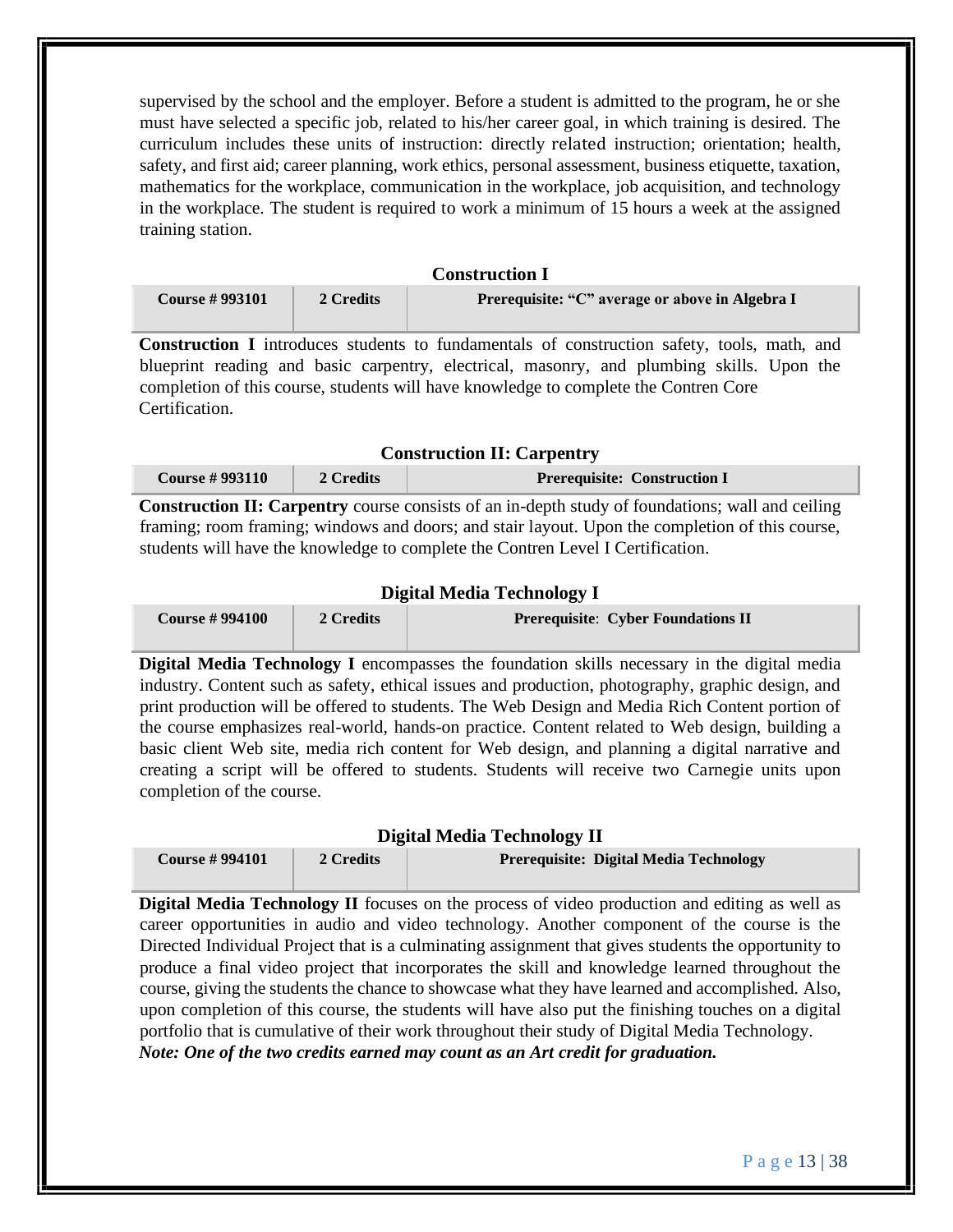| <b>Engineering and Robotics I</b>                                                                        |  |  |  |
|----------------------------------------------------------------------------------------------------------|--|--|--|
| <b>Course #994000</b><br>Prerequisite: "C" average or above in Algebra I<br>2 Credits                    |  |  |  |
| <b>Engineering and Depaties I teaches students the history of engineering and the concern associated</b> |  |  |  |

**Engineering and Robotics I** teaches students the history of engineering and the careers associated with the field. The students will also learn the foundations and fundamentals of robotics, electronics, engineering and materials. This course also teaches technical writing, presenting, and project management. It also teaches students the engineering design process, the steps one follows for successful design planning. Students are also introduced to the advanced concepts of 3-D sketching and modeling with CAD software. This course also focuses on quality control and the benefits of engineering failure.

#### **Engineering and Robotics II**

| <b>Course # 994001</b> | 2 Credits | <b>Prerequisite: Engineering and Robotics I</b> |
|------------------------|-----------|-------------------------------------------------|
|------------------------|-----------|-------------------------------------------------|

**Engineering and Robotics II** is a comprehensive course that focuses on the four systems: electrical, fluid, mechanical, and thermal. It also introduces students to Computer Integrated Manufacturing, or how robotics and drafting work together to create products. This course teaches students the concepts of digital electronic control system technology, focusing on electronics, gates, and truth tables. Students will also learn valuable workforce readiness skills and participate in activities that deal with advanced concepts of programming robotic equipment.

*Note: May count as two elective credits or two science credits for graduation. One of the two credits may count as Physics.* 

## **Health Science Core**

| <b>Course # 995100</b> | 2 Credits | Prerequisite: Must have completed or currently enrolled in |
|------------------------|-----------|------------------------------------------------------------|
|                        |           | Human A & P                                                |

**Health Science Core** introduces students to careers available in the health field, basic anatomy and physiology, and basic patient care skills. Upon completion of this course, students will be trained to be entry-level general basic health-care assistants and trained in CPR and first aid. Students will be able to make an informed choice of a health occupation that they plan to pursue. This course offers 2 Carnegie units. Students who complete Health Sciences I may count one of the credits earned in this course as one science credit toward graduation requirements if they complete both years of the Health Sciences program.

*Note: students that complete Health Science Core have satisfied the ½ Health graduation requirement. Students who are interested in Health CNA Option should enroll in Health Science Core in 11th grade and Health Science and Clinical Services CNA Option in 12th grade.* 

| <b>Healthcare and Clinical Services</b> |           |                                          |  |  |
|-----------------------------------------|-----------|------------------------------------------|--|--|
| <b>Course #995101</b>                   | 2 Credits | <b>Prerequisite: Health Science Core</b> |  |  |
| TT 1.1<br>1 <i>C</i> HI • 1 C           |           | .                                        |  |  |

**Healthcare and Clinical Services** course exposes students to the theory and applied tasks related to careers within health care. This course covers topics such as human growth and development, health informatics, information technology, and therapeutic and rehabilitative services. Other topics include medical and emergency services, mental health, and pharmacological and nursing services. *Note: May count as two elective credits or two science credits for graduation.*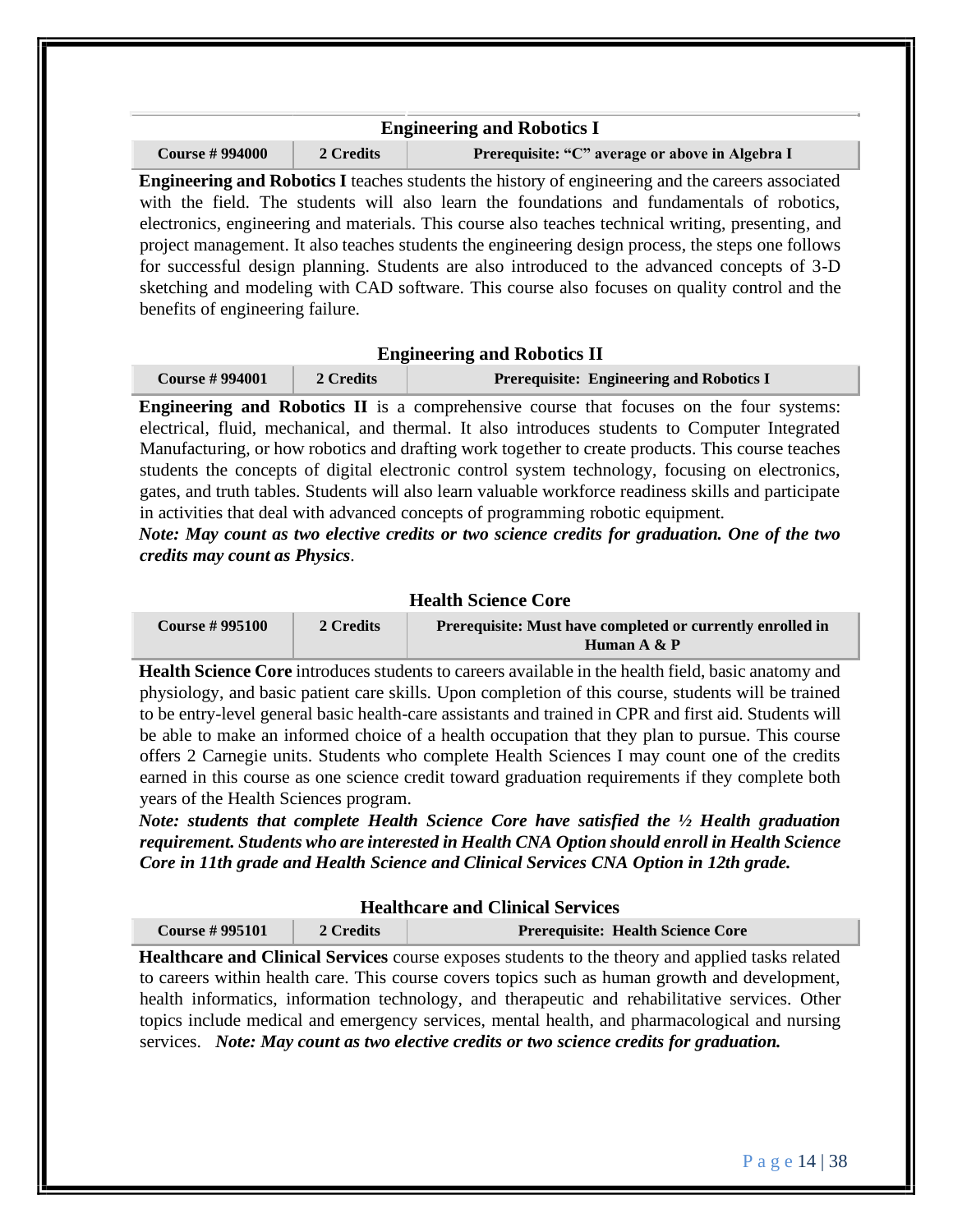## **Healthcare and Clinical Services-Pharmacy Technician**

**Course # 995010PT 2 Credits Prerequisite: Healthcare and Clinical Services**

**Healthcare and Clinical Services-Pharmacy Technician** course exposes students to the theory and applied tasks related to careers within health care. This course covers topics such as human growth and development, health informatics, information technology, and therapeutic and rehabilitative services. Other topics include medical and emergency services, mental health, and pharmacological and nursing services. *Note: May count as two elective credits or two science credits for graduation.* 

#### **Information Technology Associate I**

| <b>Course #992206</b> | 2 Credits | Prerequisite: "C" average or above in Algebra I |
|-----------------------|-----------|-------------------------------------------------|
|                       |           |                                                 |

**Information Technology Associate I** course covers the explanation of technology and computer hardware basics, compatibility issues, common errors associated with computer hardware, software installation and functions, security risks and prevention, Green IT, and preventative maintenance of computers.

| <b>Information Technology Associate II</b> |           |                                                          |
|--------------------------------------------|-----------|----------------------------------------------------------|
| <b>Course #992207</b>                      | 2 Credits | <b>Prerequisite: "Information Technology Associate I</b> |

**Information Technology Associate I** course Year 2This course teaches the basic concepts of networking, network operating systems, networking types, standards, and how data is encoded and transmitted.

## **Teacher Academy II**

| <b>Course #996301</b> | 2 Credits | <b>Prerequisite: Teacher Academy I (Foundations of Teaching and </b> |
|-----------------------|-----------|----------------------------------------------------------------------|
|                       |           | <b>Practices of Teaching</b>                                         |
|                       |           | Must complete an application, and essay.                             |

**Teacher Academy II** provides students with the opportunity to gain advanced skills needed to enhance them as learners, teachers, and communicators. Students receive advanced hands-on field experiences.

#### **Work-Based Learning**

**Course # 995010 ½ or 1 or 2 Credits Prerequisite: ( Grades 11 & 12)Completion of a two**‐**year career and technical program – OR – clearly defined occupational objective as a junior Must complete an application, and interview.**

**Work**‐**Based Learning I** is an educational program developed through a cooperative arrangement between the school and community employers to provide students an opportunity to alternate in‐ school academic and vocational instruction with entry-level employment in an occupational field. The student's total experience is planned, coordinated, and supervised by the school and the employer. Before a student is admitted to the program, he or she must have selected a specific job, related to his/her career goal, in which training is desired. The curriculum includes these units of instruction: directly related instruction; orientation; health, safety, and first aid; career planning, work ethics, personal assessment, business etiquette, taxation, mathematics for the workplace, communication in the workplace, job acquisition, and technology in the workplace. The student is required to work a minimum of 15 hours a week at the assigned training station.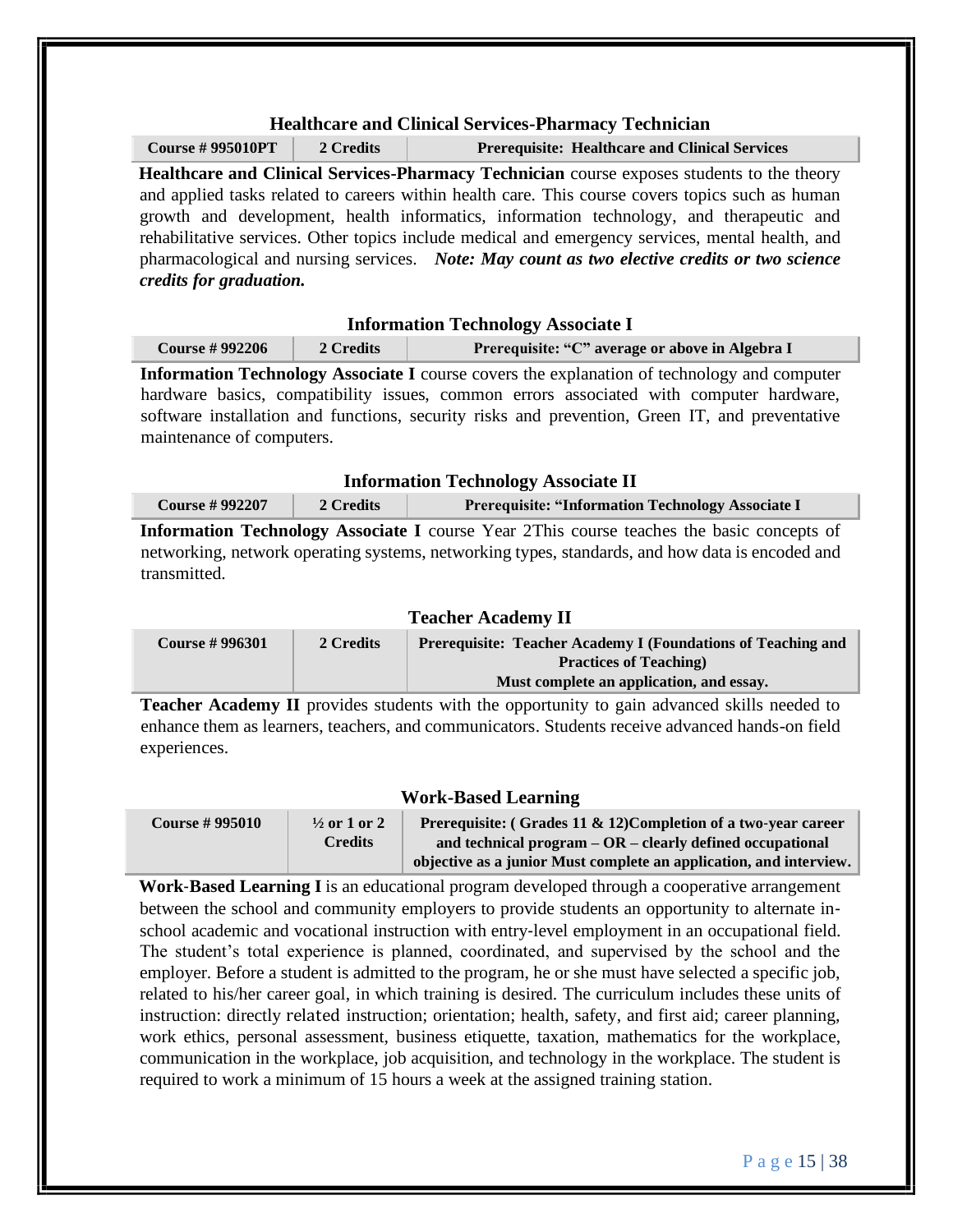| <b>Work-Based Learning II</b> |                                           |                                                |
|-------------------------------|-------------------------------------------|------------------------------------------------|
| <b>Course #995011</b>         | $\frac{1}{2}$ or 1 or 2<br><b>Credits</b> | Prerequisite: (Grade 12) Work Based Learning I |

**Work**‐**Based Learning I** is an educational program developed through a cooperative arrangement between the school and community employers to provide students an opportunity to alternate inschool academic and vocational instruction with entry-level employment in an occupational field. The student's total experience is planned, coordinated, and supervised by the school and the employer. Before a student is admitted to the program, he or she must have selected a specific job, related to his/her career goal, in which training is desired. The curriculum includes these units of instruction: directly related instruction; orientation; health, safety, and first aid; career planning, work ethics, personal assessment, business etiquette, taxation, mathematics for the workplace, communication in the workplace, job acquisition, and technology in the workplace. The student is required to work a minimum of 15 hours a week at the assigned training station.

#### **Unmanned Aerial Systems**

| <b>Course #235100</b> | 2 Credits | <b>Prerequisite: None</b> |
|-----------------------|-----------|---------------------------|
|                       |           |                           |

Unmanned Aerial Systems (UAS) is intended to be an exclusive, secondary CTE pathway in the STEM cluster for students interested in pursuing careers in the burgeoning UAS field. Skills stemming from this pathway include electronics, avionics, aerospace science, GIS, airspace regulations/law, maintenance, mission planning, and flight control (manual and autonomous). At this point, the curriculum will align with Hinds Community College's UAS program, but as other postsecondary institutions add this pathway, we will work to achieve universal alignment. Skills acquired in this course will be applicable in many industry sectors to include military, agriculture, engineering, law enforcement, emergency management, forestry, real estate, marketing, and transportation.

#### **Unmanned Aerial Systems II**

| Course $\# 235110$ | 2 Credits | <b>Prerequisite: Unmanned Aerial Systems I</b> |
|--------------------|-----------|------------------------------------------------|
|                    |           |                                                |

Unmanned Aerial Systems (UAS) is intended to be an exclusive, secondary CTE pathway in the STEM cluster for students interested in pursuing careers in the burgeoning UAS field. Skills stemming from this pathway include electronics, avionics, aerospace science, GIS, airspace regulations/law, maintenance, mission planning, and flight control (manual and autonomous). At this point, the curriculum will align with Hinds Community College's UAS program, but as other postsecondary institutions add this pathway, we will work to achieve universal alignment. Skills acquired in this course will be applicable in many industry sectors to include military, agriculture, engineering, law enforcement, emergency management, forestry, real estate, marketing, and transportation.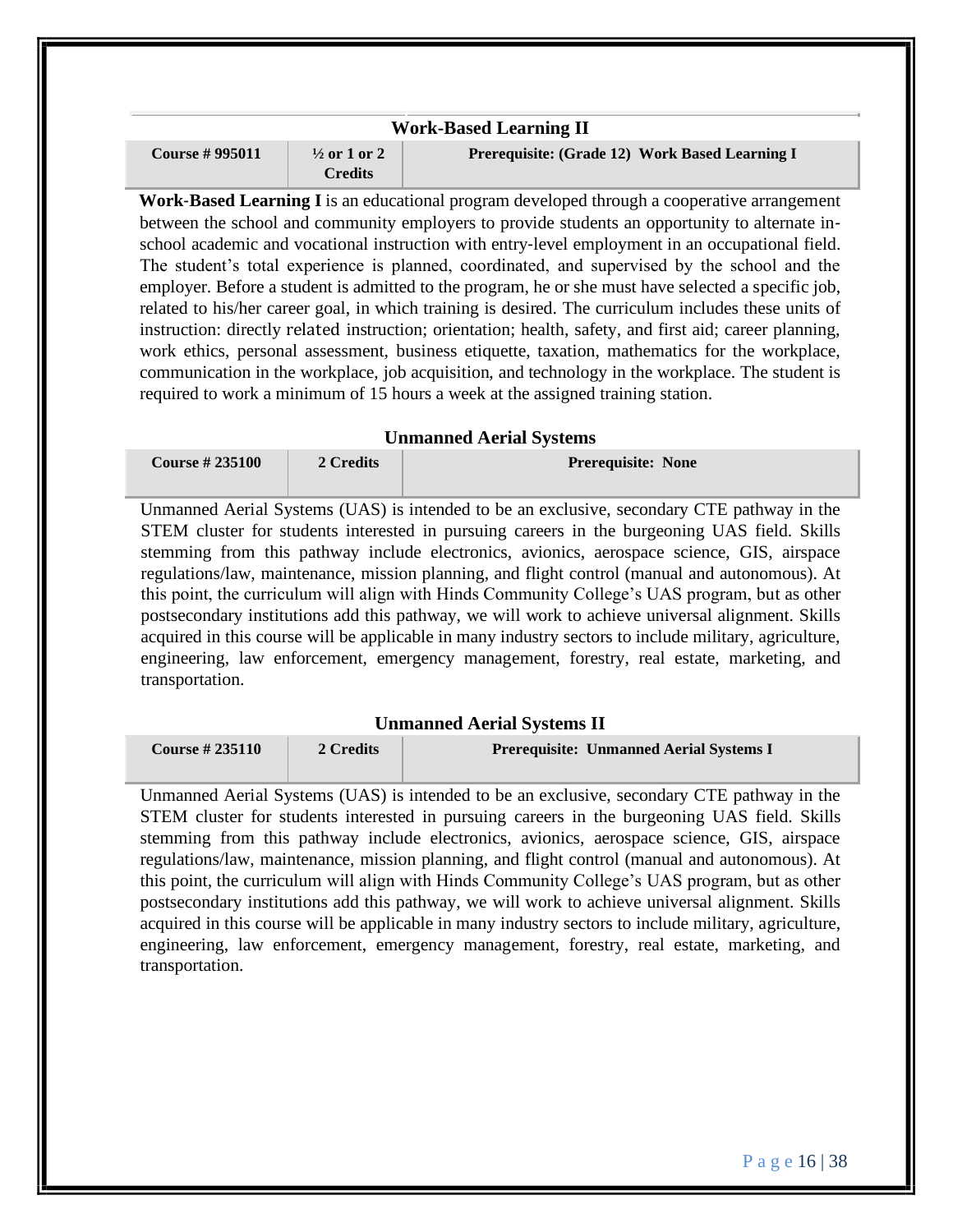# **DRIVER EDUCATION**

#### **Driver Education**

**Course # 340151 ½ Credit Prerequisite: None**

**Driver Education** is a semester course that has classroom instruction, simulated driving, and behind-the-wheel driving. A learner's permit is not required to enroll in the driver's education course. The student **IS** required to have their learner's permit to complete the driving portion of the course. Upon a student's completion of the course, many insurance companies will offer the student discounted rates.

# **ENGLISH LANGUAGE ARTS**

#### **Creative Writing**

| <b>Course #230511</b> | $\frac{1}{2}$ Credit | <b>Prerequisite: None</b> |
|-----------------------|----------------------|---------------------------|
|                       |                      |                           |

**Creative Writing** provides the student practice composing poems, personal descriptive and narrative essays, and short fiction. The course affords an opportunity for self-expression, promotes critical thinking, expands the imagination, and develops the use of figurative and literal language. The student will pursue an independent project and be encouraged to submit works for publication.

### **English I, Grade 9**

| <b>Course #230107</b> | 1 Credit | <b>Prerequisite: None</b> |
|-----------------------|----------|---------------------------|
|-----------------------|----------|---------------------------|

**English I** emphasizes the development of communication skills, including grammar, composition, and vocabulary. Students develop writing skills through various types of composing: paragraphs, outlines, essays, business letter writing, book reports, etc. Literature studies include a variety of genre (short stories, poetry, drama, novels, plays, etc.) and develop understanding of how the craft of writing has changed throughout history.

*Note: This course (the Compensatory or Accelerated option) is required for graduation.*

## **English II, Grade 10**

| Course $\# 230110$ | 1 Credit | Prerequisite: English I |
|--------------------|----------|-------------------------|
|--------------------|----------|-------------------------|

**English II,** a continuation of English I, reinforces communication skills learned in ninth grade. Students will develop a greater understanding and use of the English language. *Note: This course (or the Accelerated option) and the Subject Area test are required for graduation.* 

| English III, Grade 11 |
|-----------------------|
|-----------------------|

| 1 Credit | <b>Course #230113</b> |  | Prerequisite: English II |
|----------|-----------------------|--|--------------------------|
|----------|-----------------------|--|--------------------------|

**English III** is a continuation of English II. The study of literature will concentrate on American authors.

*Note: This course (or the Accelerated or AP option) is required for graduation.*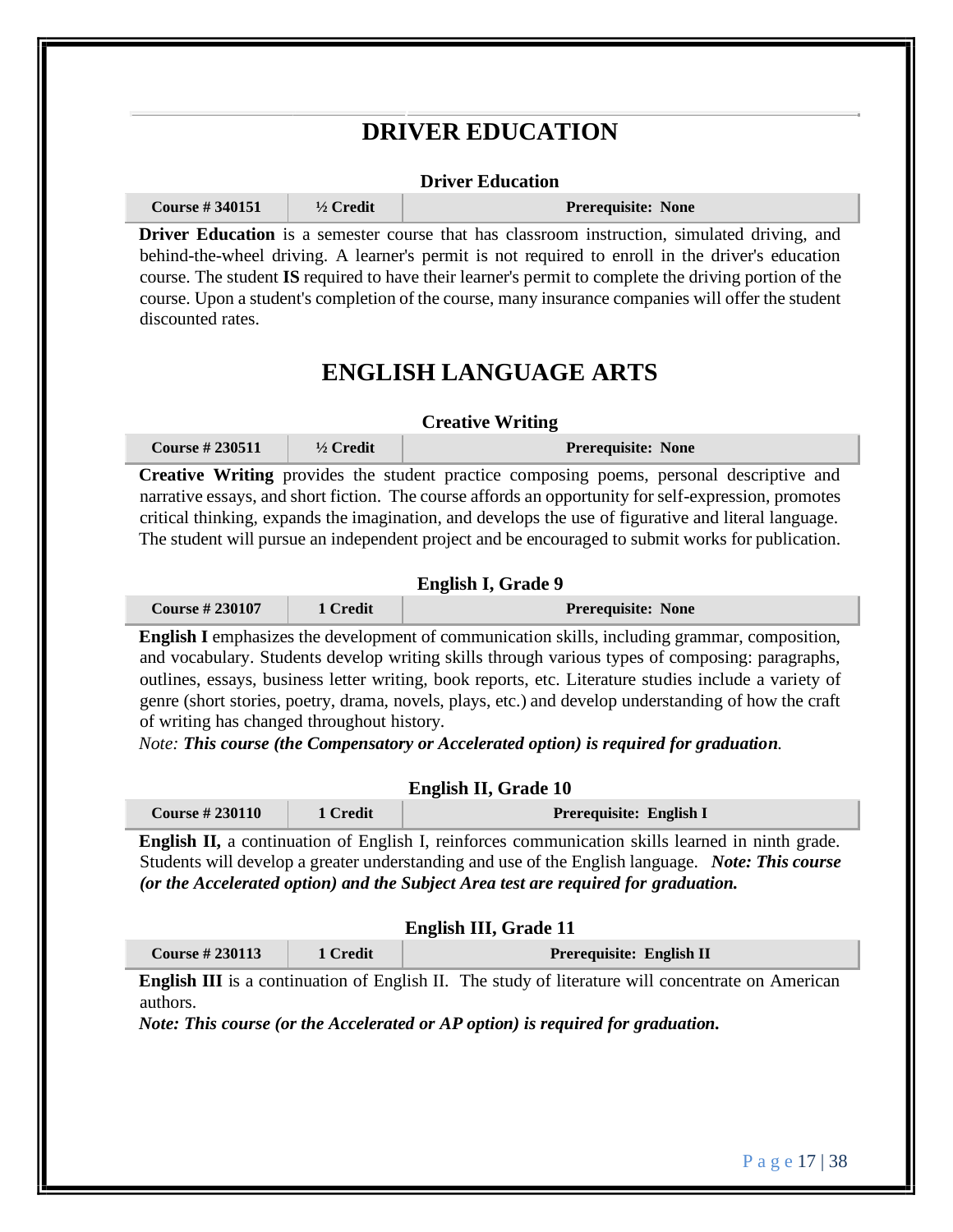|                    |          | <b>English IV, Grade 12</b>                                                                             |
|--------------------|----------|---------------------------------------------------------------------------------------------------------|
| Course $\# 230116$ | 1 Credit | Prerequisite: English III                                                                               |
|                    |          | <b>English IV</b> is a continuation of English III. The study of literature will concentrate on British |

authors, and a research paper will be required.

*Note: This course (or the Accelerated or AP option) is required for graduation.* 

## **English Language and Composition, Advanced Placement, III**

| <b>Course #230117</b> | 1 Credit | Prerequisite: (Grade 11) Grade of 90 or above in Accelerated |
|-----------------------|----------|--------------------------------------------------------------|
|                       |          | English II                                                   |

**English Language and Composition, Advanced Placement** is a college-level course that emphasizes composition and rhetorical skills. Although the placement of this course in the junior year requires a survey of American literature (all genres, including short fiction, poetry, and drama), the emphasis of the Language test indicates a focus on various nonfiction genres (including letters, autobiographies, histories, speeches, and critical reviews). Students will learn to critically analyze the structure and style of language in classical and modern works and to write essays employing analytical and rhetorical skill. Colleges may award college credit based upon a student's score on the AP English Language Exam**.** 

**Note: This class satisfies the English III graduation requirement. Weighted 1.10** 

## **English Literature and Composition, Advanced Placement, IV**

| <b>Course #230174</b> | 1 Credit | Prerequisite: (Grade 12) Grade of 90 or above in Accelerated |
|-----------------------|----------|--------------------------------------------------------------|
|                       |          | <b>English III or AP English III</b>                         |
|                       |          |                                                              |

English Literature and Composition, Advanced Placement is a college-level course that emphasizes not only synthesis of reading, writing, and thinking skills through the study of literature but also in research, literary criticism, and poetry explication. Colleges may award college credit based upon a student's score on the AP English Literature Exam.

**Note: This class satisfies the English IV graduation requirement. Weighted 1.10** 

## **English I, Accelerated, 9th Grade**

| <b>Course #230170</b> | 1 Credit | Prerequisite: English, Accelerated, Grade 8 or average of 90 or |
|-----------------------|----------|-----------------------------------------------------------------|
|                       |          | above in English, Grade 8.                                      |

**English I, Accelerated** is designed for students who can master general curriculum skills earlier and need additional challenge and rigor. In‐depth study focuses on literary works, authors, language concepts, the classics, and varied literary genre. Writings in the form of character analyses, literary critiques, essays, and research papers will be assigned. **Note: This class satisfies the English I graduation requirement. Weighted 1.05** 

## **English II, Accelerated, 10th Grade**

| <b>Course #230171</b> | 1 Credit | <b>Prerequisite: English I, Accelerated, Grade 9 or average of 90 or</b> |
|-----------------------|----------|--------------------------------------------------------------------------|
|                       |          | above in English I, Grade 9.                                             |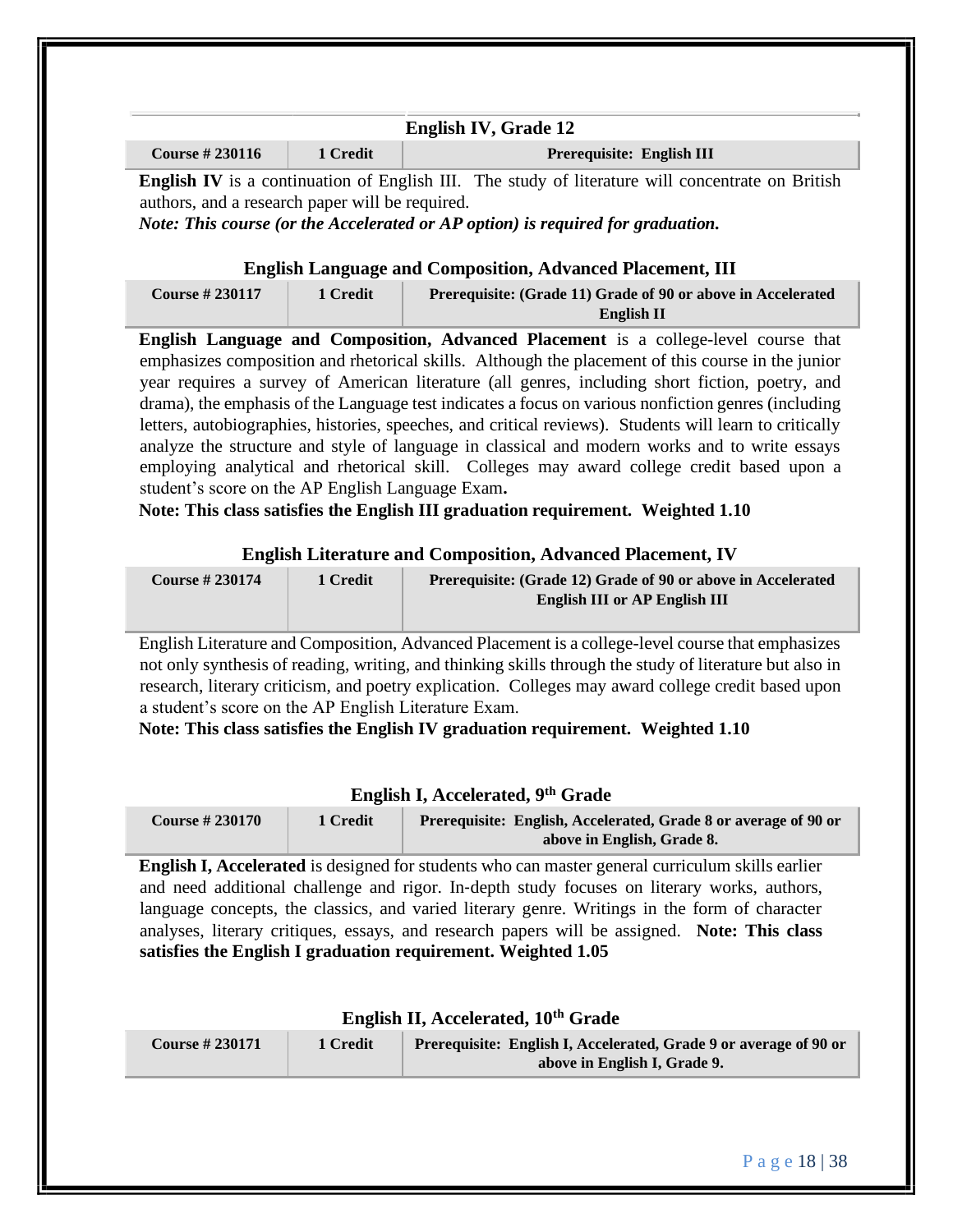**English II, Accelerated** is a continuation of the study of English I. Students will be expected to delve further into in-depth study of literature and writing. **Note: This class, along with the Subject Area Test, satisfies the English II graduation requirement. Weighted 1.05** 

#### **English III, Accelerated, 11th Grade**

| <b>Course # 230172</b> | 1 Credit | Prerequisite: English II, Accelerated, Grade 10 or average of 90 or |
|------------------------|----------|---------------------------------------------------------------------|
|                        |          | above in English II, Grade 10.                                      |

**English III, Accelerated** is a continuation of the study of English II. Students will be expected to delve further into in-depth study of literature and writing. **This class satisfies the English III graduation requirement. Weighted 1.05** 

#### **English IV, Accelerated, 12th Grade**

| <b>Course #230173</b> | 1 Credit | <b>Prerequisite: English III, Accelerated Grade 11 or average of 90 or</b> |
|-----------------------|----------|----------------------------------------------------------------------------|
|                       |          | above in English III, Grade 11.                                            |

**English IV, Accelerated** is a continuation of the study of English III. Students will be expected to delve further into in-depth study of literature and writing. A research paper will be required. **This class satisfies the English IV graduation requirement. Weighted 1.05** 

#### **Broadcast Journalism**

| <b>Course #100104</b> | 1 Credit | <b>Prerequisite: Oral Communication or High-Tech Video</b> |
|-----------------------|----------|------------------------------------------------------------|
|                       |          | <b>Production or instructor approval</b>                   |

**Broadcast Journalism** provides the student with quality academic instruction in television/radio/video production by providing training in equipment operation, reporting, and scriptwriting, as well as planning, directing, and producing video projects.

**Debate**

|                       |                           | vevale                    |
|-----------------------|---------------------------|---------------------------|
| <b>Course #231026</b> | $\frac{1}{2}$ or 1 Credit | <b>Prerequisite: None</b> |

**Debate** is a course in which students will learn to effectively make decisions using reasoning and logic in various debate formats in the service of statements of belief or propositions of policy. *Note: All three of the previous Debate courses have been merged into a single course aligned with MS CCR for ELA. Note: Students may repeat this course, earning elective credit in subsequent years.* 

#### **Essentials for College Literacy**

| <b>Course #230185</b> | 1 Credit | <b>Prerequisite: Seniors Only: ACT English Sub-score 15-18</b> |
|-----------------------|----------|----------------------------------------------------------------|
|-----------------------|----------|----------------------------------------------------------------|

This course utilizes a disciplinary literacy approach that teaches students strategies for reading and understanding complex texts in various subject areas. Students learn to develop and defend ideas from textbooks and write about them in several disciplines such as English, history, and biology on a college level. The unit structure conforms to the Literacy Design Collaborative (LDC) framework while addressing college- and career-readiness standards in a challenging curriculum.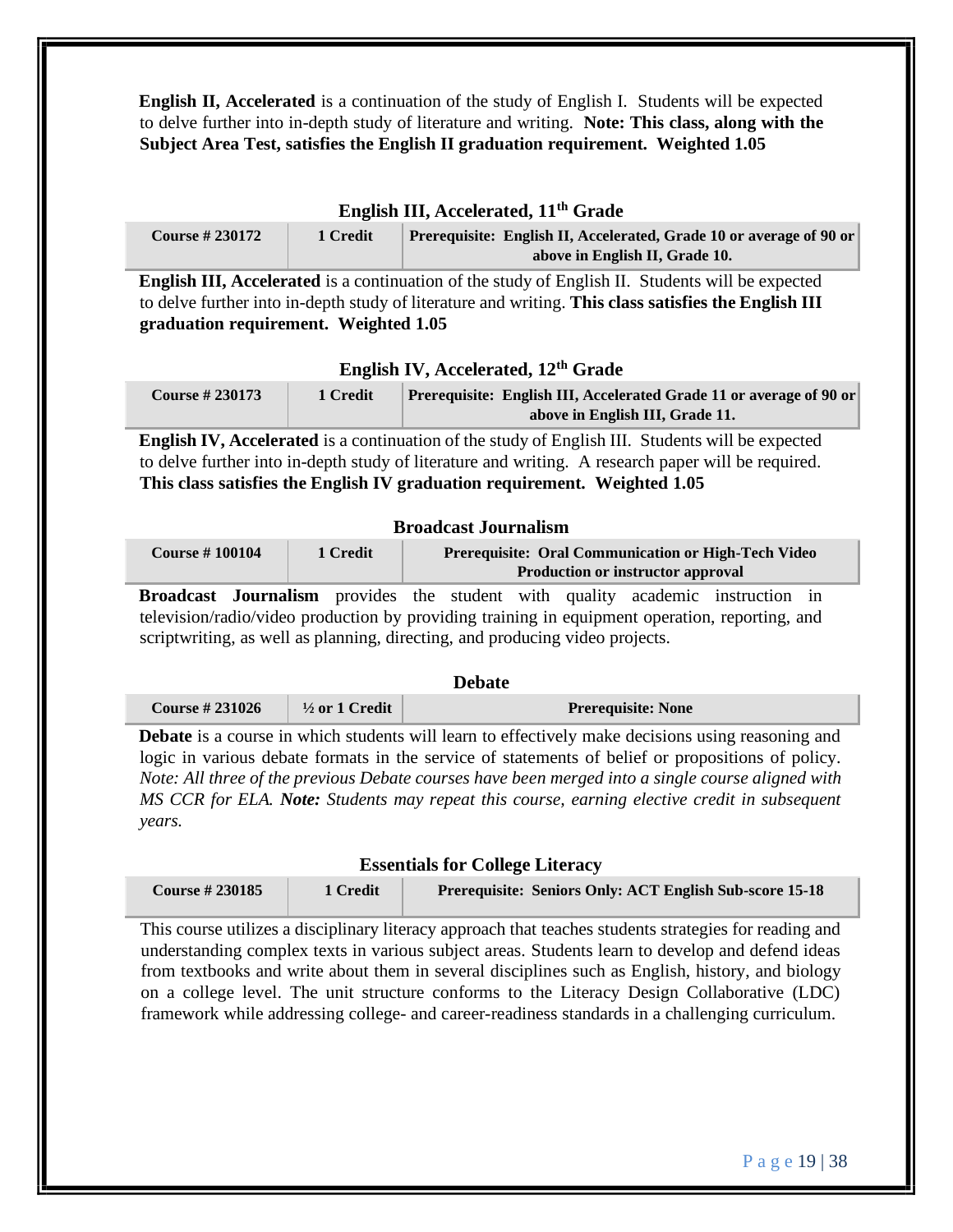|                                                   | 1 Credit   | <b>Foundations of Journalism</b>                                                                 |
|---------------------------------------------------|------------|--------------------------------------------------------------------------------------------------|
| <b>Course #270603</b>                             |            | Prerequisite: None                                                                               |
|                                                   |            | Introduction to Journalism is a survey of the world of journalism. Students are exposed to the   |
|                                                   |            | process of reporting and writing the news and packaging it as a product for an audience. Special |
|                                                   |            | attention is given to print media, broadcast media, advertising, and photojournalism.            |
|                                                   |            | <b>Mississippi Writers</b>                                                                       |
| <b>Course #230761</b>                             | 1/2 Credit | <b>Prerequisite: None</b>                                                                        |
|                                                   |            | Mississippi Writers focuses on the state's rich literary heritage through the study of a variety |
|                                                   |            | of poetry, fiction, non-fiction, and drama. Themes that emerge from historical, political and    |
| social situations in the state will be analyzed.  |            |                                                                                                  |
|                                                   |            |                                                                                                  |
|                                                   |            |                                                                                                  |
|                                                   |            | <b>Oral Communications</b>                                                                       |
| <b>Course #231010</b>                             | 1 Credit   | <b>Prerequisite: None</b>                                                                        |
|                                                   |            |                                                                                                  |
|                                                   |            | Note: All three courses have been merged into a single course aligned with MS CCR for ELA.       |
|                                                   |            | <b>Print Journalism</b>                                                                          |
| <b>Course #270604</b>                             | 1 Credit   | Prerequisite: None                                                                               |
|                                                   |            |                                                                                                  |
|                                                   |            | Print Journalism is a course in which students create a business to earn funds necessary for the |
|                                                   |            | production of the school's yearbook and literary magazine. The students on yearbook financial    |
|                                                   |            | staff work as a team to conduct yearbook sales, ad sales, snack sales, and school pageants. The  |
|                                                   |            | members of this staff are also responsible for using desktop publishing to create the ad section |
|                                                   |            | of the yearbook. The students develop organizational skills and responsibility as they learn to  |
|                                                   |            |                                                                                                  |
|                                                   |            |                                                                                                  |
| deal with the public in each of these activities. |            | Note: All three of the previous Journalism courses have been merged into a single course         |
|                                                   |            | aligned with MS CCR for ELA. Note: Students may repeat this course, earning elective credit      |
|                                                   |            | subsequent<br>years.                                                                             |
| in                                                |            | <b>Survey of African American Writers</b>                                                        |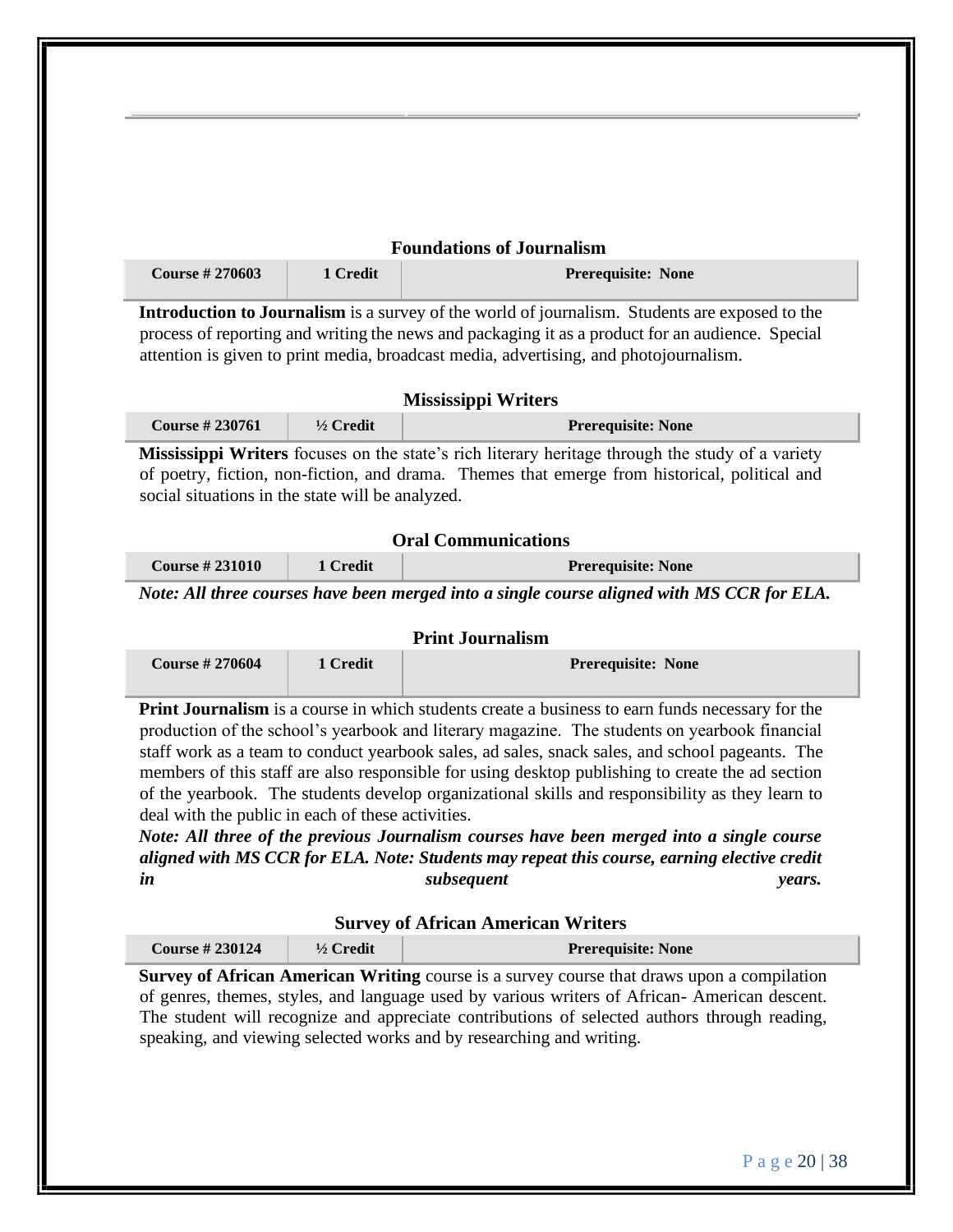|                                         |            | <b>Survey of Twentieth Century Writing</b>                                                                                                                                                                                                                                                                                                                                                                                                                                                                                                                                                                                                                                                                                                                      |
|-----------------------------------------|------------|-----------------------------------------------------------------------------------------------------------------------------------------------------------------------------------------------------------------------------------------------------------------------------------------------------------------------------------------------------------------------------------------------------------------------------------------------------------------------------------------------------------------------------------------------------------------------------------------------------------------------------------------------------------------------------------------------------------------------------------------------------------------|
| <b>Course #230125</b>                   | 1/2 Credit | <b>Prerequisite: None</b>                                                                                                                                                                                                                                                                                                                                                                                                                                                                                                                                                                                                                                                                                                                                       |
| twentieth century                       |            | The Survey of Twentieth Century Writing course covers major writers and themes in the<br>Americas and Western Europe for the period from World War I to the present time. The student<br>will recognize major themes present in twentieth century writing and will draw parallels to<br>history and present-day concerns. As a result of this course, students will have a greater<br>awareness of events and writings that have shaped and been part of the ideas and culture of the                                                                                                                                                                                                                                                                           |
|                                         |            | <b>SREB Literacy Ready</b>                                                                                                                                                                                                                                                                                                                                                                                                                                                                                                                                                                                                                                                                                                                                      |
| <b>Course #230150</b>                   | 1 Credit   | Prerequisite: Seniors Only; ACT English Sub-score below 15                                                                                                                                                                                                                                                                                                                                                                                                                                                                                                                                                                                                                                                                                                      |
| genres in every core discipline.        |            | postsecondary education—meaning they do not reach the state's college- and career-readiness<br>benchmarks on either the ACT, SAT, or other assessment-to become prepared and reach those<br>benchmarks. This course is best suited for the middle range of students, not those who can succeed<br>in Advanced Placement courses or who are severely behind. The course is built with rigor,<br>innovative instructional strategies, and a concentration on contextual learning that departs from<br>procedural memorization and focuses on engaging the students in a real-world context. The course<br>provides literacy strategies that allow students to read and comprehend all manner of texts and                                                         |
|                                         |            |                                                                                                                                                                                                                                                                                                                                                                                                                                                                                                                                                                                                                                                                                                                                                                 |
| <b>Course #230186</b>                   | 1 Credit   | <b>SREB Literacy Ready for High School Literacy</b><br><b>Prerequisite: Freshmen Only</b>                                                                                                                                                                                                                                                                                                                                                                                                                                                                                                                                                                                                                                                                       |
| college and career-readiness standards. |            | both orally and in writing, in high school-level subjects such as English, history and science.                                                                                                                                                                                                                                                                                                                                                                                                                                                                                                                                                                                                                                                                 |
|                                         |            | <b>Technical and Workplace Writing</b>                                                                                                                                                                                                                                                                                                                                                                                                                                                                                                                                                                                                                                                                                                                          |
| <b>Course #230142</b>                   | 1/2 Credit | <b>Prerequisite: None</b>                                                                                                                                                                                                                                                                                                                                                                                                                                                                                                                                                                                                                                                                                                                                       |
|                                         |            | The Technical and Workplace Writing course focuses on the various kinds of written<br>communication currently occurring in a variety of workplaces and careers. In this course,<br>students examine actual examples of written materials produced to communicate within the<br>workplace as well as outside the workplace for the customer and general public. Through<br>reviewing examples and through instruction, students will gain a sense of general principles of<br>communication, learn how audience and purpose shape the form and content of the written piece,<br>and discern how organization, wording, accuracy and specificity of details, typography, visuals,<br>design, grammar, usage, and mechanics contribute to effective communication. |
|                                         |            | <b>EXPLORING EDUCATION</b>                                                                                                                                                                                                                                                                                                                                                                                                                                                                                                                                                                                                                                                                                                                                      |
| <b>Course #996302</b>                   | 1 Credit   | This course utilizes a disciplinary literacy approach that teaches students strategies for reading and<br>understanding complex texts in different subject areas. Students learn to develop and defend ideas,<br>The unit structure conforms to the framework of the Literacy Design Collaborative which addresses<br><b>Foundations of Teaching</b><br>Prerequisite: None                                                                                                                                                                                                                                                                                                                                                                                      |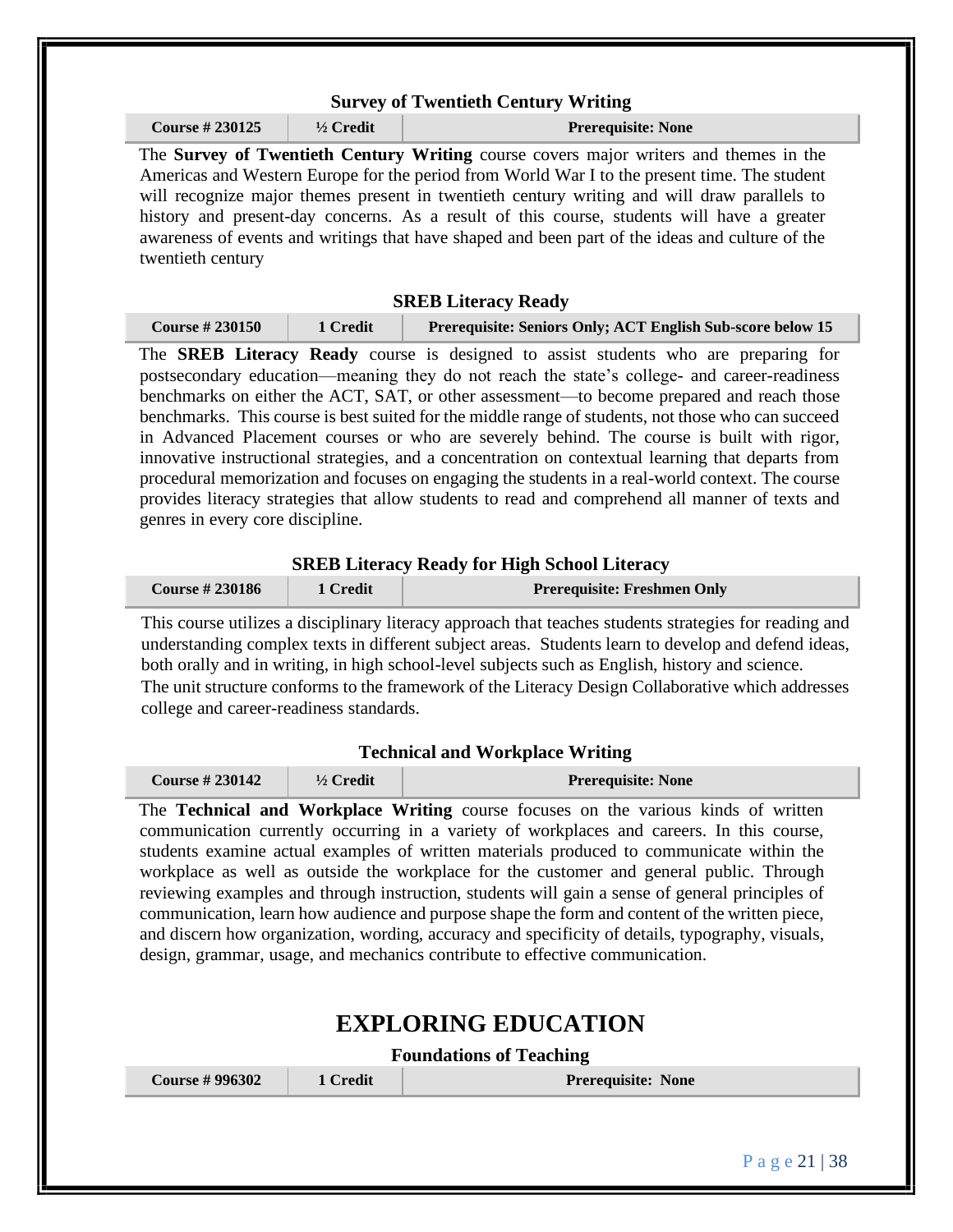|                       |          | <b>Practices of Teaching</b>                                                          |
|-----------------------|----------|---------------------------------------------------------------------------------------|
| <b>Course #996303</b> | 1 Credit | <b>Prerequisite: Completed or concurrently enrolled in Foundations</b><br>of Teaching |

**Foundation of Teaching and Practices of Teaching** are entry-level courses. Students in Education gain foundation competencies related to students as learners, planning and assessing teaching, teaching strategies, and communication skills. Students receive hands-on field experiences. *Note: Must list Education and Training as chosen career cluster on the iCAP. Will remain on campus.*

# **FOREIGN LANGUAGE**

| <b>English as a Second Language</b> |          |                                                            |
|-------------------------------------|----------|------------------------------------------------------------|
| Course $\#$ 160121                  | 1 Credit | Prerequisite: Must meet eligibility requirements including |
|                                     |          | testing.                                                   |

**English as a Second Language** is a course designed to assist students who are not proficient in the English language or who have parents who do not speak English. The students receive assistance in placement, course selections, study skills, and subject matter.

## **French I**

|  | <b>Course #160903</b> | 1 Credit | Prerequisite: "70" average or above in English |
|--|-----------------------|----------|------------------------------------------------|
|--|-----------------------|----------|------------------------------------------------|

**French I** is a course in which students will learn how to read, write, speak, and understand basic French in the present tense and past tense. Throughout the year, the students will learn about French customs, culture and traditions.

| <b>French II</b>      |          |                                             |  |
|-----------------------|----------|---------------------------------------------|--|
| <b>Course #160904</b> | 1 Credit | <b>Prerequisite: Completion of French I</b> |  |

**French II** is a course in which students will build upon skills from French I by learning the past, imperfect, future, and conditional tenses. The students will learn more about customs, culture and traditions.

| <b>French III</b>     |          |                                              |  |  |
|-----------------------|----------|----------------------------------------------|--|--|
| <b>Course #160905</b> | 1 Credit | <b>Prerequisite: Completion of French II</b> |  |  |
|                       |          |                                              |  |  |

**French III** is a more intense version of French II, with more emphasis on writing and speaking French history. **Weighted 1.05** 

## **French Language, Advanced Placement**

| <b>Course #160907</b>                                                                      | 1 Credit | <b>Prerequisite: French III</b>                                                           |  |  |
|--------------------------------------------------------------------------------------------|----------|-------------------------------------------------------------------------------------------|--|--|
|                                                                                            |          | <b>French Language, Advanced Placement,</b> designed as a college-level course, is a more |  |  |
| comprehensive study of the French language. Emphasis will be placed on grammatical         |          |                                                                                           |  |  |
| structures, communications, and conversational skills. Students will study the cultures of |          |                                                                                           |  |  |
|                                                                                            |          | French-speaking countries and some of the French literature classics. Weighted 1.10.      |  |  |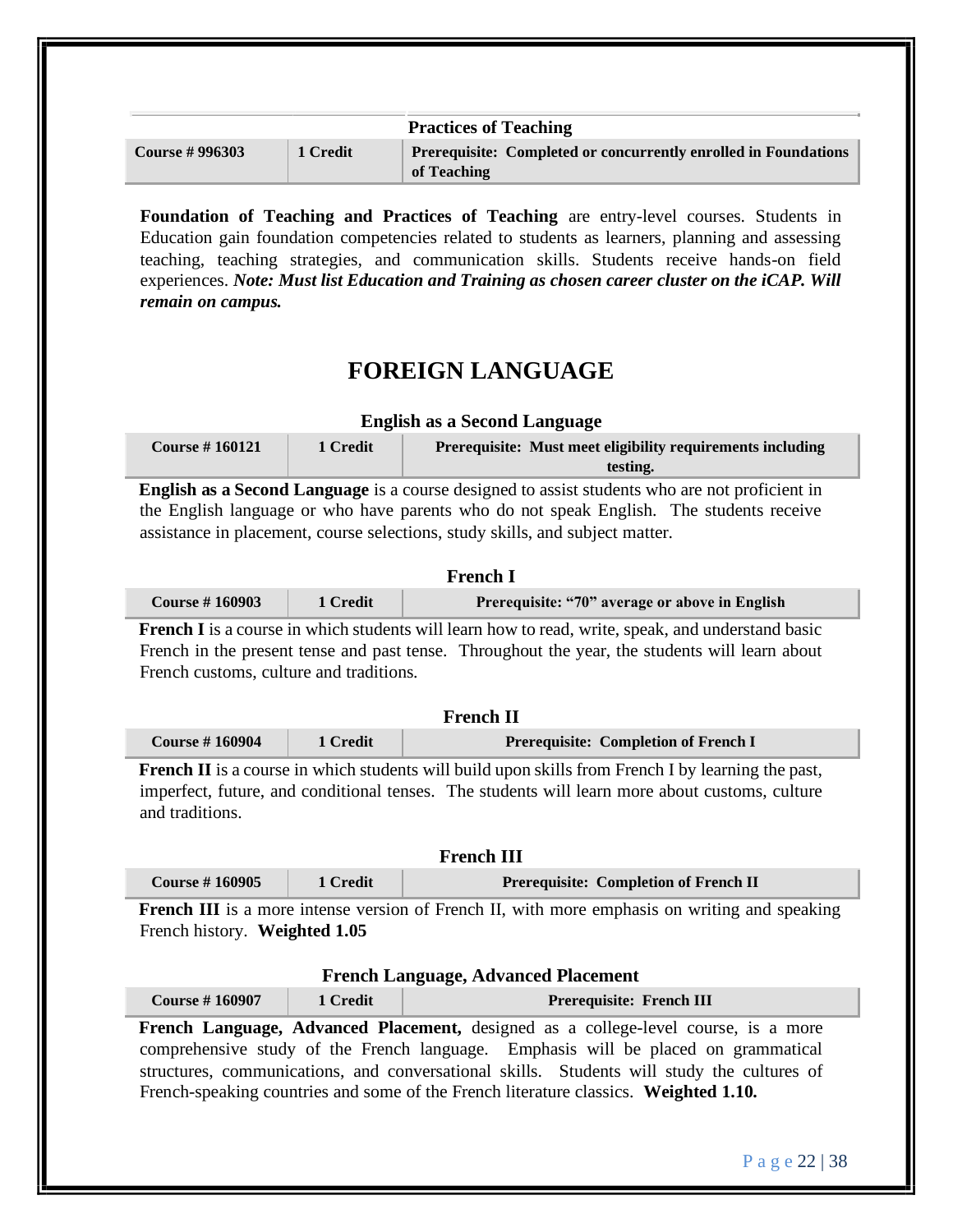| <b>Course #160513</b>                          | 1 Credit | Prerequisite: "70" average or above in English                                                                                                                                                                                                                                                                                                                                                                                                                                       |
|------------------------------------------------|----------|--------------------------------------------------------------------------------------------------------------------------------------------------------------------------------------------------------------------------------------------------------------------------------------------------------------------------------------------------------------------------------------------------------------------------------------------------------------------------------------|
|                                                |          | German I is an introduction to the German language with an emphasis on conversation, listening<br>comprehension, and grammar. Units on culture are also included.                                                                                                                                                                                                                                                                                                                    |
|                                                |          | <b>German II</b>                                                                                                                                                                                                                                                                                                                                                                                                                                                                     |
| <b>Course #160514</b>                          | 1 Credit | Prerequisite: Completion of German I                                                                                                                                                                                                                                                                                                                                                                                                                                                 |
| and listening skills.                          |          | <b>German II</b> is a course in which students will build on grammar skills and develop reading, writing,                                                                                                                                                                                                                                                                                                                                                                            |
|                                                |          | <b>Latin I</b>                                                                                                                                                                                                                                                                                                                                                                                                                                                                       |
| <b>Course #160920</b>                          | 1 Credit | Prerequisite: "70" average or above in English                                                                                                                                                                                                                                                                                                                                                                                                                                       |
|                                                |          | <b>Latin II</b>                                                                                                                                                                                                                                                                                                                                                                                                                                                                      |
|                                                |          |                                                                                                                                                                                                                                                                                                                                                                                                                                                                                      |
| <b>Course #160921</b>                          | 1 Credit | Prerequisite: Completion of Latin I                                                                                                                                                                                                                                                                                                                                                                                                                                                  |
|                                                |          |                                                                                                                                                                                                                                                                                                                                                                                                                                                                                      |
| derivatives, and our heritage from the Romans. |          |                                                                                                                                                                                                                                                                                                                                                                                                                                                                                      |
| <b>Course #160922</b>                          | 1 Credit | <b>Latin III</b><br><b>Prerequisite Completion of Latin II</b>                                                                                                                                                                                                                                                                                                                                                                                                                       |
| Weighted                                       |          | Latin III is a continuation of the study begun in Latin II. Emphasis is placed on advanced<br>grammatical structures, extended Latin literary works, and study of Roman culture and literature.                                                                                                                                                                                                                                                                                      |
| <b>Course #160923</b>                          | 1 Credit | <b>Latin IV</b><br><b>Prerequisite Completion of Latin III</b>                                                                                                                                                                                                                                                                                                                                                                                                                       |
|                                                |          | demonstrate increasing sophistication in their use of language skills and cultural knowledge.<br><b>Spanish I</b>                                                                                                                                                                                                                                                                                                                                                                    |
| <b>Course #160933</b>                          | 1 Credit | <b>Latin II</b> is a continuation of the study of this classical language with emphasis on grammar, English<br><b>Latin IV</b> is designed to enable and inspire students to augment their language skills for use in reallife<br>applications in a global community. Students in all levels engage in similar activities pertaining to<br>the National Standards for Foreign Language Learning; however, Level IV students should<br>Prerequisite: "70" average or above in English |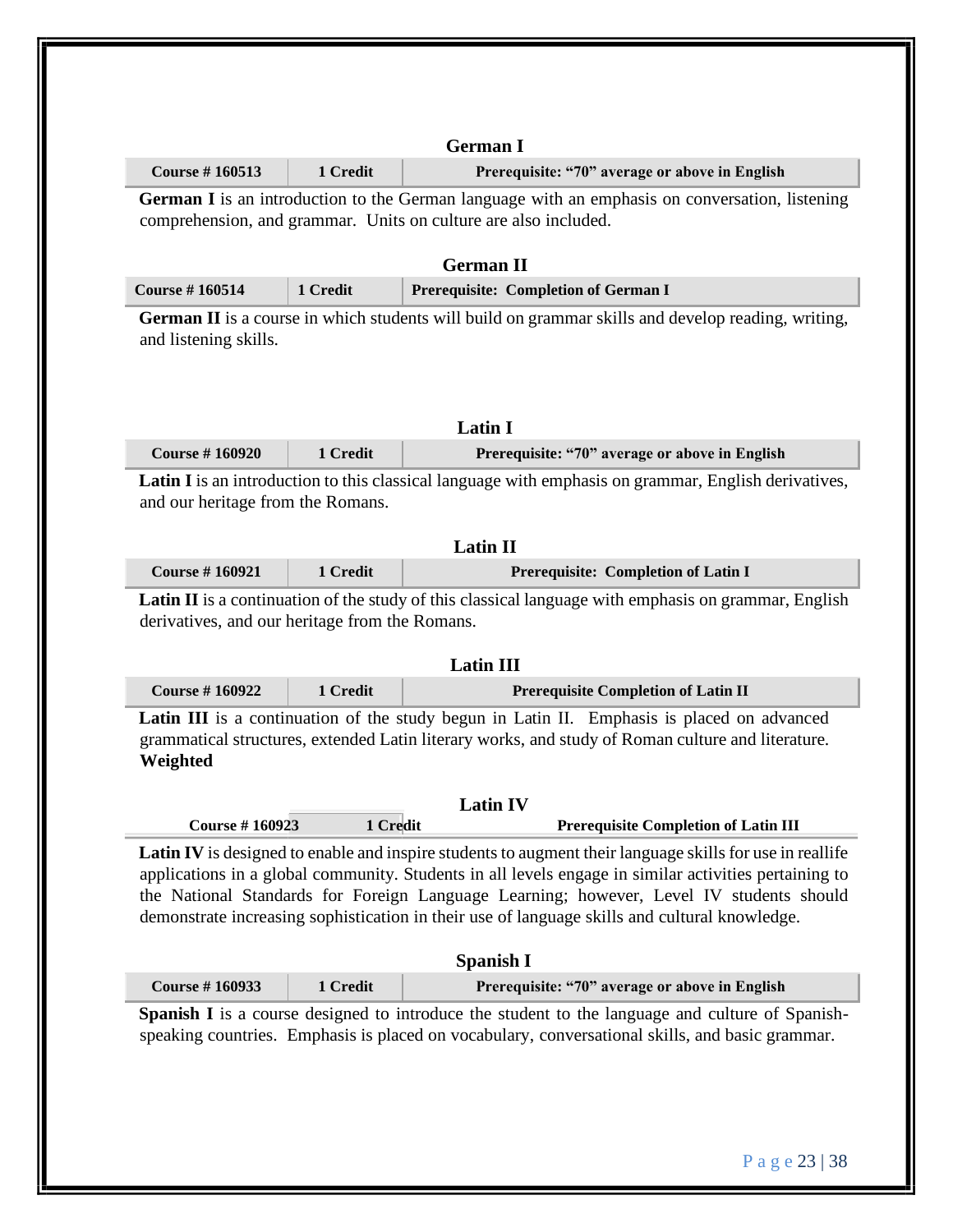| <b>Course #160934</b>                                 | 1 Credit   | Prerequisite: Completion of Spanish I                                                                                                                                                                                                                                                                                                                                                                                                                                                                                                                                                                                                                    |
|-------------------------------------------------------|------------|----------------------------------------------------------------------------------------------------------------------------------------------------------------------------------------------------------------------------------------------------------------------------------------------------------------------------------------------------------------------------------------------------------------------------------------------------------------------------------------------------------------------------------------------------------------------------------------------------------------------------------------------------------|
| translating.                                          |            | Spanish II is a continuation of the study begun in Spanish I. Emphasis is placed on understanding<br>more detailed grammatical structures, increasing vocabulary, improving conversational skills, and                                                                                                                                                                                                                                                                                                                                                                                                                                                   |
|                                                       |            | <b>Spanish III</b>                                                                                                                                                                                                                                                                                                                                                                                                                                                                                                                                                                                                                                       |
| <b>Course #160935</b>                                 | 1 Credit   | Prerequisite: Completion of Spanish II                                                                                                                                                                                                                                                                                                                                                                                                                                                                                                                                                                                                                   |
| Spanish culture and Spanish literature. Weighted 1.05 |            | Spanish III is a continuation of the study begun in Spanish II. Emphasis is placed on applying<br>grammatical structures in order to communicate effectively. Students also study contemporary                                                                                                                                                                                                                                                                                                                                                                                                                                                           |
|                                                       |            | <b>Spanish IV</b>                                                                                                                                                                                                                                                                                                                                                                                                                                                                                                                                                                                                                                        |
| <b>Course #160936</b>                                 | 1 Credit   | <b>Prerequisite: Completion of Spanish III</b>                                                                                                                                                                                                                                                                                                                                                                                                                                                                                                                                                                                                           |
|                                                       |            |                                                                                                                                                                                                                                                                                                                                                                                                                                                                                                                                                                                                                                                          |
|                                                       |            | <b>Spanish Language, Advanced Placement</b>                                                                                                                                                                                                                                                                                                                                                                                                                                                                                                                                                                                                              |
| <b>Course #160937</b>                                 | 1 Credit   | Prerequisite: Spanish IV                                                                                                                                                                                                                                                                                                                                                                                                                                                                                                                                                                                                                                 |
|                                                       |            | countries and some of the Spanish literature classics. Weighted 1.10<br><b>Health and Wellness</b>                                                                                                                                                                                                                                                                                                                                                                                                                                                                                                                                                       |
| <b>Course #200122</b>                                 | 1/2 Credit | <b>Child Development</b><br>Prerequisite: None                                                                                                                                                                                                                                                                                                                                                                                                                                                                                                                                                                                                           |
| and career opportunities.                             |            |                                                                                                                                                                                                                                                                                                                                                                                                                                                                                                                                                                                                                                                          |
| <b>Course #340133</b>                                 | 1/2 Credit | Spanish Language, Advanced Placement, designed as a college-level course, is a more<br>comprehensive study of the Spanish language. Emphasis will be placed on grammatical structures,<br>communications, and conversational skills. Students will study the cultures of Spanish-speaking<br>Child Development is a course which develops skills related to physical, social, intellectual, and<br>emotional development of the child. It includes instruction on considerations for parenthood,<br>prenatal care, child growth and development, behavior management, needs of exceptional children,<br><b>Contemporary Health</b><br>Prerequisite: None |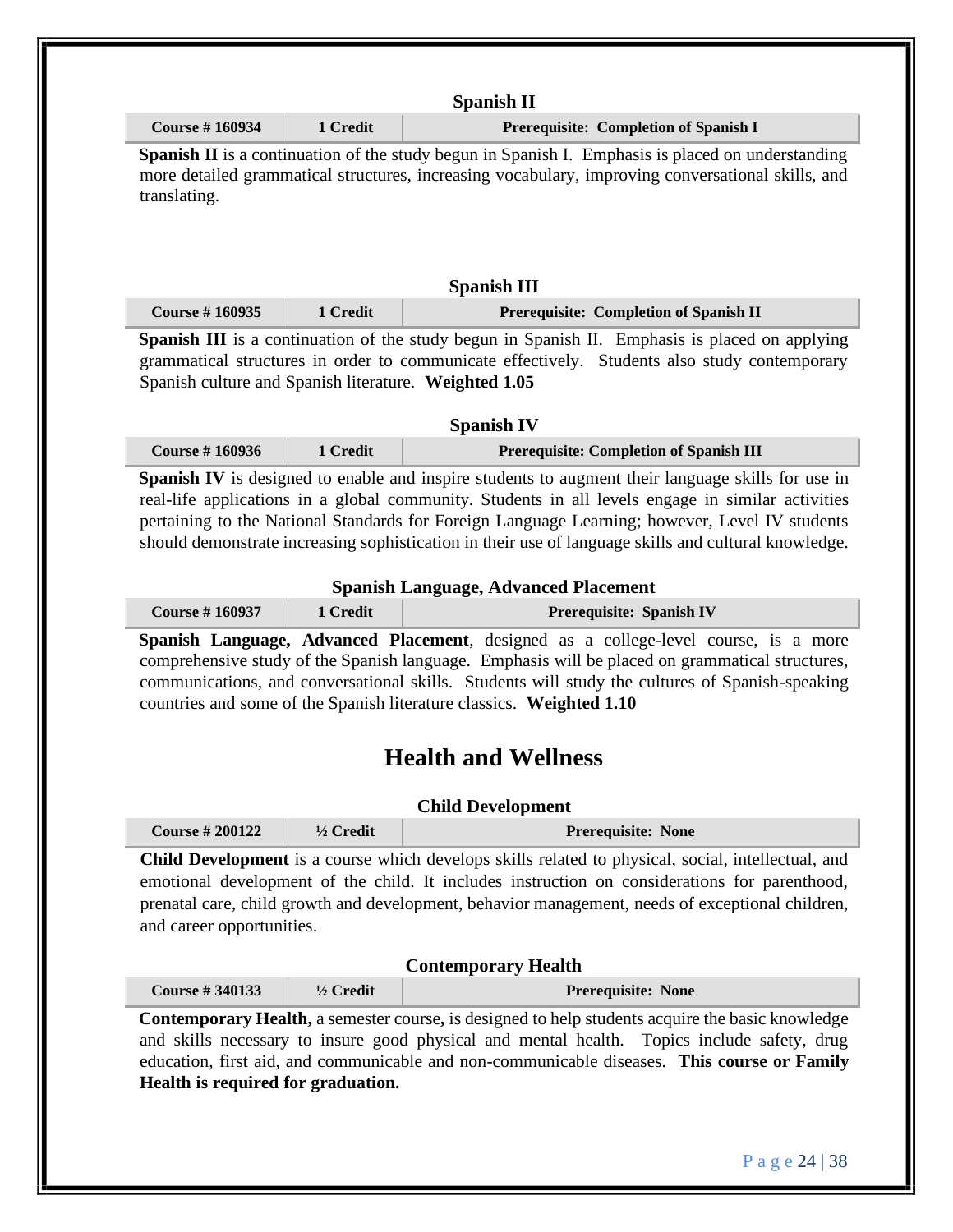|                       |                           | Prerequisite: None<br><b>Contemporary Health – <math>FCS</math></b> is an instructional program that prepares individuals to understand<br>the related aspects of health in family living with special emphasis on nutrition, emotional health,<br>and physical health; the relationship of the health of an individual to the well-being of the family;<br>the prevention of illness; and the basic care of the ill and convalescent in the home, including the                                                                                                                  |
|-----------------------|---------------------------|-----------------------------------------------------------------------------------------------------------------------------------------------------------------------------------------------------------------------------------------------------------------------------------------------------------------------------------------------------------------------------------------------------------------------------------------------------------------------------------------------------------------------------------------------------------------------------------|
| for graduation.       |                           | elderly, the young child, and the handicapped. This course or Contemporary Health is required                                                                                                                                                                                                                                                                                                                                                                                                                                                                                     |
|                       |                           | <b>Drug Education</b>                                                                                                                                                                                                                                                                                                                                                                                                                                                                                                                                                             |
| <b>Course #340142</b> | 1/2 Credit                | <b>Prerequisite: None</b>                                                                                                                                                                                                                                                                                                                                                                                                                                                                                                                                                         |
| life can offer.       |                           | Drug Education, a semester course, provides current, accurate facts about legal and illegal drugs.<br>Students learn the negative impact that drug use can have on health, relationships, education, and<br>career. Positive decision-making is encouraged so that each student can enjoy the best experience                                                                                                                                                                                                                                                                     |
|                       |                           | <b>Family Dynamics</b>                                                                                                                                                                                                                                                                                                                                                                                                                                                                                                                                                            |
| <b>Course #200121</b> | 1/2 Credit                | Prerequisite: None                                                                                                                                                                                                                                                                                                                                                                                                                                                                                                                                                                |
|                       |                           |                                                                                                                                                                                                                                                                                                                                                                                                                                                                                                                                                                                   |
| today's society.      | 1/2 Credit                | <b>Nutrition and Wellness</b>                                                                                                                                                                                                                                                                                                                                                                                                                                                                                                                                                     |
| <b>Course #200130</b> |                           | consider the demands and challenges involved in creating and maintaining a healthy family in<br>Prerequisite: None<br>Nutrition and Wellness is a program which focuses on Food and Nutrition Science, Safety and<br>Sanitation, Consumer Information and Food Preparation, Social and Multicultural Protocol, and<br>Careers. Subject matter will be presented through hands-on classroom and laboratory activities.<br>The course will emphasize technological advances in the field of food and nutrition and will<br>integrate communication, science, and mathematic skills. |
| <b>Course #340113</b> | $\frac{1}{2}$ or 1 Credit | <b>Physical Education</b><br>Prerequisite: None                                                                                                                                                                                                                                                                                                                                                                                                                                                                                                                                   |
| entire                |                           | Physical Education includes participation in competitive athletics within the class and the basic<br>skills outlined in the State Curriculum Program. This course may be taken for one semester or the<br>year.                                                                                                                                                                                                                                                                                                                                                                   |
|                       |                           | <b>Resource Management</b>                                                                                                                                                                                                                                                                                                                                                                                                                                                                                                                                                        |
| <b>Course #200129</b> | $1/2$ Credit              | Prerequisite: None<br><b>Resource Management</b> is a course that addresses the identification and management of personal                                                                                                                                                                                                                                                                                                                                                                                                                                                         |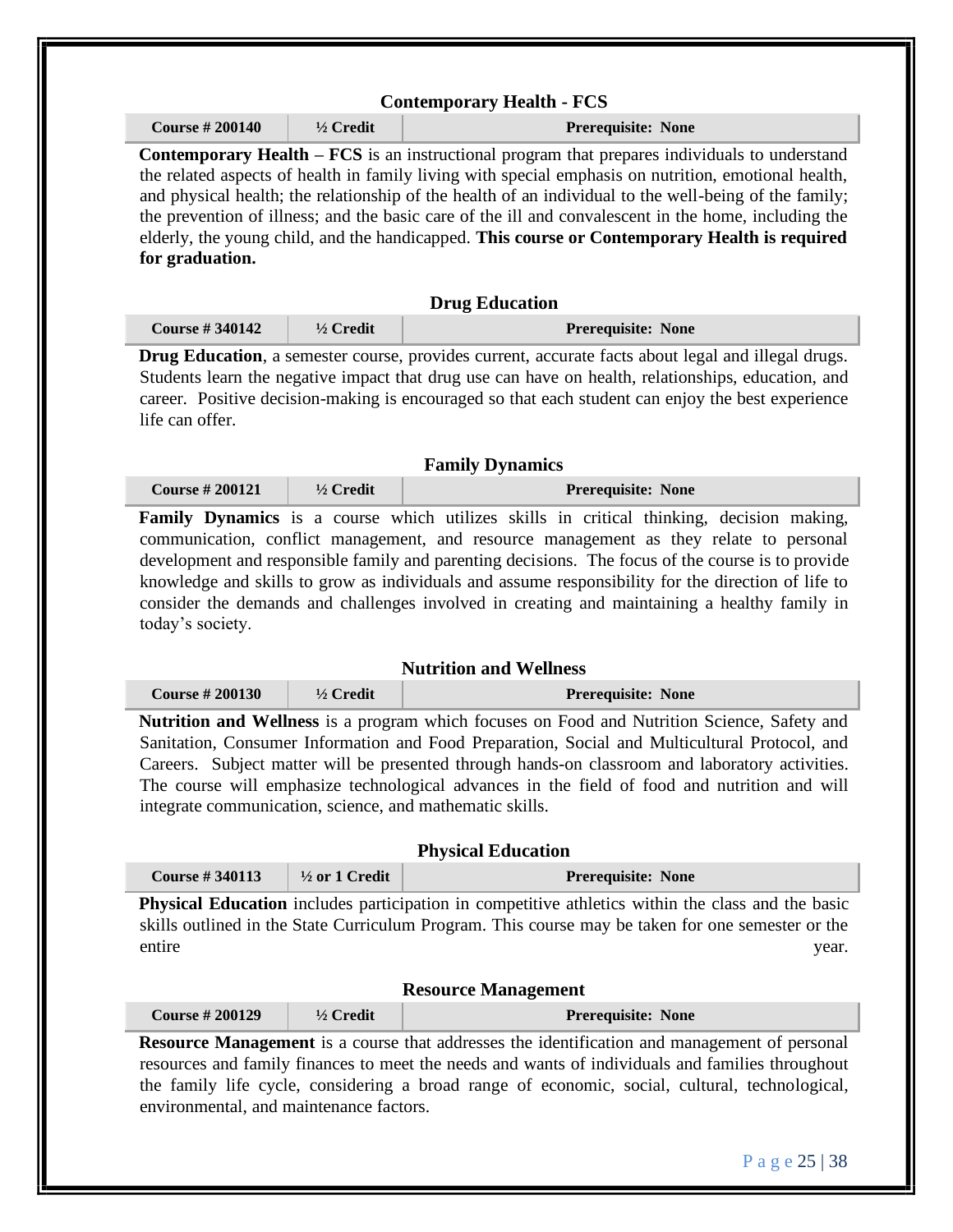## **Safety Education (NOT FIREARM SAFETY) Course # 341081 ½ Credit Prerequisite: None**

## **Safety Education – Awaiting information from MDE regarding full course description**. **MATHEMATICS**

## **Advanced Mathematics Plus**

| <b>Course # 270730</b> | 1 Credit | Prerequisites: Algebra II |
|------------------------|----------|---------------------------|
|                        |          |                           |

**Advanced Mathematics Plus** is a course consisting of selected topics from advanced mathematics that students should study in order to be college and career ready. Topics include polynomial functions, graphing, complex numbers, exponential and logarithmic function, analytical geometry and matrices. **Weighted 1.05** 

*Note: This course is designed to prepare students for AP Calculus AB or AP Calculus BC.* 

| Algebra I             |          |                           |  |
|-----------------------|----------|---------------------------|--|
| <b>Course #270404</b> | 1 Credit | <b>Prerequisite: None</b> |  |

**Algebra I** provides a foundation in the language, basic skills, and concepts of Algebra. Topics include properties and classification of real numbers, algebraic expressions, linear equations, functions, polynomials, factoring, real world applications, inequalities, graphing, and the use of graphing calculators.

*Note: This course and the Subject Area Test are required for graduation.* 

| Algebra II                                                                                                                                                                                                                                                                                                                                                                        |          |                                                                                   |  |
|-----------------------------------------------------------------------------------------------------------------------------------------------------------------------------------------------------------------------------------------------------------------------------------------------------------------------------------------------------------------------------------|----------|-----------------------------------------------------------------------------------|--|
| <b>Course #270405</b>                                                                                                                                                                                                                                                                                                                                                             | 1 Credit | <b>Prerequisite: Geometry</b>                                                     |  |
| <b>Algebra II</b> is a continuation and extension of the skills developed in Algebra I. Topics include<br>linear equations, relations and functions, polynomials, rational expressions and equations, radicals,<br>quadratic equations, systems of linear equations, complex numbers, matrices, conic sections,<br>logarithms, graphing, and applications to real world problems. |          |                                                                                   |  |
|                                                                                                                                                                                                                                                                                                                                                                                   |          | Algebra III                                                                       |  |
| <b>Course #270441</b>                                                                                                                                                                                                                                                                                                                                                             | 1 Credit | <b>Algebra II Suggested ACT</b><br>score of 19 or better.<br><b>Prerequisite:</b> |  |
| Algebra III topics of study include sequences and series, functions, and higher order polynomials.<br>Polynomial functions provide the context for higher-order investigations. Topics are addressed<br>from a numeric, graphical, and analytical perspective.<br>Note: This course is designed to prepare students for Calculus.                                                 |          |                                                                                   |  |
| <b>Calculus</b>                                                                                                                                                                                                                                                                                                                                                                   |          |                                                                                   |  |
| <b>Course #279912</b>                                                                                                                                                                                                                                                                                                                                                             | 1 Credit | Prerequisite: Algebra III                                                         |  |
| Calculus is the study of the mathematics of change. The major focus is on differential and integral<br>calculus. The use of graphing calculators and other technologies are major components of the                                                                                                                                                                               |          |                                                                                   |  |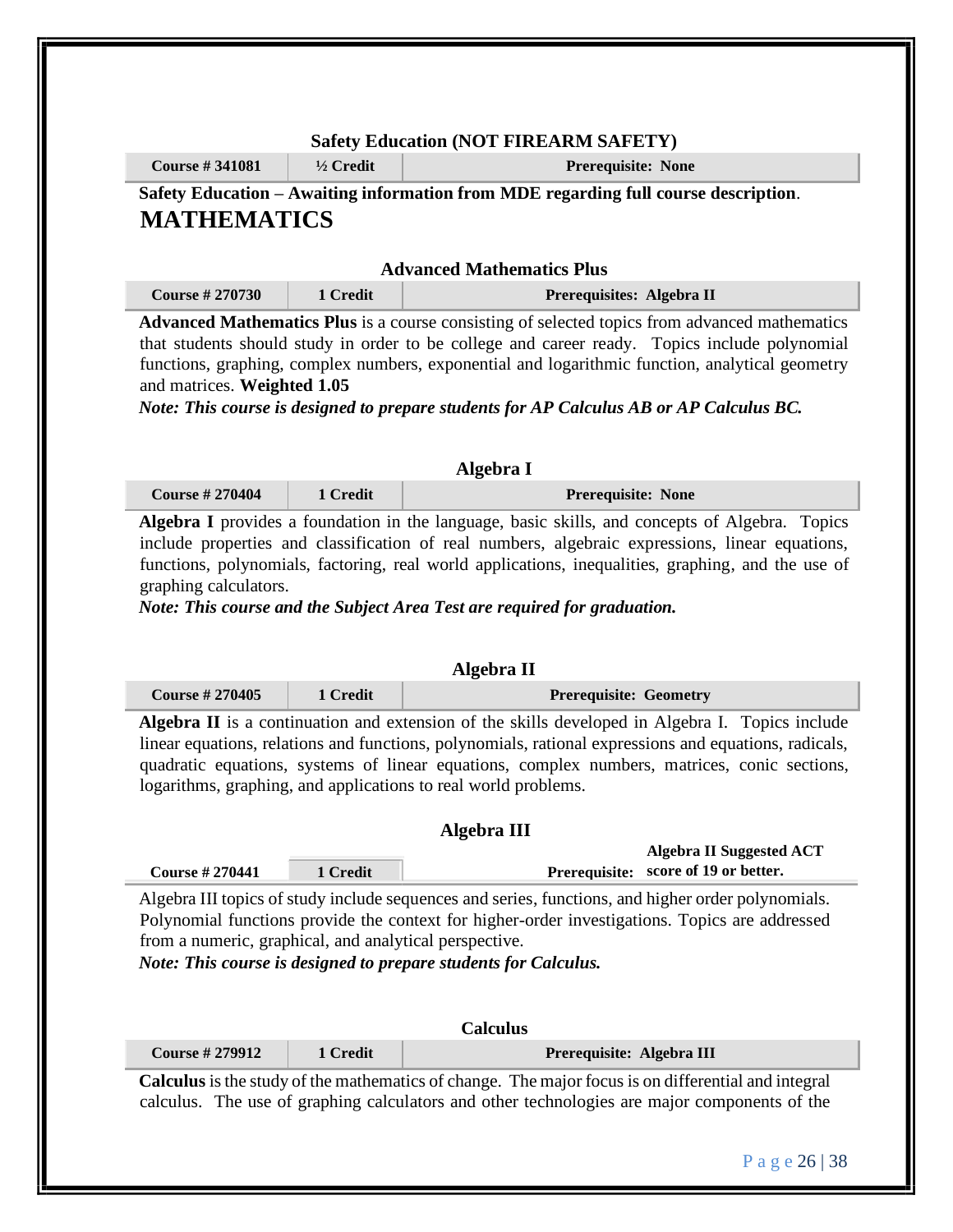course. The instructional approach should provide opportunities for students to work together collaboratively and cooperatively as they solve routine and non-routine problems. Communication strategies should include reading, writing, speaking, and critical listening as students present and evaluate mathematical arguments, proofs, and explanations about their reasoning. This one-credit course is designed for the student who has a thorough knowledge of college preparatory mathematics. **Weighted 1.05** 

| Calculus A.B., Advanced Placement, 12 |          |                                           |
|---------------------------------------|----------|-------------------------------------------|
| <b>Course #279908</b>                 | 1 Credit | <b>Prerequisite: Advanced Mathematics</b> |

**AP Calculus A.B.** is designed to be the equivalent of a semester of college level calculus taught over the course of a school year. This is the study of the mathematics of change. The major focus is on differential and integral calculus. This course is intended for those students who wish to seek college credit and/or placement from colleges or universities. **Weighted 1.10** 

## **Calculus B.C., Advanced Placement, 12**

| <b>Course #279909</b> | 1 Credit | <b>Prerequisite: Advanced Mathematics</b> |
|-----------------------|----------|-------------------------------------------|
|                       |          |                                           |

**AP Calculus B.C.** is designed to be the equivalent of a full college level calculus taught over the course of a school year. This is the study of the mathematics of change. The major focus is on differential and integral calculus. This course is intended for those students who wish to seek college credit and/or placement from colleges or universities. **Weighted 1.10** 

### **Essentials for College Math**

| Course $\#$ 270715 | 1 Credit | <b>Prerequisite: Seniors Only; ACT Math Sub-score 15-18</b> |
|--------------------|----------|-------------------------------------------------------------|
|--------------------|----------|-------------------------------------------------------------|

**Essentials for College Math** builds students' command of linear, quadratic, and exponential relationships. Students learn through discovery and application, developing the skills they need to break down complex challenges and demonstrate their knowledge in new situations. Course topics include problem-solving with basic equations and formulas; an introduction to functions and problem solving; linear equations and systems of linear equations; exponents and exponential functions; sequences and functions; descriptive statistics; polynomials and factoring; quadratic equations and functions; and function transformations and inverses.

## **Foundations of Algebra (9th Graders ONLY)**

| <b>Course #270390</b> | Credit | <b>Prerequisite: None</b> |
|-----------------------|--------|---------------------------|
|-----------------------|--------|---------------------------|

**Foundations of Algebra** is a one-credit course offered only to 9th grade students. The primary purpose of the Foundations of Algebra course is to provide a basis for curriculum development for rising 9th grade students in need of substantial support prior to taking Algebra I. The content of the Foundations of Algebra course focuses on equations, inequalities, functions, polynomials, geometry, and statistics as well as the standards of mathematical practice. The standards for this course were developed based on core content that should have been mastered by the end of the grade 8 and key skills that will be introduced in Algebra I.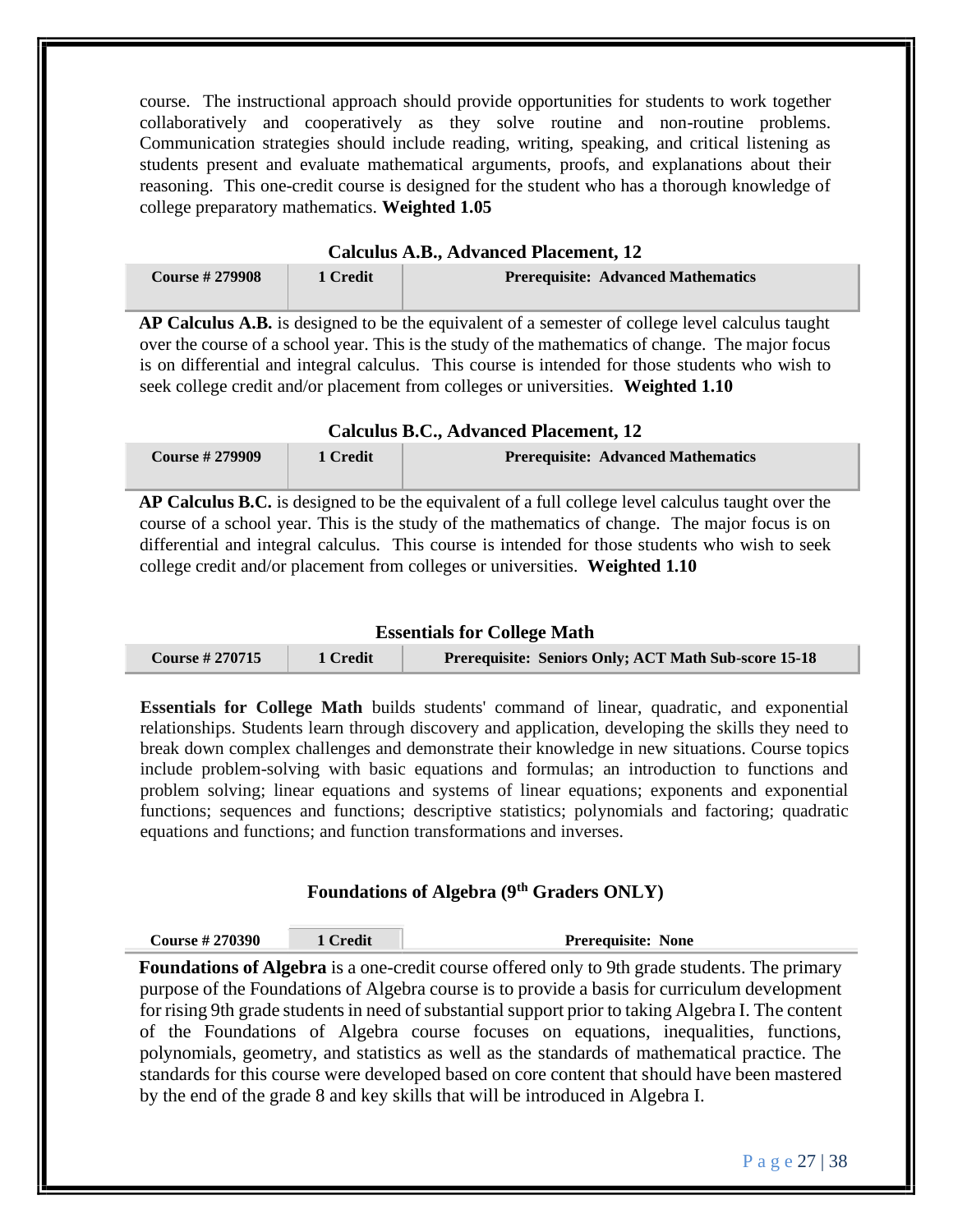| <b>Geometry</b>       |          |                         |
|-----------------------|----------|-------------------------|
| <b>Course #270408</b> | 1 Credit | Prerequisite: Algebra I |

**Geometry** is the development of a logical mathematical system from a set of undefined terms, definitions, postulates, theorems, and corollaries. Topics include special relationships among points, lines, and planes; angle relationships; triangle congruence and inequality; area of polygons; segments and angles in circles; and area and volume of two-dimensional and threedimensional figures. **This course is required for graduation.** 

#### **Ready for High School Math**

| <b>Course #270110</b> | 1 Credit | Prerequisite: Freshmen only. May only be |  |
|-----------------------|----------|------------------------------------------|--|
|                       |          | taken before Algebra I                   |  |

This course emphasizes understanding of mathematics concepts rather than just memorizing procedures. Students learn why to use a certain formula or method to solve a problem. By engaging students in real-world applications, Ready for High School Math develops critical thinking skills that students will use throughout their high school studies. The course consists of eight units, culminating in a capstone project that emphasizes synthesis of concepts.

#### **SREB Math Ready**

| <b>Course #270740</b> | 1 Credit | Prerequisite: Geometry; Seniors only; ACT |  |
|-----------------------|----------|-------------------------------------------|--|
|                       |          | <b>Math Sub-score below 15</b>            |  |

The SREB Math Ready Course consists of seven mandatory modules (or units): algebraic expressions, equations, measurement and proportional reasoning, linear functions, linear systems of equations, quadratic functions, exponential functions, and an optional module on summarizing and interpreting statistical data. While this course covers the basics in math practices and reviews the procedural steps needed to be successful in math, it is designed to be taught in a new, engaging way based heavily on conceptual teaching and learning

#### **Statistics, Advanced Placement**

| Course $\#$ 270535 | 1 Credit | Prerequisite: Algebra II |
|--------------------|----------|--------------------------|
|--------------------|----------|--------------------------|

**Statistics, Advanced Placement** introduces students to the major concepts and tools for collecting, analyzing, and drawing conclusions from data. Four major areas of concentration include date explorations, design of experiments, production of models using probability and simulation and statistical inference. Students are required to design, conduct, represent, and interpret statistical and probabilistic studies. The use of technology will be an integral part of the course. The instructional approach should provide opportunities for students to work together collaboratively and cooperatively as they solve routine and non-routine problems. Communication strategies should include reading, writing, speaking, and critical listening as students present and evaluate mathematical arguments, proofs, and explanations about their reasoning. This course is designed for students who have successfully completed Algebra II. This is a one-credit course. **Weighted** 

**1.05**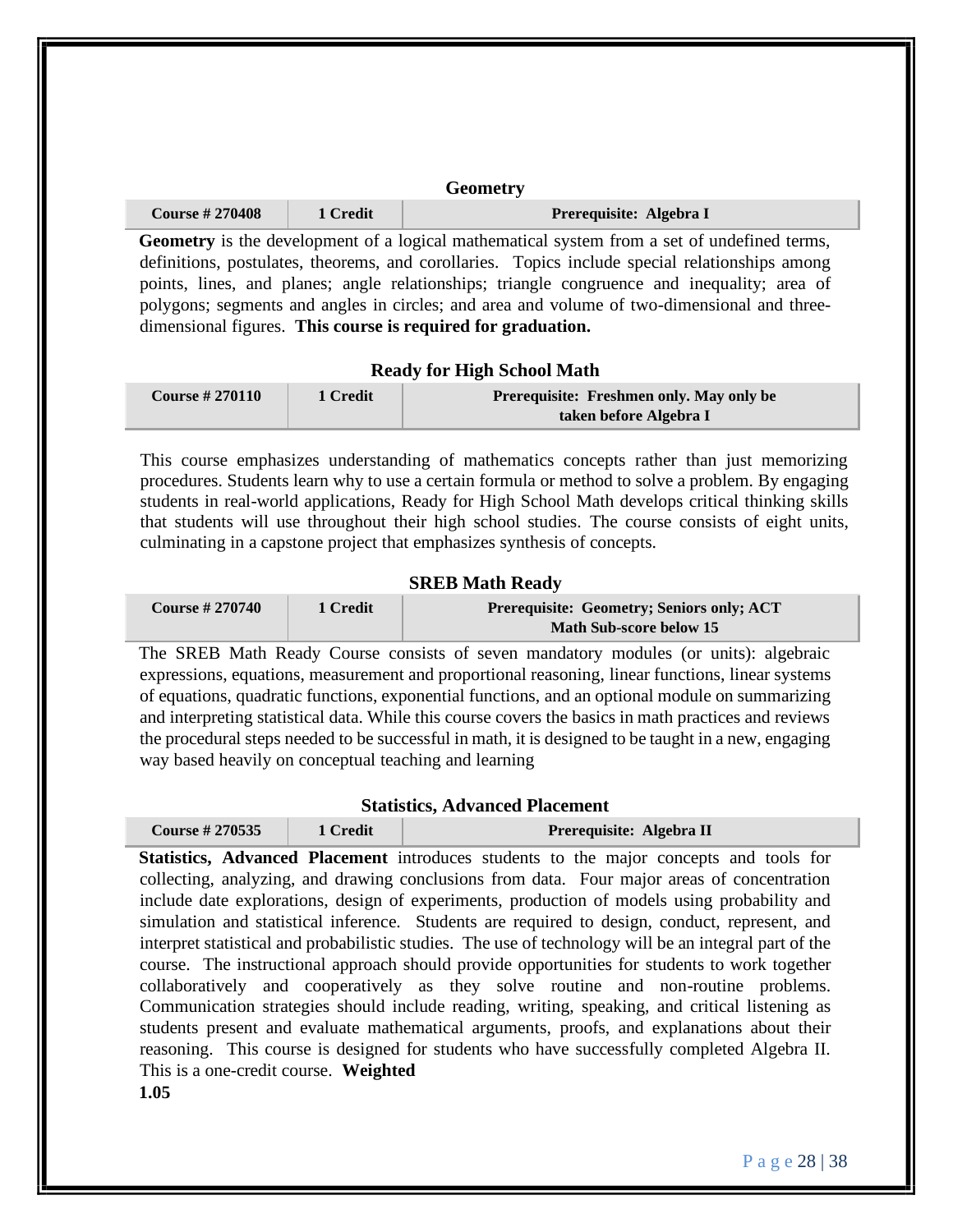# **MILITARY SCIENCE**

#### **JROTC I**

| <b>Course # 280311</b> $\frac{1}{2}$ or 1 Credit |  | <b>Prerequisite: None</b> |
|--------------------------------------------------|--|---------------------------|
|--------------------------------------------------|--|---------------------------|

**JROTC I** involves the study of Aviation History, Air Force Heritage, organizations, traditions, citizenship, wellness, health, and fitness.

### **JROTC II**

**JROTC II** involves the study of the Science of Flight and includes weather, physiology, aerodynamics, and navigation. It also provides instruction in communication skills, individual and group behavior, and basic leadership concepts.

#### **JROTC III**

| <b>Course #280313</b> | $\frac{1}{2}$ or 1 Credit | Prerequisite: JROTC II |
|-----------------------|---------------------------|------------------------|
|-----------------------|---------------------------|------------------------|

**JROTC III** involves the study of the exploration of space and includes astronomy, spacecraft, launch vehicles, orbits, and trajectories. It also provides instruction in life planning, job searching, resume preparation, financial planning and career opportunities.

## **JROTC IV**

| <b>Course #280314</b><br>$\frac{1}{2}$ or 1 Credit<br><b>Prerequisite: None</b> |  |  |  |
|---------------------------------------------------------------------------------|--|--|--|
|---------------------------------------------------------------------------------|--|--|--|

**JROTC IV** involves management of the cadet corps and includes the study of management techniques, decision-making, problem solving, and personal development.

*Each one of the above courses under Military Science includes a leadership section and a wellness program.*

## **SCIENCE**

#### **(ALL of the science classes have a lab fee attached.)**

| <b>Course #260131</b><br>1 Credit<br><b>Prerequisite: None</b> |
|----------------------------------------------------------------|
|----------------------------------------------------------------|

**Biology I** is an introductory laboratory-based course designed to study living organisms and their physical environment. Students should apply scientific methods of inquiry and research in examining the following topics: biochemistry, cell structure, function and reproduction, cell energy, molecular basis of genetics, natural selection and diversity, and ecology. **This course and the Subject Area Test are required for graduation.**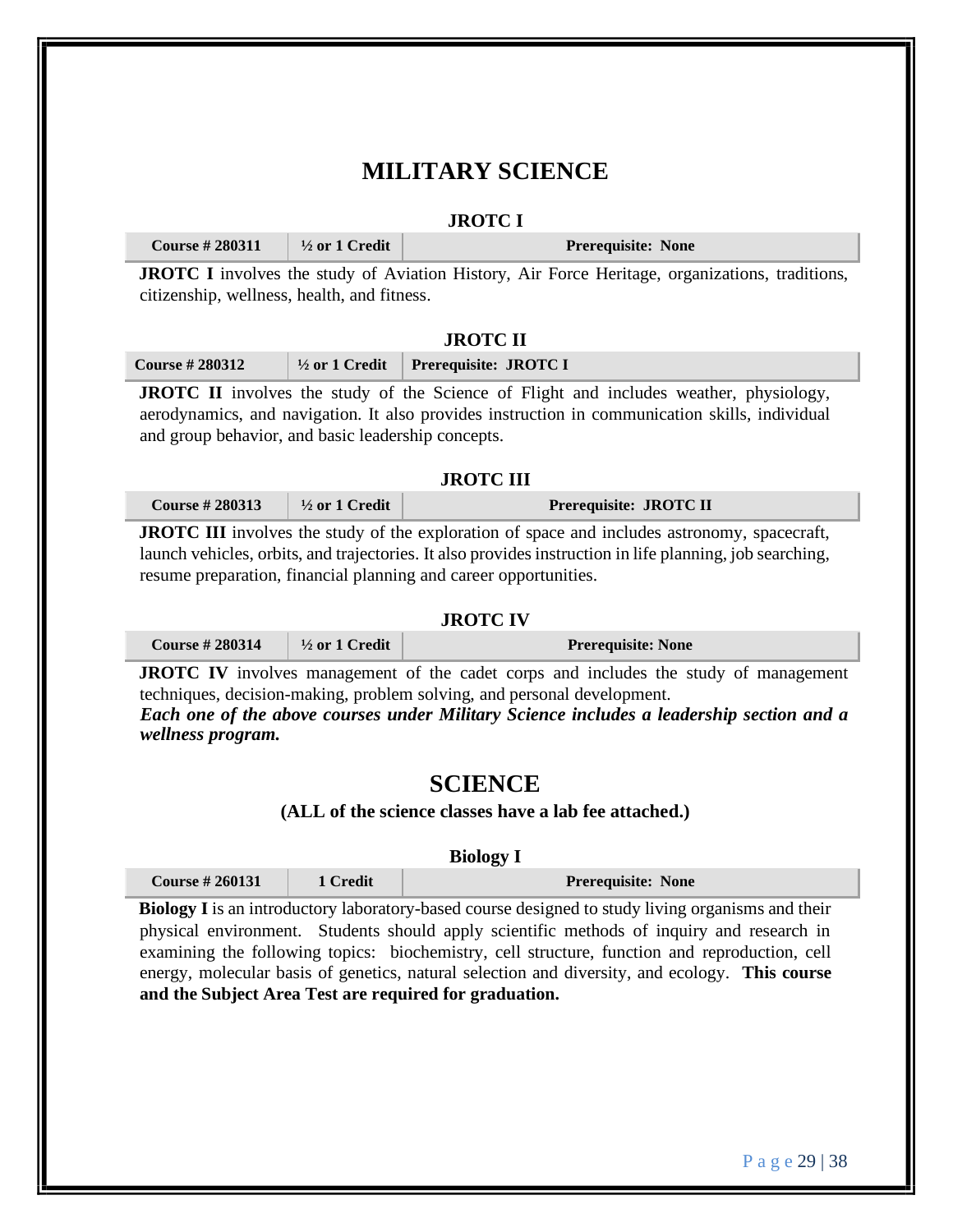|                       |          | <b>Biology, General, Advanced Placement</b>                                                                                                                                                                                                                                                                                                                                                                                                                                                                                                                                                                                                                                                                                                                                                                  |
|-----------------------|----------|--------------------------------------------------------------------------------------------------------------------------------------------------------------------------------------------------------------------------------------------------------------------------------------------------------------------------------------------------------------------------------------------------------------------------------------------------------------------------------------------------------------------------------------------------------------------------------------------------------------------------------------------------------------------------------------------------------------------------------------------------------------------------------------------------------------|
| <b>Course #260143</b> | 1 Credit | <b>Prerequisites: Biology I and Chemistry</b>                                                                                                                                                                                                                                                                                                                                                                                                                                                                                                                                                                                                                                                                                                                                                                |
|                       |          | <b>Advanced Placement Biology</b> is designed to be the equivalent of a college biology course with<br>an in-depth study into the chemistry, processes, cell structure, their relationships and their effects<br>at the cellular and organism level. Studies focus on exploring cytology, genetics, physiology<br>evolution and ecology. Real world applications address students' interest for careers in biology,<br>ecology, environmental sciences, veterinary and medical fields, engineering and dentistry.<br>Advanced techniques in staining, biochemistry, classification, separation techniques and<br>colorimetry are included. This course prepares students for the AP test in Biology. Colleges may<br>award college credit based upon a student's score on the AP Biology Exam. Weighted 1.10 |

#### **Biomedical Research**

| Course $\#260502$ | 1 Credit | <b>Prerequisite: Biology I &amp; Chemistry</b> |
|-------------------|----------|------------------------------------------------|
|-------------------|----------|------------------------------------------------|

**Biomedical Research** is an inquiry-based, technology-oriented, and laboratory intensive elective course that prepares students to participate in professional biomedical research activities at the university level. Major areas of study include electronic access to international biomedical literature data bases, use of the internet to communicate with biomedical researchers and other students at remote sites, contemporary ethical considerations in the conduct and publication of research, fundamentals of molecular biology and genetics, classification and nomenclature for organic chemical reactions, and elements of cellular and human physiology. Students are required to utilize a variety of mechanisms, including printed and electronic library databases, internet communications, and personal interviews, to investigate specific focus areas of advanced biomedical research. Emphasis is placed on a process of identifying and analyzing highly technical biomedical research endeavors, followed by delivery of written and oral summaries of those activities. The objective of this process is to instill in the student an ability to effectively communicate highly technical scientific information in a manner that is readily understandable. **Weighted 1.05**

## **PLTW Biomedical Research Interventions**

| <b>Course # 561031</b> | 1 Credit | Prerequisite: Biology I & Human Anatomy & Physiology |
|------------------------|----------|------------------------------------------------------|
|                        |          |                                                      |

**Biomedical Research Interventions** is an inquiry-based, technology-oriented, and laboratory intensive elective course that prepares students to participate in professional biomedical research activities at the university level. Major areas of study include electronic access to international

biomedical literature data bases, genetic studies, bacteria studies, cancer and treatments, human anatomy and physiology, and surgical strategies. Students are required to utilize a variety of mechanisms to investigate specific focus areas of advanced biomedical research. Emphasis is placed on laboratory skills development and their application in critical situations. The objective of this process is to instill in the student the ability to communicate on biomedical issues and to understand the application to real life situations.

|                       |                      | <b>Botany</b>                                                                                              |
|-----------------------|----------------------|------------------------------------------------------------------------------------------------------------|
| <b>Course #260311</b> | $\frac{1}{2}$ Credit | <b>Prerequisite: Biology I</b>                                                                             |
|                       |                      | <b>Botany</b> is a semester course designed to instill an appreciation of plants. It is a lab-based course |
|                       |                      | that will teach students to communicate results in oral, written and graphic form.                         |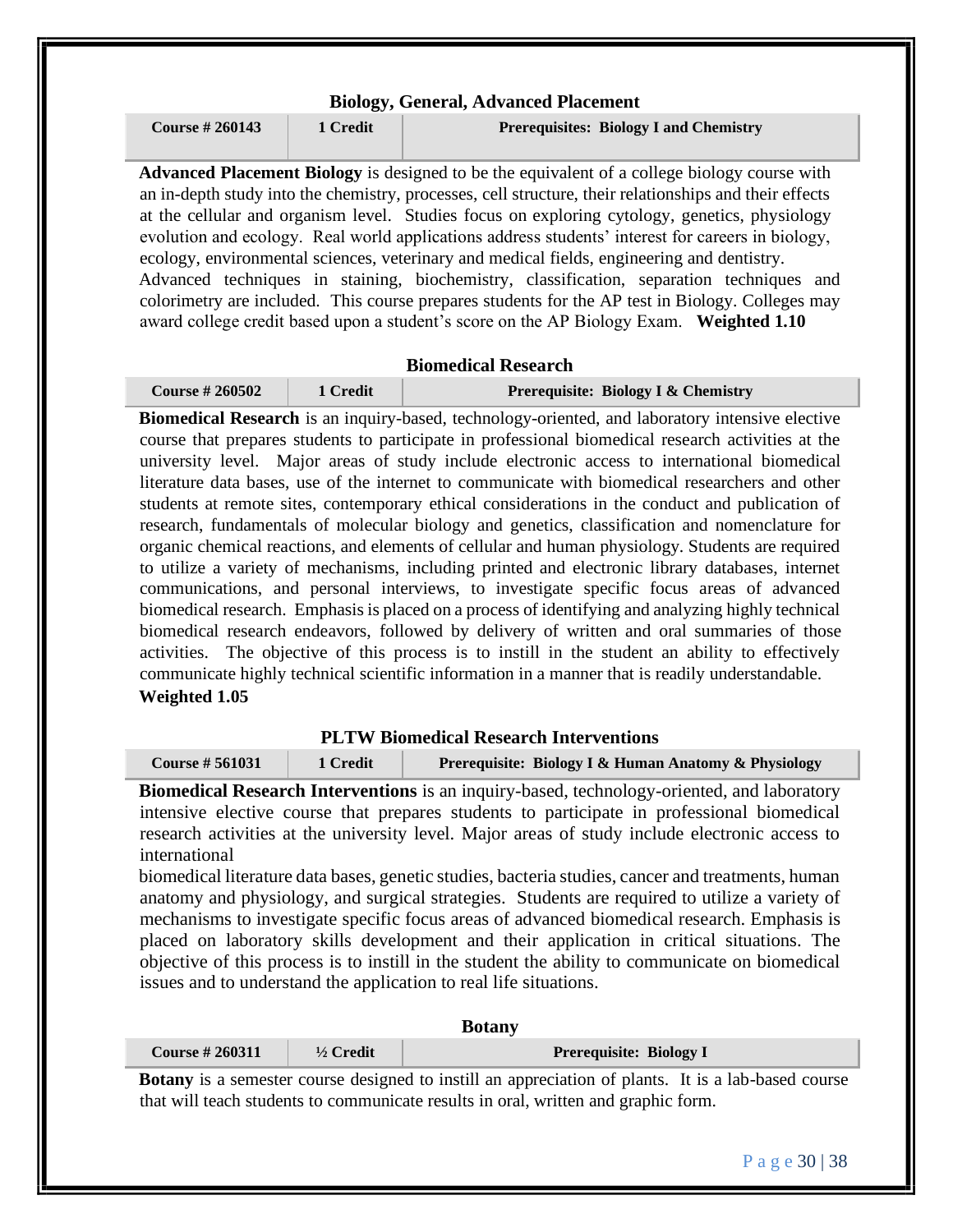|                       |          | <b>CHEHIISU</b> Y                                                                                 |
|-----------------------|----------|---------------------------------------------------------------------------------------------------|
| <b>Course #400519</b> | 1 Credit | <b>Prerequisite: Biology and Algebra I (80 average or completion of a</b><br>higher Math course.) |

**Chemistry**

**Chemistry** provides students the opportunity to develop and communicate an understanding of structure, physical and chemical properties, and chemical change. Laboratory experiences should allow the student to manipulate compounds, observe change, collect and analyze data, and draw conclusions. Students must effectively communicate results through various methods, including the use of technology.

#### **Chemistry, General, Advanced Placement**

| <b>Course #400523</b> | 1 Credit | <b>Prerequisite: Chemistry</b> |
|-----------------------|----------|--------------------------------|
|                       |          |                                |

**AP Chemistry**, designed to be the equivalent of a college general chemistry course, develops students' abilities to think clearly and to express their ideas with clarity and logic. This course helps students attain a depth of understanding of fundamentals and a reasonable competence in dealing with chemical problems. Colleges may award college credit based upon a student's score on the AP Chemistry Exam. **Weighted 1.10** 

#### **Earth and Space Science**

| <b>Course #260629</b><br>1 Credit | <b>Prerequisite: None</b> |
|-----------------------------------|---------------------------|
|-----------------------------------|---------------------------|

#### **Environmental Science**

| <b>Course #260611</b> | $\frac{1}{2}$ Credit | Prerequisite: Biology I or be enrolled in Biology I |
|-----------------------|----------------------|-----------------------------------------------------|
|                       |                      |                                                     |

**Environmental Science** is a semester course that explores ways in which the environment shapes living communities. Interactions of organisms with their environment are emphasized along with the impact of human activities on the physical and biological systems of the earth.

#### **Environmental Science, Advanced Placement**

| <b>Course # 260609</b> | 1 Credit | <b>Prerequisite: None</b> |
|------------------------|----------|---------------------------|
|------------------------|----------|---------------------------|

**Environmental science Advanced Placement** course is designed to be the equivalent of a onesemester, introductory college course in environmental science, through which students engage with the scientific principles, concepts, and methodologies required to understand the interrelationships within the natural world. The course requires that students identify and analyze natural and humanmade environmental problems, evaluate the relative risks associated with these problems, and examine alternative solutions for resolving or preventing them. Environmental science is interdisciplinary, embracing topics from geology, biology, environmental studies, environmental science, chemistry, and geography.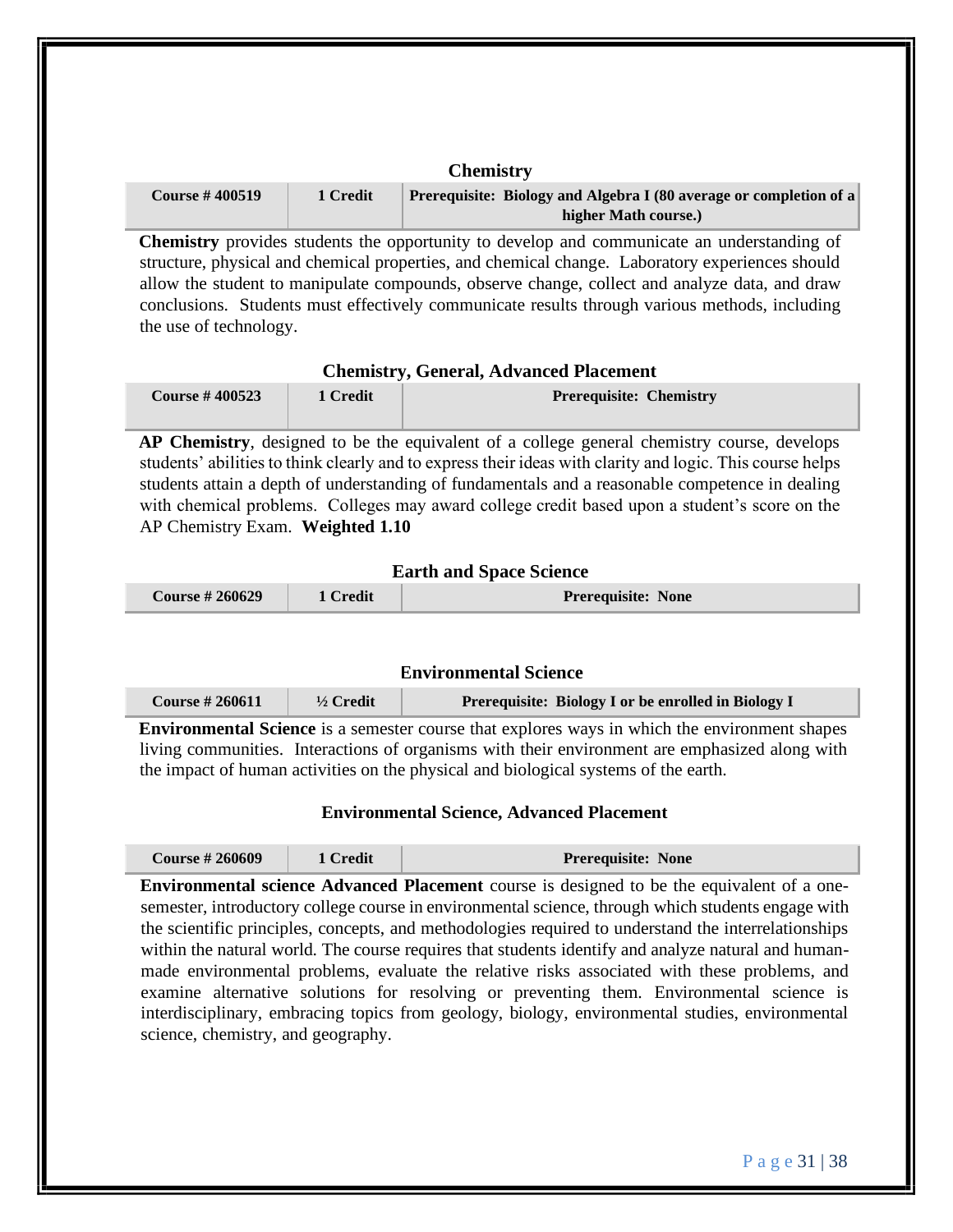| <b>Course #260628</b>                                 | 1 Credit   | Prerequisite: May only be taken before Biology I                                                                                                                                                                                                                                                                                                                                                                                                                                                                                                                                                                                                                         |
|-------------------------------------------------------|------------|--------------------------------------------------------------------------------------------------------------------------------------------------------------------------------------------------------------------------------------------------------------------------------------------------------------------------------------------------------------------------------------------------------------------------------------------------------------------------------------------------------------------------------------------------------------------------------------------------------------------------------------------------------------------------|
|                                                       |            | Foundations of Biology replaces Introduction to Biology designed to study living organisms and<br>their physical environment. Concepts covered in this course include scientific problem solving,<br>research, experimental design, laboratory safety, measurement, graphing, characteristics of life,<br>cell structure and function, energy transfer in biological systems, genetics, and diversity of life.<br>Laboratory activities, research, the use of technology, and the effective communication of<br>results through various methods are integral components of this course.                                                                                  |
|                                                       |            | <b>Foundations of Science Literacy</b>                                                                                                                                                                                                                                                                                                                                                                                                                                                                                                                                                                                                                                   |
| <b>Course #260627</b>                                 | 1/2 Credit | <b>Prerequisite: Freshmen Only</b>                                                                                                                                                                                                                                                                                                                                                                                                                                                                                                                                                                                                                                       |
|                                                       |            | Foundations of Science Literacy will require students to research, plan, and conduct experiments<br>while improving scientific literacy and thinking skills by using sample ACT science passages to<br>analyze and interpret data, graphics, and experimental designs.                                                                                                                                                                                                                                                                                                                                                                                                   |
|                                                       |            | <b>Genetics</b>                                                                                                                                                                                                                                                                                                                                                                                                                                                                                                                                                                                                                                                          |
| <b>Course #260613</b>                                 | 1/2 Credit | Prerequisite: Chemistry or be enrolled in Chemistry                                                                                                                                                                                                                                                                                                                                                                                                                                                                                                                                                                                                                      |
|                                                       |            |                                                                                                                                                                                                                                                                                                                                                                                                                                                                                                                                                                                                                                                                          |
| <b>Course #260751</b>                                 | 1 Credit   | <b>Human Anatomy and Physiology</b><br><b>Prerequisite: Biology I</b>                                                                                                                                                                                                                                                                                                                                                                                                                                                                                                                                                                                                    |
| reproductive.                                         |            |                                                                                                                                                                                                                                                                                                                                                                                                                                                                                                                                                                                                                                                                          |
| <b>Course #260625</b>                                 | 1/2 Credit | <b>Marine and Aquatic Science</b><br><b>Prerequisite: Biology I</b>                                                                                                                                                                                                                                                                                                                                                                                                                                                                                                                                                                                                      |
|                                                       |            | and chemical environment. The special characteristics of aquatic resources are also examined.                                                                                                                                                                                                                                                                                                                                                                                                                                                                                                                                                                            |
| <b>Course #260626</b>                                 | 1/2 Credit | Human Anatomy and Physiology is a lab-based course that requires a large dissection<br>component. A&P consists of an advanced study of the structure, function and dysfunction of the<br>following human organ systems: Integumentary, skeletal, muscular, nervous, endocrine,<br>lymphatic, respiratory, cardiovascular, digestive, urinary male reproductive and female<br>Marine and Aquatic Science is a laboratory based and field-based course that investigates the<br>biodiversity of salt water and fresh water organisms, including their interactions with the physical<br><b>Marine and Aquatic Science II</b><br>Prerequisite: Marine and Aquatic Science I |
| opportunities are integral components of this course. |            | Marine and Aquatic Science II is a laboratory-based that investigates the biodiversity of salt water<br>and freshwater organisms, including their interactions with the physical and chemical environment.<br>Science and engineering practices, cross-cutting concepts, nature of science, and technology are<br>incorporated into the standards. Special emphases relating to human impacts and career                                                                                                                                                                                                                                                                 |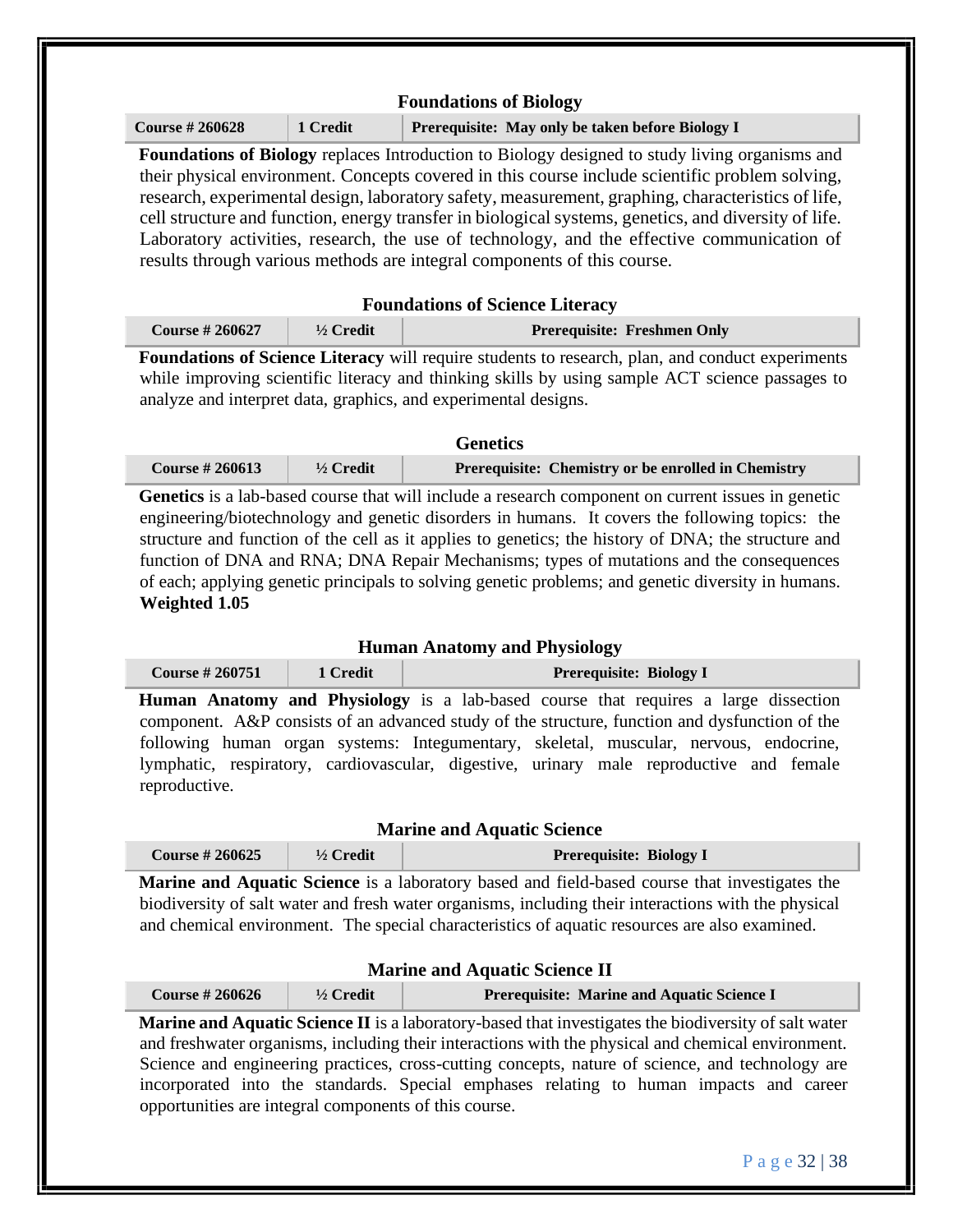## **Physical Science (Introduction to Chemistry)**

| <b>Course #400700</b> | 1 Credit | <b>Prerequisite: None</b> |
|-----------------------|----------|---------------------------|
|                       |          |                           |

**Physical Science**, a lab-based course, is an introduction to the basic concepts of chemistry and physics, including structure of matter, chemical and physical properties, energy, waves, electricity, magnetism, and radioactivity.

## **Physics I**

| <b>Course #400820</b> | 1 Credit Prerequisites: Algebra II, Chemistry or be enrolled in Chemistry |
|-----------------------|---------------------------------------------------------------------------|
| .                     | .<br>----                                                                 |

**Physics I** is the study of motion, light, sound, electricity, and magnetism. The lab component provides the student direct observation of these concepts and principles. **Weighted 1.05** 

## **Physics, Advanced Placement I**

| <b>Course #400826</b> | 1 Credit | <b>Prerequisite: Chemistry and completion of Algebra III or a higher</b> |
|-----------------------|----------|--------------------------------------------------------------------------|
|                       |          | <b>Math course</b>                                                       |

AP Physics I course is a trigonometry-based course in general physics. It is equivalent to an introductory trigonometry-based university level physics course. This course is covered in 2 semesters and emphasizes understanding of the concepts and skills and using the concepts and formulae to solve problems. Topics covered include Newtonian Mechanics, Fluid Dynamics, Thermodynamics, Electricity and Magnetism, Waves and Optics, and Nuclear Physics. Laboratory work is an integral part

## **Physics, Advanced Placement II**

| <b>Course #400827</b> | 1 Credit | <b>Prerequisite: Physics I or Physics I Advanced Placement</b> |
|-----------------------|----------|----------------------------------------------------------------|
|-----------------------|----------|----------------------------------------------------------------|

**AP Physics II** is an algebra-based, introductory college-level physics course. Students cultivate their understanding of Physics through inquiry-based investigations as they explore topics such as uid statics and dynamics; thermodynamics with kinetic theory; PV diagrams and probability; electrostatics; electrical circuits and capacitors; magnetic elds; electromagnetism; physical and geometric optics; and quantum, atomic, and nuclear physics.

## **Physics C – Electricity and Magnetism, Advanced Placement**

| <b>Course #400841</b> | 1 Credit | <b>Prerequisite: Chemistry and completion of Algebra III or a higher</b> |
|-----------------------|----------|--------------------------------------------------------------------------|
|                       |          | <b>Math course</b>                                                       |

**AP Physics C: Electricity and Magnetism** is a calculus-based, college-level physics course, especially appropriate for students planning to specialize or major in physical science or engineering. The course explores topics such as electrostatics; conductors, capacitors, and dielectrics; electric circuits; magnetic fields; and electromagnetism. Introductory differential and integral calculus is used throughout the course.

| <b>Physics C – Mechanics, Advanced Placement</b> |          |                                                                                                |
|--------------------------------------------------|----------|------------------------------------------------------------------------------------------------|
| <b>Course #400861</b>                            | 1 Credit | <b>Prerequisite: Chemistry and completion of Algebra III or a higher</b><br><b>Math course</b> |

**The Physics C: Mechanics** is calculus-based, college-level physics course. It is especially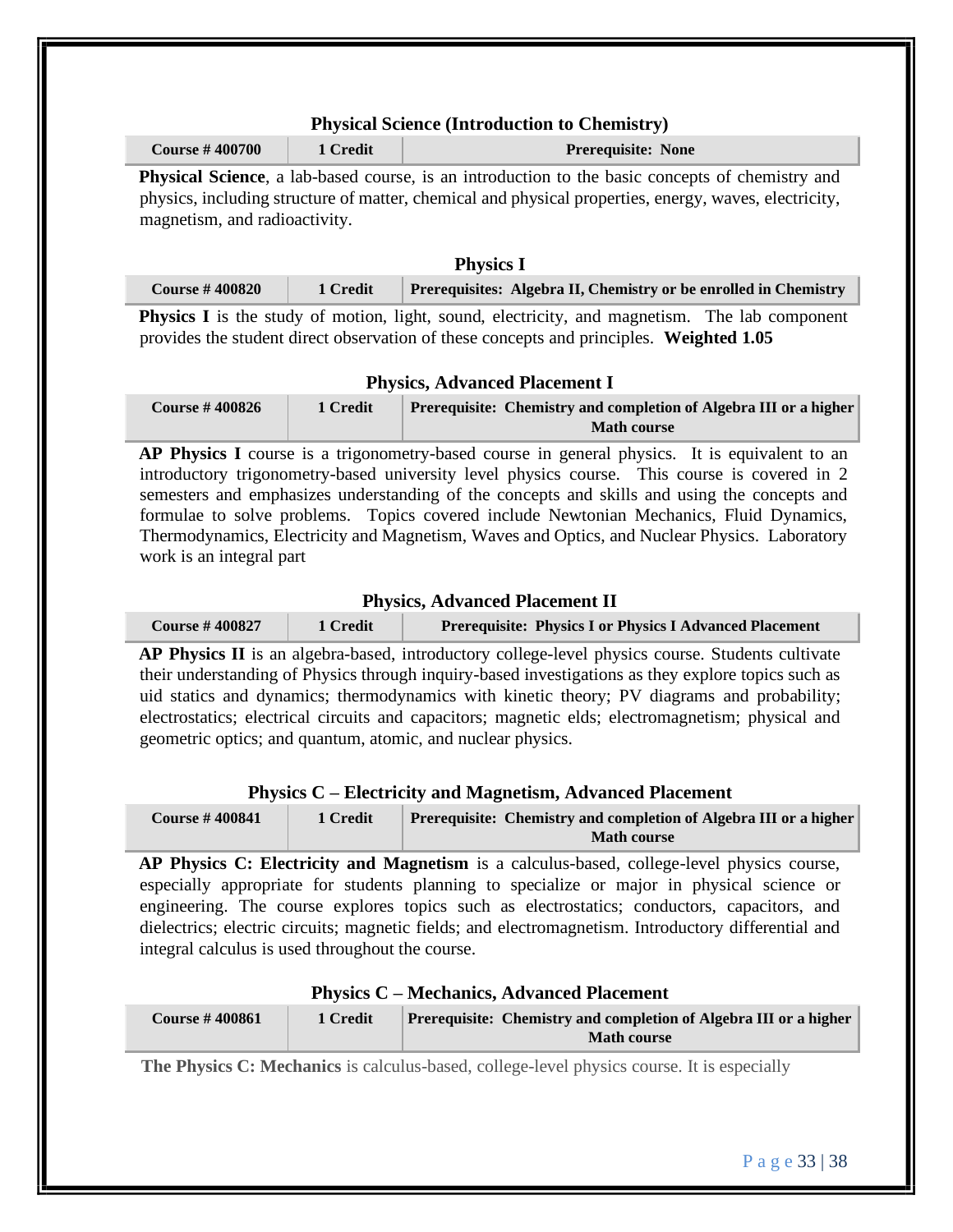appropriate for students planning to specialize or major in physical science or engineering. The course explores topics such as kinematics; Newton's laws of motion; work, energy and power; systems of particles and linear momentum; circular motion and rotation; and oscillations and gravitation. Introductory differential and integral calculus is used throughout the course.

#### **Zoology**

| <b>Course #260701</b>                                                                                                                  | $\frac{1}{2}$ Credit | <b>Prerequisite: Biology I</b> |  |
|----------------------------------------------------------------------------------------------------------------------------------------|----------------------|--------------------------------|--|
| $\blacksquare$ . The contract of the contract of the contract of the contract of $\Lambda$ . The contract of the contract of $\Lambda$ |                      |                                |  |

**Zoology** is an advanced course designed to meet the needs of the college bound student. It is a survey of the animal kingdom designed for those students interested in pursuing careers in the biological sciences. It provides a more in-depth look than Biology I with specific attention to adaptations, behavior, and morphology. It is recommended for students who scored above an 80 average in Biology I.

## **Zoology II**

| <b>Course #260697</b> | $\frac{1}{2}$ Credit | <b>Prerequisite: Zoology I</b> |
|-----------------------|----------------------|--------------------------------|
|-----------------------|----------------------|--------------------------------|

**Zoology II** is a laboratory-based course that surveys the nine major phyla of the Kingdom Animalia. Morphology, taxonomy, anatomy, and physiology are investigated. Comparative studies are addressed during laboratory observations and dissections. Laboratory activities, research, the use of technology, and the effective communication of results through various methods are integral components of this course.

# **SOCIAL STUDIES**

## **African American Studies**

| <b>Course #230425</b> | 1 Credit | <b>Prerequisite: None</b> |
|-----------------------|----------|---------------------------|
|                       |          |                           |

**African American Studies** develops an understanding of the historical roots of African American culture, especially as it pertains to social, economic, and political interactions within the broader context of United States history. It requires an analysis of important ideas, social and cultural values, beliefs, and traditions.

#### **Advanced World Geography**

| Course $\#$ 450711 | 1 Credit | <b>Prerequisite: Intro to World Geography</b> |
|--------------------|----------|-----------------------------------------------|
|--------------------|----------|-----------------------------------------------|

**Advanced World Geography** provides an in-depth study of the regions of the world, including the physical, human, economic, and future problems of each. Each continent will be a course of study with geography, economics, cultures, and social and political systems integrated to the study of that continent.

#### **Comparative Government and Politics, Advanced Placement**

| <b>Course #451020</b> | $\frac{1}{2}$ Credit | <b>Prerequisite:</b> U.S. Government and Politics. AP |
|-----------------------|----------------------|-------------------------------------------------------|
|                       |                      |                                                       |

**Comparative Government and Politics, Advanced Placement,** a college-level course, provides students with the conceptual tools necessary to develop an understanding of some of the world's diverse political structures and practices. The course encompasses the study of both specific countries and their governments and the general concepts used to interpret political relationships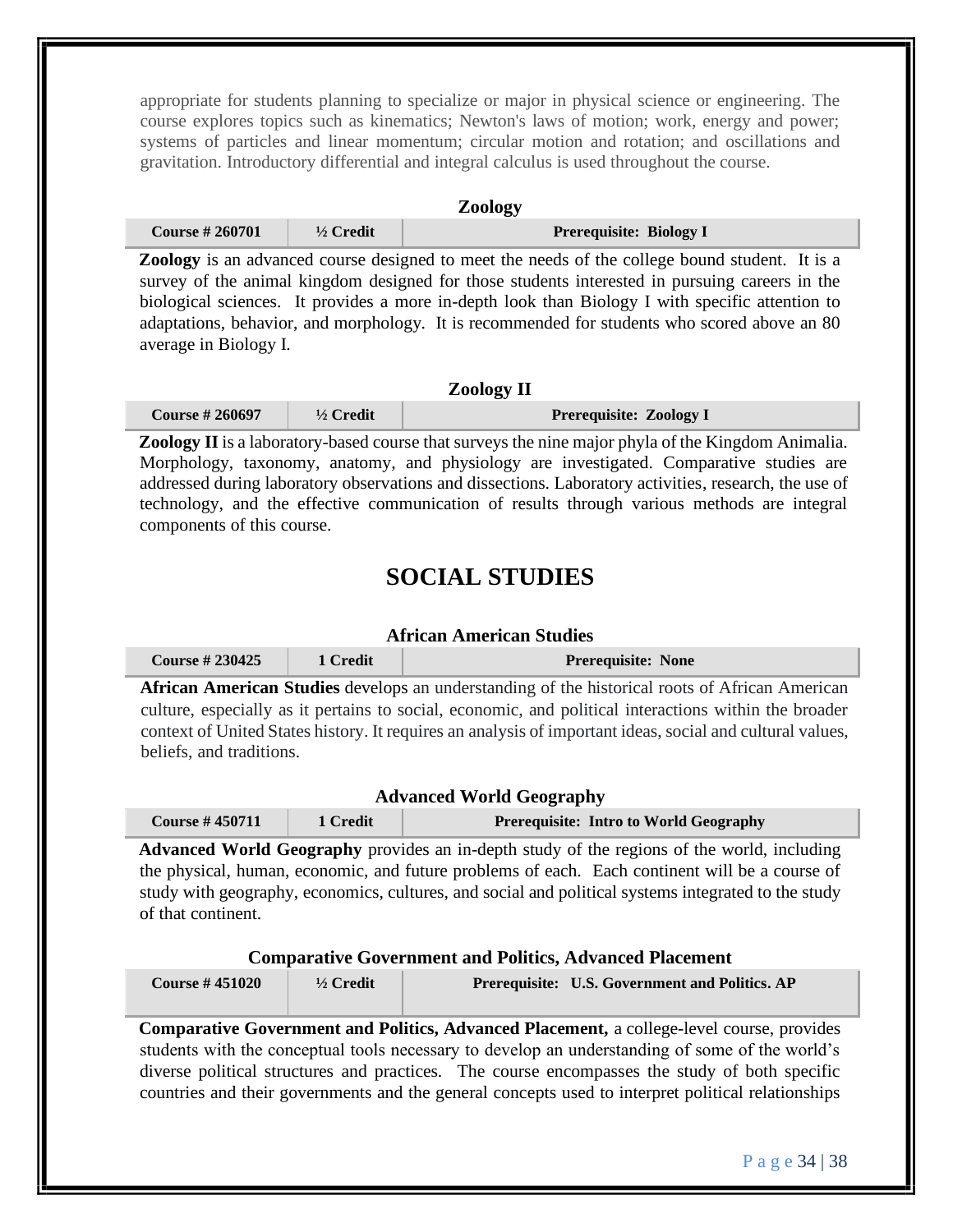and institutions. Colleges may award college credit based upon a student's score on the Comparative AP Exam. **Weighted 1.10** 

#### **Economics**

| <b>Course #450601</b> | $\frac{1}{2}$ Credit | Prerequisite: Must be enrolled in or completed U.S. History |
|-----------------------|----------------------|-------------------------------------------------------------|
|-----------------------|----------------------|-------------------------------------------------------------|

**Economics** provides an introduction of economic concepts and a familiarization with microeconomics and macroeconomics. Topics for concept development are the nature of economics, economic systems, founders of economic thought, production and distribution, supply and demand, market organization, unemployment, inflation, economic growth, money and banking, and taxes and tax policy. **This course is required for graduation.** 

#### **European History, Advanced Placement**

| <b>Course #450856</b> | 1 Credit | <b>Prerequisite: None</b> |
|-----------------------|----------|---------------------------|
|                       |          |                           |

The AP European History course focuses on developing students' understanding of European history from approximately 1450 to the present. The course has students investigate the content of European history for significant events, individuals, developments, and processes in four historical periods, and develop and use the same thinking skills and methods (analyzing primary and secondary sources, making historical comparisons, chronological reasoning, and argumentation) employed by historians when they study the past. The course also provides five themes (interaction of Europe and the world; poverty and prosperity; objective knowledge and subjective visions; states and other institutions of power; and individual and society) that students explore throughout the course in order to make connections among historical developments in different times and places.

## **Global Studies**

| Course $\#$ 050138 | $\frac{1}{2}$ Credit | <b>Prerequisite: None</b> |
|--------------------|----------------------|---------------------------|
|--------------------|----------------------|---------------------------|

**Global Studies** will examine the concepts and systems that shape our world and make countries interdependent. Students will explore regional uniqueness, globalization, and environmental concerns.

| <b>Humanities I</b>   |          |                                                               |  |
|-----------------------|----------|---------------------------------------------------------------|--|
| <b>Course #300411</b> | 1 Credit | Prerequisite: 12 <sup>th</sup> Grade and Approved Application |  |

**Humanities I** is a course in which high school seniors mentor elementary students. Each senior, or "big," is paired with an elementary student, or "little," to mentor, tutor, and help during the school year. Classroom training in mentoring skills and classwork assignments are also required. Participants are selected through an interview and application process. Participants must have no disciplinary referrals and must conduct themselves as proper role models throughout the school year.

#### **Human Geography, Advanced Placement**

| <b>Course #450715</b> | $\frac{1}{2}$ Credit | <b>Prerequisite: None</b> |
|-----------------------|----------------------|---------------------------|
|-----------------------|----------------------|---------------------------|

The purpose of the AP Human Geography course is to introduce students to the systematic study of patterns and processes that have shaped human understanding, use and alteration of Earth's surface. Students employ spatial concepts and landscape analysis to examine human social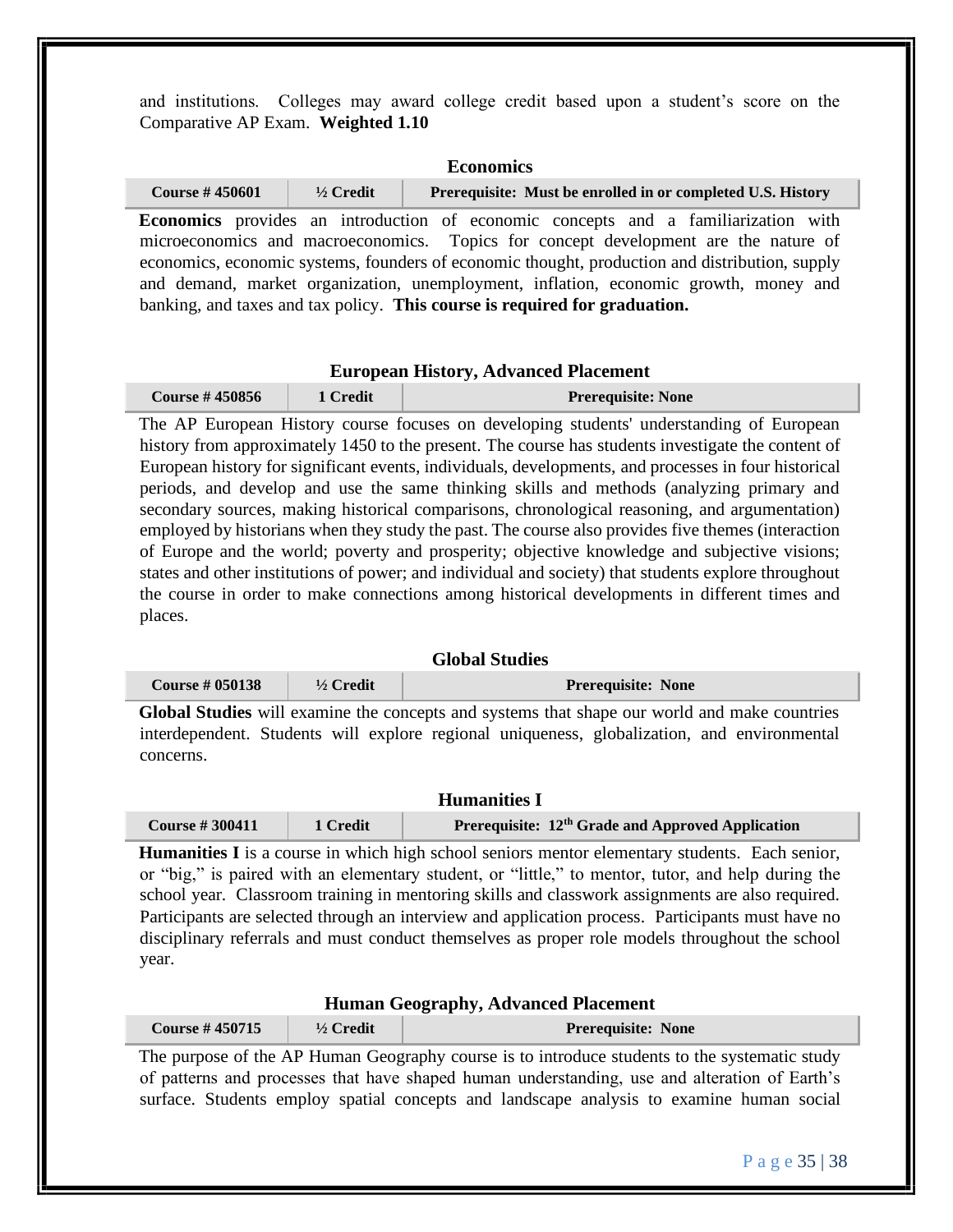organization and its environmental consequences. They also learn about the methods and tools geographers use in their science and practice.

| <b>Course #450704</b> | $\frac{1}{2}$ Credit |                                                                                               | <b>Prerequisite: None</b> |  |
|-----------------------|----------------------|-----------------------------------------------------------------------------------------------|---------------------------|--|
|                       |                      | <b>Introduction to World Geography</b> provides students basic geographic content and skills. |                           |  |

Students will study the five fundamental themes of geography: location, place, human environment interactions, movement, and regions. **This course is required for graduation.** 

#### **Law Related Education**

| <b>Course #220101</b> | $\frac{1}{2}$ Credit | <b>Prerequisite: None</b> |
|-----------------------|----------------------|---------------------------|
|                       |                      |                           |

**Law-Related Education** is the study of the importance of the law in students' lives. A greater awareness of local, state, and federal law will be gained by students. The roles, rights, and responsibilities of students will be discussed. Skill development will include the interpretation and application of maps, graphs, charts, political cartoons, primary documents, and other social studies tools.

#### **Macro Economics, Advanced Placement**

| <b>Course #450623</b> | $\frac{1}{2}$ Credit | <b>Prerequisite: None</b> |
|-----------------------|----------------------|---------------------------|
|-----------------------|----------------------|---------------------------|

**AP Macroeconomics** is a course designed to provide students with a thorough understanding of the principles of economics in examining aggregate economic behavior. Students taking the course can expect to learn how the measures of economic performance, such as GDP, inflation and unemployment, are constructed and how to apply them to evaluate the macroeconomic conditions of an economy. Students will also learn the basic analytical tools of macroeconomics, primarily the aggregate demand and aggregate supply model and its application in the analysis and determination of national income, as well as evaluating the effectiveness of fiscal policy and monetary policy in promoting economic growth and stability. Recognizing the global nature of economics, students will also have ample opportunities to examine the impact of international trade and international finance on national economies. **Weighted 1.10** 

#### **Micro Economics, Advanced Placement**

| Course $\#$ 450624 | $\frac{1}{2}$ Credit | <b>Prerequisite: None</b> |
|--------------------|----------------------|---------------------------|
|--------------------|----------------------|---------------------------|

The purpose of an AP course in Micro Economics is to provide a thorough understanding of the principles of economics that apply to the functions of individual decision makers, both consumers and producers, within the larger economic system. It places primary emphasis on the nature and functions of product markets and includes the study of factor markets and of the role of government in promotion greater efficiency and equity in the economy.

|                       |                      | <b>Mississippi Studies</b> |
|-----------------------|----------------------|----------------------------|
| <b>Course #450705</b> | $\frac{1}{2}$ Credit | <b>Prerequisite: None</b>  |

**Mississippi Studies** is designed to help the student understand and develop an appreciation for the geography, history, government, literature, art and music of Mississippi. **This course is required for graduation.**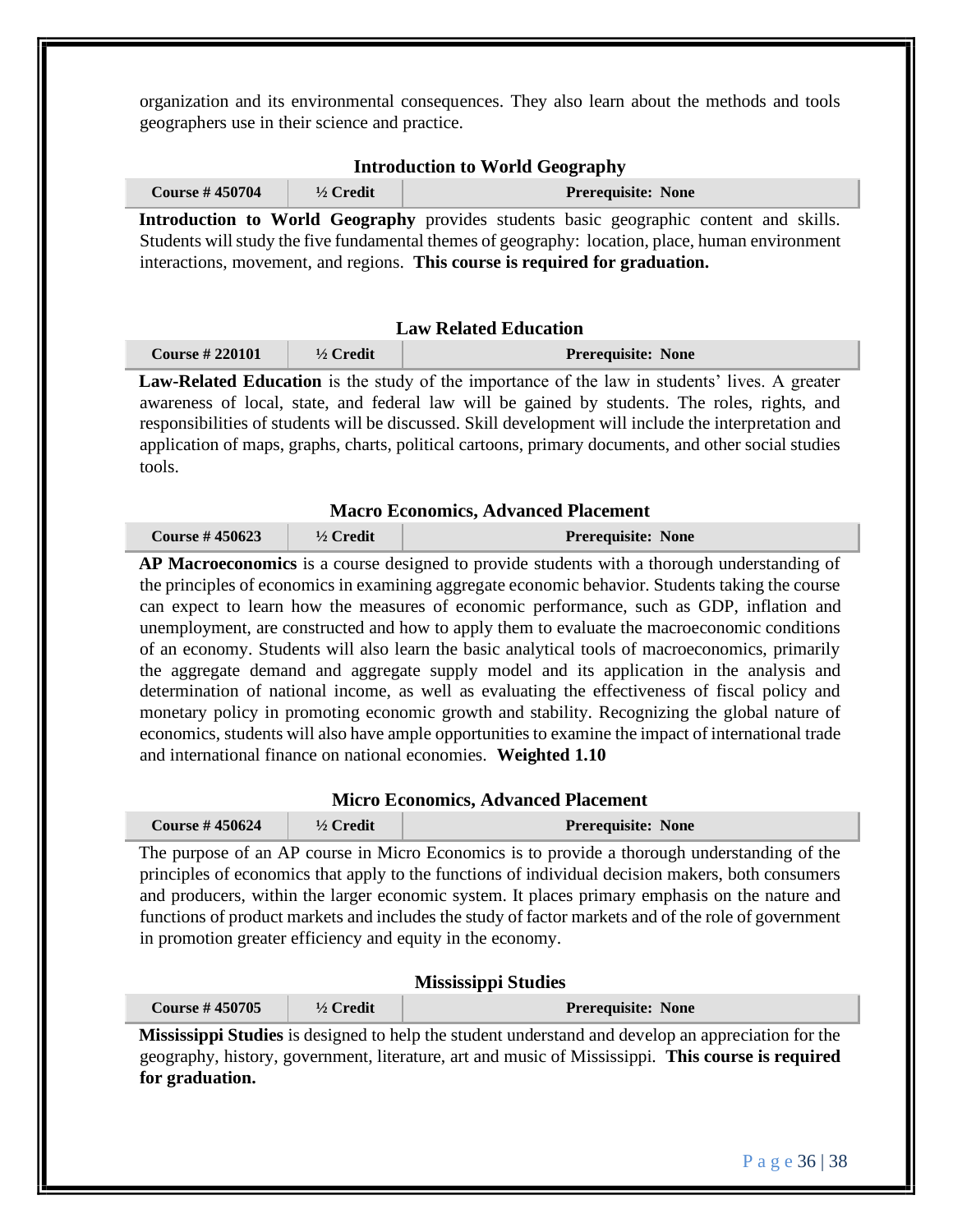| <b>Course #451017</b>         | 1/2 Credit           | Prerequisite: None                                                                                                                                                                                                                                                                                                                                                                                                                                                                                                                                                                                                                                                                                                                                                                                                                                                                                                                                                                                                                                                                                                                                                                                                                          |
|-------------------------------|----------------------|---------------------------------------------------------------------------------------------------------------------------------------------------------------------------------------------------------------------------------------------------------------------------------------------------------------------------------------------------------------------------------------------------------------------------------------------------------------------------------------------------------------------------------------------------------------------------------------------------------------------------------------------------------------------------------------------------------------------------------------------------------------------------------------------------------------------------------------------------------------------------------------------------------------------------------------------------------------------------------------------------------------------------------------------------------------------------------------------------------------------------------------------------------------------------------------------------------------------------------------------|
|                               |                      | Problems of American Democracy provides students with the background necessary to discuss,                                                                                                                                                                                                                                                                                                                                                                                                                                                                                                                                                                                                                                                                                                                                                                                                                                                                                                                                                                                                                                                                                                                                                  |
|                               |                      | analyze, and take action on important social, technological, political, and economic issues facing                                                                                                                                                                                                                                                                                                                                                                                                                                                                                                                                                                                                                                                                                                                                                                                                                                                                                                                                                                                                                                                                                                                                          |
|                               |                      | our democratic form of government. The course is designed to help young people fulfill their                                                                                                                                                                                                                                                                                                                                                                                                                                                                                                                                                                                                                                                                                                                                                                                                                                                                                                                                                                                                                                                                                                                                                |
| responsibilities as citizens. |                      |                                                                                                                                                                                                                                                                                                                                                                                                                                                                                                                                                                                                                                                                                                                                                                                                                                                                                                                                                                                                                                                                                                                                                                                                                                             |
|                               |                      |                                                                                                                                                                                                                                                                                                                                                                                                                                                                                                                                                                                                                                                                                                                                                                                                                                                                                                                                                                                                                                                                                                                                                                                                                                             |
|                               |                      | Psychology                                                                                                                                                                                                                                                                                                                                                                                                                                                                                                                                                                                                                                                                                                                                                                                                                                                                                                                                                                                                                                                                                                                                                                                                                                  |
| <b>Course #420111</b>         | $1/2$ Credit         | Prerequisite: None                                                                                                                                                                                                                                                                                                                                                                                                                                                                                                                                                                                                                                                                                                                                                                                                                                                                                                                                                                                                                                                                                                                                                                                                                          |
|                               |                      | Psychology provides an introduction to the nature of psychology, outlines the state of human                                                                                                                                                                                                                                                                                                                                                                                                                                                                                                                                                                                                                                                                                                                                                                                                                                                                                                                                                                                                                                                                                                                                                |
|                               |                      | growth and development, and provides familiarization with the creative-thinking process and                                                                                                                                                                                                                                                                                                                                                                                                                                                                                                                                                                                                                                                                                                                                                                                                                                                                                                                                                                                                                                                                                                                                                 |
| individual development.       |                      |                                                                                                                                                                                                                                                                                                                                                                                                                                                                                                                                                                                                                                                                                                                                                                                                                                                                                                                                                                                                                                                                                                                                                                                                                                             |
|                               |                      |                                                                                                                                                                                                                                                                                                                                                                                                                                                                                                                                                                                                                                                                                                                                                                                                                                                                                                                                                                                                                                                                                                                                                                                                                                             |
|                               |                      | <b>Psychology, Advanced Placement</b>                                                                                                                                                                                                                                                                                                                                                                                                                                                                                                                                                                                                                                                                                                                                                                                                                                                                                                                                                                                                                                                                                                                                                                                                       |
| <b>Course #420115</b>         | 1 Credit             | Prerequisite: None                                                                                                                                                                                                                                                                                                                                                                                                                                                                                                                                                                                                                                                                                                                                                                                                                                                                                                                                                                                                                                                                                                                                                                                                                          |
|                               |                      | AP Psychology introduces the systematic and scientific study of the behavior and mental processes                                                                                                                                                                                                                                                                                                                                                                                                                                                                                                                                                                                                                                                                                                                                                                                                                                                                                                                                                                                                                                                                                                                                           |
|                               |                      |                                                                                                                                                                                                                                                                                                                                                                                                                                                                                                                                                                                                                                                                                                                                                                                                                                                                                                                                                                                                                                                                                                                                                                                                                                             |
|                               |                      | of human beings and other animals. Included is a consideration of the psychological facts,                                                                                                                                                                                                                                                                                                                                                                                                                                                                                                                                                                                                                                                                                                                                                                                                                                                                                                                                                                                                                                                                                                                                                  |
|                               |                      | principles, and phenomena associated with each of the major subfields within psychology. Students                                                                                                                                                                                                                                                                                                                                                                                                                                                                                                                                                                                                                                                                                                                                                                                                                                                                                                                                                                                                                                                                                                                                           |
|                               |                      | also learn about the ethics and methods psychologists use in their science and practice.                                                                                                                                                                                                                                                                                                                                                                                                                                                                                                                                                                                                                                                                                                                                                                                                                                                                                                                                                                                                                                                                                                                                                    |
|                               |                      |                                                                                                                                                                                                                                                                                                                                                                                                                                                                                                                                                                                                                                                                                                                                                                                                                                                                                                                                                                                                                                                                                                                                                                                                                                             |
|                               |                      | Sociology                                                                                                                                                                                                                                                                                                                                                                                                                                                                                                                                                                                                                                                                                                                                                                                                                                                                                                                                                                                                                                                                                                                                                                                                                                   |
| <b>Course #451121</b>         | 1/2 Credit           |                                                                                                                                                                                                                                                                                                                                                                                                                                                                                                                                                                                                                                                                                                                                                                                                                                                                                                                                                                                                                                                                                                                                                                                                                                             |
|                               |                      | Prerequisite: None                                                                                                                                                                                                                                                                                                                                                                                                                                                                                                                                                                                                                                                                                                                                                                                                                                                                                                                                                                                                                                                                                                                                                                                                                          |
|                               |                      |                                                                                                                                                                                                                                                                                                                                                                                                                                                                                                                                                                                                                                                                                                                                                                                                                                                                                                                                                                                                                                                                                                                                                                                                                                             |
|                               |                      |                                                                                                                                                                                                                                                                                                                                                                                                                                                                                                                                                                                                                                                                                                                                                                                                                                                                                                                                                                                                                                                                                                                                                                                                                                             |
|                               |                      |                                                                                                                                                                                                                                                                                                                                                                                                                                                                                                                                                                                                                                                                                                                                                                                                                                                                                                                                                                                                                                                                                                                                                                                                                                             |
|                               |                      |                                                                                                                                                                                                                                                                                                                                                                                                                                                                                                                                                                                                                                                                                                                                                                                                                                                                                                                                                                                                                                                                                                                                                                                                                                             |
| phenomena.                    |                      |                                                                                                                                                                                                                                                                                                                                                                                                                                                                                                                                                                                                                                                                                                                                                                                                                                                                                                                                                                                                                                                                                                                                                                                                                                             |
|                               |                      | <b>U.S. Government</b>                                                                                                                                                                                                                                                                                                                                                                                                                                                                                                                                                                                                                                                                                                                                                                                                                                                                                                                                                                                                                                                                                                                                                                                                                      |
| <b>Course #451004</b>         | $\frac{1}{2}$ Credit | <b>Prerequisite: None</b>                                                                                                                                                                                                                                                                                                                                                                                                                                                                                                                                                                                                                                                                                                                                                                                                                                                                                                                                                                                                                                                                                                                                                                                                                   |
|                               |                      |                                                                                                                                                                                                                                                                                                                                                                                                                                                                                                                                                                                                                                                                                                                                                                                                                                                                                                                                                                                                                                                                                                                                                                                                                                             |
|                               |                      |                                                                                                                                                                                                                                                                                                                                                                                                                                                                                                                                                                                                                                                                                                                                                                                                                                                                                                                                                                                                                                                                                                                                                                                                                                             |
|                               |                      |                                                                                                                                                                                                                                                                                                                                                                                                                                                                                                                                                                                                                                                                                                                                                                                                                                                                                                                                                                                                                                                                                                                                                                                                                                             |
|                               |                      |                                                                                                                                                                                                                                                                                                                                                                                                                                                                                                                                                                                                                                                                                                                                                                                                                                                                                                                                                                                                                                                                                                                                                                                                                                             |
|                               |                      |                                                                                                                                                                                                                                                                                                                                                                                                                                                                                                                                                                                                                                                                                                                                                                                                                                                                                                                                                                                                                                                                                                                                                                                                                                             |
|                               |                      |                                                                                                                                                                                                                                                                                                                                                                                                                                                                                                                                                                                                                                                                                                                                                                                                                                                                                                                                                                                                                                                                                                                                                                                                                                             |
| graduation.                   |                      |                                                                                                                                                                                                                                                                                                                                                                                                                                                                                                                                                                                                                                                                                                                                                                                                                                                                                                                                                                                                                                                                                                                                                                                                                                             |
|                               |                      |                                                                                                                                                                                                                                                                                                                                                                                                                                                                                                                                                                                                                                                                                                                                                                                                                                                                                                                                                                                                                                                                                                                                                                                                                                             |
|                               |                      | <b>U.S. Government and Politics, Advanced Placement</b>                                                                                                                                                                                                                                                                                                                                                                                                                                                                                                                                                                                                                                                                                                                                                                                                                                                                                                                                                                                                                                                                                                                                                                                     |
| <b>Course #451008</b>         | 1 Credit             | Prerequisite: None                                                                                                                                                                                                                                                                                                                                                                                                                                                                                                                                                                                                                                                                                                                                                                                                                                                                                                                                                                                                                                                                                                                                                                                                                          |
|                               |                      |                                                                                                                                                                                                                                                                                                                                                                                                                                                                                                                                                                                                                                                                                                                                                                                                                                                                                                                                                                                                                                                                                                                                                                                                                                             |
|                               |                      |                                                                                                                                                                                                                                                                                                                                                                                                                                                                                                                                                                                                                                                                                                                                                                                                                                                                                                                                                                                                                                                                                                                                                                                                                                             |
|                               |                      |                                                                                                                                                                                                                                                                                                                                                                                                                                                                                                                                                                                                                                                                                                                                                                                                                                                                                                                                                                                                                                                                                                                                                                                                                                             |
|                               |                      | Sociology introduces students to the basic principles and concepts of sociology as a discipline,<br>stimulates students to become aware of the extreme importance of social relationships in human<br>behavior, and enables students to develop the ability to look more objectively at the social<br><b>U.S. Government</b> provides an understanding of the foundations of the United States Government;<br>provides an understanding of inalienable rights, civil rights, and civil liberties of an American;<br>outlines the duties and responsibilities of the citizen in the United States political process; provides<br>a knowledge base of the three branches of United States government; and relates the study of the<br>U.S. government to current issues. This course (or AP U.S. Government) is required for<br>U.S. Government and Politics, Advanced Placement, a college-level course, is designed to give<br>students an analytical perspective of government and politics in the United States. The course<br>involves both the study of general concepts used to interpret U.S. politics and the analysis of<br>specific case studies. It also requires familiarity with the various institutions, groups, beliefs, and |